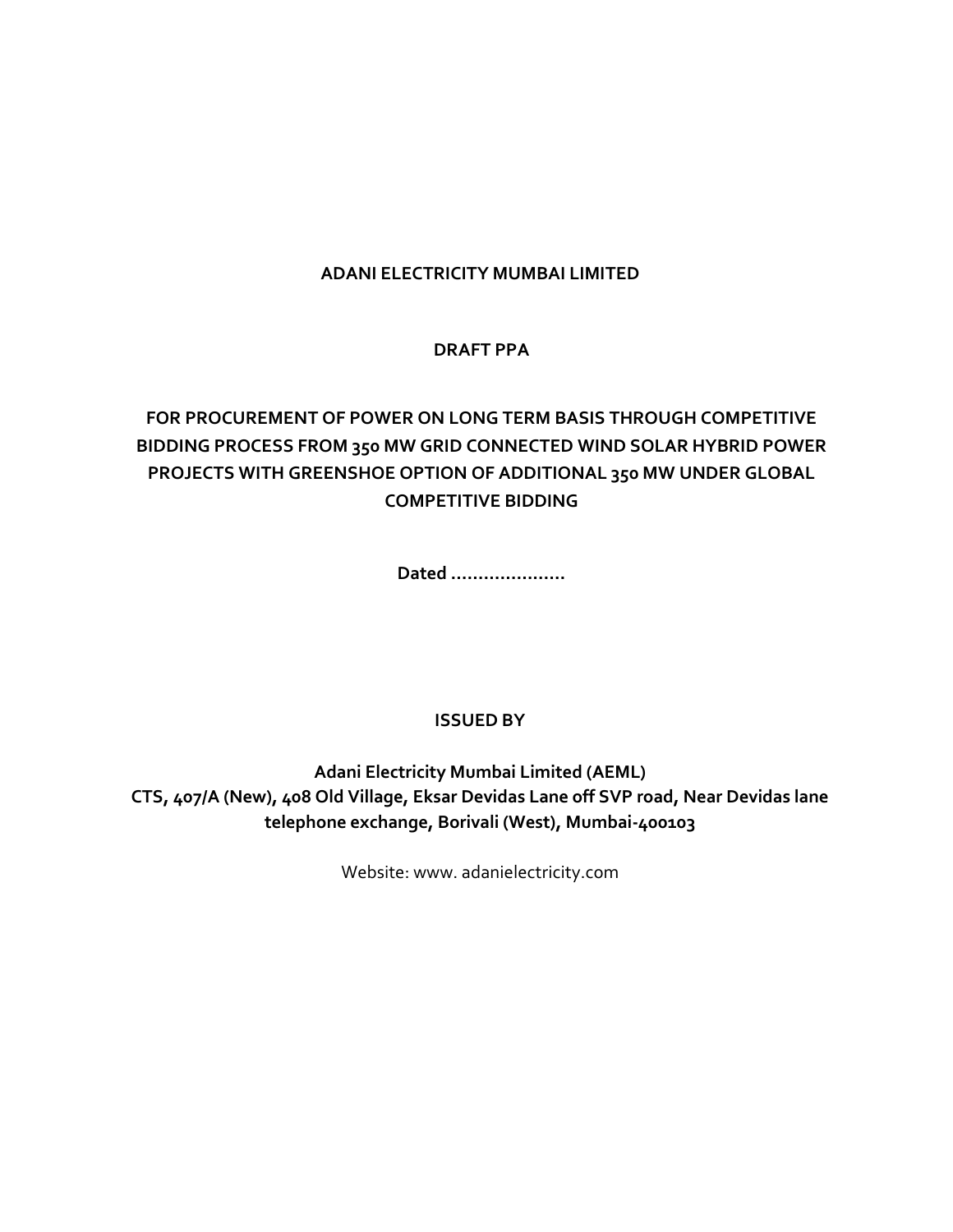



## **Table of Contents**

| ARTICLE 5: SYNCHRONISATION, COMMISSIONING AND COMMERCIAL OPERATION  29 |  |
|------------------------------------------------------------------------|--|
|                                                                        |  |
|                                                                        |  |
|                                                                        |  |
|                                                                        |  |
|                                                                        |  |
|                                                                        |  |
|                                                                        |  |
|                                                                        |  |
|                                                                        |  |
|                                                                        |  |
|                                                                        |  |
|                                                                        |  |
|                                                                        |  |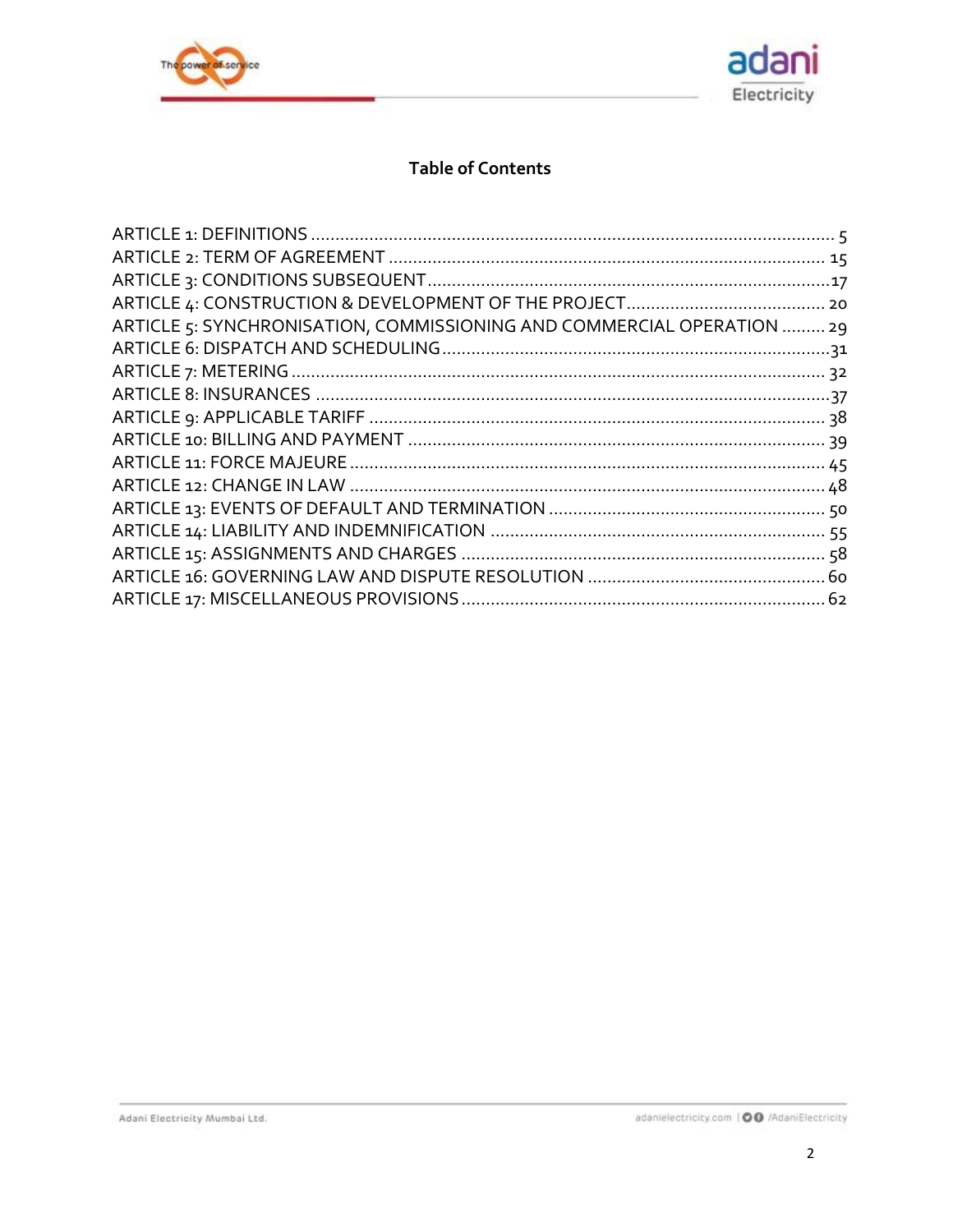



This Power Purchase Agreement is made on the [Insert date] day of [Insert Month] of [Insert Year] at Mumbai.

#### Between

[Insert Name of the HPD], a company incorporated under the Companies Act 1956 or the Companies Act 2013 as applicable, having its registered office at [Insert Registered Office Address] (hereinafter referred to as "Hybrid Power Developer or HPD", which expression shall, unless repugnant to the context or meaning thereof, be deemed to include its successors and permitted assignees) as a Party of the First Part;

#### And

Adani Electricity Mumbai Limited, a company incorporated under the Companies Act 1956, having its registered office at …………………………………..(hereinafter referred to as "AEML", which expression shall, unless repugnant to the context or meaning thereof, be deemed to include its successors and assigns) as a Party of the Second Part.

The HPD and AEML are individually referred to as 'Party' and collectively referred to as 'Parties'.

Whereas:

Adani Electricity Mumbai Limited is integrated utility engaged in Generation at Dahanu, Transmission across Mumbai and Maharashtra and Distribution of electricity in suburbs of Mumbai.

In order to fulfil the Renewable Purchase Obligation (RPO) of its Distribution business and to meet the future power requirements, AEML vide its RfS No **RfS No. AEML/RE/HYB/PP/2019/001** dated 18.07.2019 had floated tender to procure wind solar hybrid power up to capacity of 350 MW through Competitive Bidding Process and additional 350 MW of power under Greenshoe option and the Hybrid Power Developer (HPD) has been declared Successful Bidder pursuant to Letter of Award (LOA) dated ……….… for development Hybrid Power Project of …………..MW capacity and sale of entire of electrical energy, so produced, for commercial purposes from such power plant to AEML.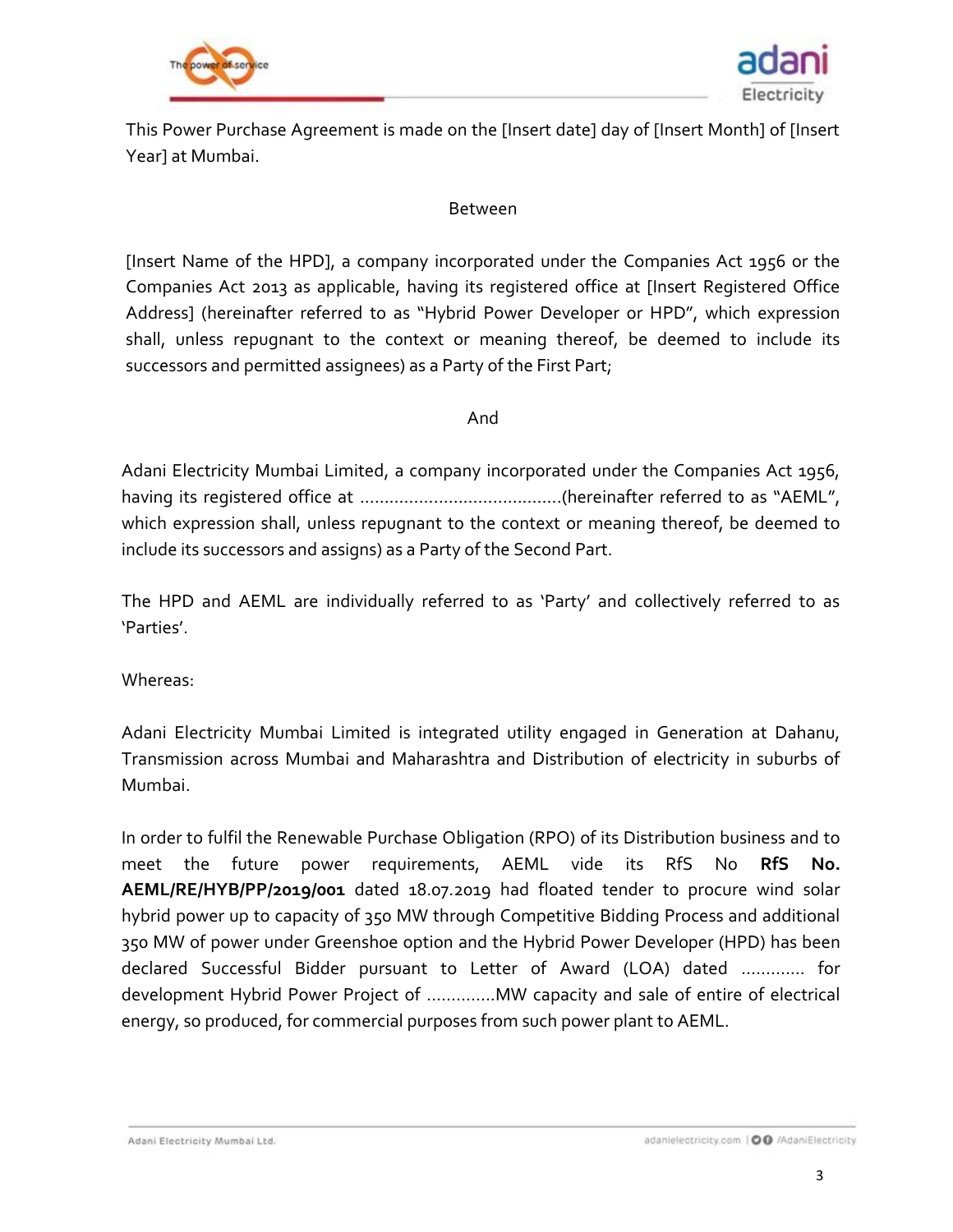



AEML agrees to procure power from the HPD and the HPD has agreed to sell power to AEML up to the Contracted Capacity @Rs ....../kWh at Tariff offered by HPD as per the terms of this Agreement.

AND, WHEREAS the HPD has furnished Performance Bank Guarantee no.………………………………………… dated ………………. amounting to Rs. ………… as per the RfS No. ……………..dated …………..

AND, WHEREAS the HPD desires to set-up Hybrid Power Project of ……………… MW capacity at Village ………….. Taluka ………………. District ……………………. State ……………………. and may change the project location, provided if the location is changed by the Hybrid Power Developer once at the time of achievement of Financial Closure i.e. within 12 months of signing of PPA as per the RfS provisions, by executing supplementary Agreement.

AEML shall be filing a petition under section 63 of The Electricity Act, 2003 before the Honourable Maharashtra Electricity Regulatory Commission for adoption of tariff discovered through the Competitive Bidding Process conducted by AEML through RfS no. **AEML/RE/HYB/PP/2019/001** dated 18.07.2019 and Addendums thereto, if any. Therefore, this Power Purchase Agreement shall be subject to the adoption and approval of tariff by the Honourable Commission.

The Hybrid Power Developer has taken responsibility to set up requisite power injection system at Delivery Point.

AND, WHEREAS, the Parties hereby agree to execute this Power Purchase Agreement setting out the Terms & Conditions for sale of power by HPD to AEML.

NOW THEREFORE IN VIEW OF THE FOREGOING PREMISES AND IN CONSIDERATION OF THE MUTUAL COVENANTS AND CONDITIONS HEREINAFTER SET FORTH, AEML AND THE HPD, EACH TOGETHER WITH THEIR RESPECTIVE SUCCESSORS AND PERMITTED ASSIGNS, A PARTY AND COLLECTIVELY THE PARTIES, HEREBY AGREE AS FOLLOWS: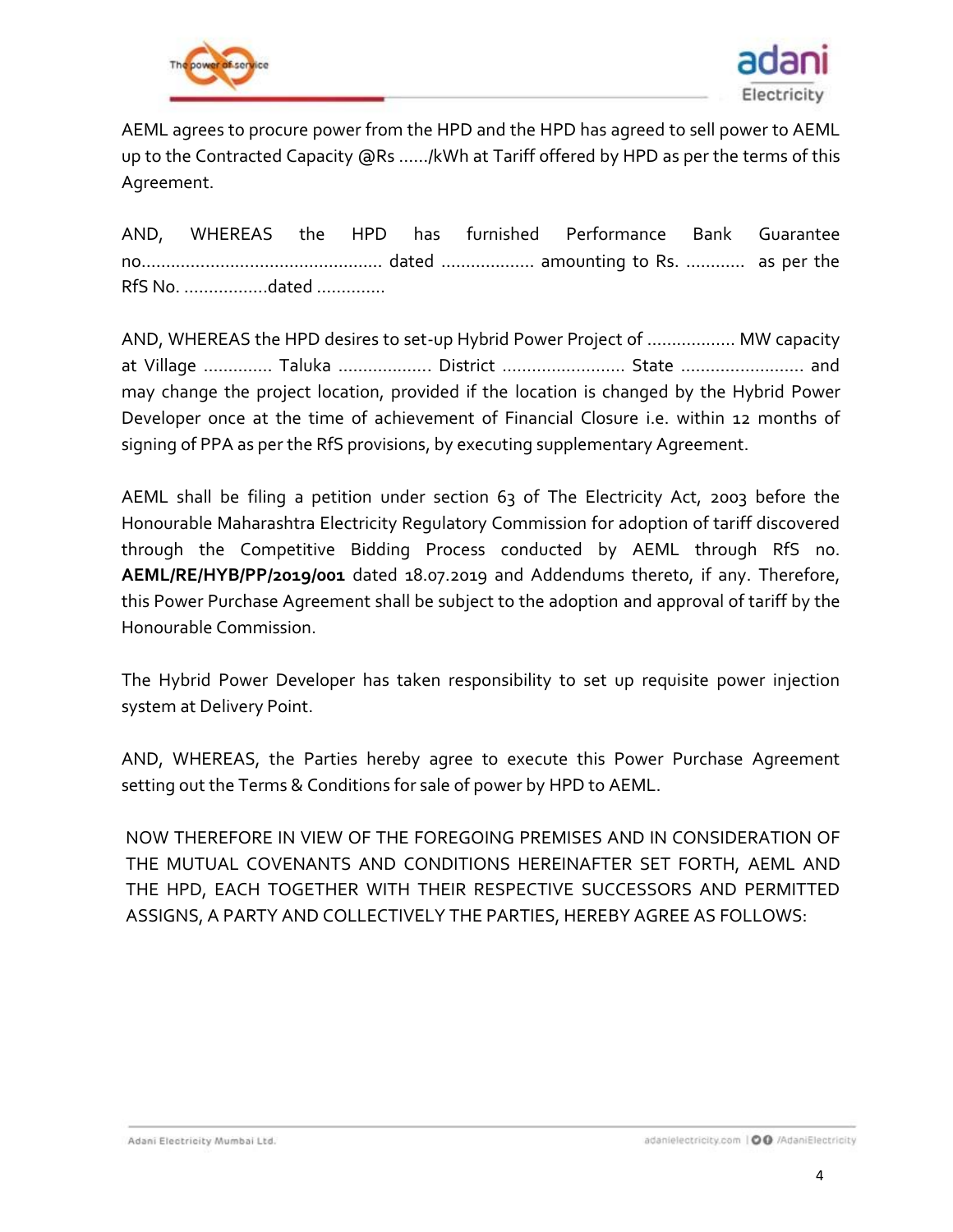



## <span id="page-4-0"></span>**ARTICLE 1: DEFINITIONS**

### **1.1. Definitions**

The terms used in this Agreement, unless as defined below or repugnant to the context, shall have the same meaning as assigned to them by the Electricity Act, 2003 and the rules or regulations framed there under, including those issued / framed by the State and Central Commission (as defined hereunder), as amended or re-enacted from time to time.

| "Act" or "Electricity                     |   | mean the Electricity Act, 2003 and include any<br>shall          |
|-------------------------------------------|---|------------------------------------------------------------------|
| Act, 2003"                                |   | modifications, amendments and substitution from time to time;    |
| "Agreement" or                            |   | shall mean this Power Purchase Agreement including its recitals  |
| "Power Purchase                           | ÷ | and Schedules, amended or modified from time to time in          |
| Agreement" or PPA"                        |   | accordance with the terms hereof;                                |
|                                           |   | shall mean the Central Electricity Regulatory Commission         |
| "Appropriate                              |   | referred to in sub- section (1) of section 76 or the State       |
| Commission"                               | ÷ | Electricity Regulatory Commission referred to in section 82 or   |
|                                           |   | the Joint Electricity Regulatory Commission referred to in       |
|                                           |   | Section 83 of the Electricity Act 2003, as the case may be;      |
| "Bill Dispute                             |   | shall mean the notice issued by a Party raising a Dispute        |
| Notice"                                   | ÷ | regarding a Monthly Bill or a Supplementary Bill issued by the   |
|                                           |   | other Party;                                                     |
|                                           |   | shall mean with respect to HPD and AEML, a day other than        |
| "Business Day"                            | ÷ | Sunday or a statutory holiday, on which the banks remain open    |
|                                           |   | for business in Mumbai;                                          |
|                                           |   | Shall have the same meaning as provided in CERC (Terms &         |
| "Capacity Utilization<br>Factor" or "CUF" |   | Conditions for tariff determination from renewable energy        |
|                                           |   | sources) Requlations, 2017 as amended from time to time;         |
|                                           |   | For illustration, CUF shall be calculated based on the annual    |
|                                           |   | energy injected and metered at the Delivery Point. In any        |
|                                           |   | Contract Year, if 'X' MWh of energy has been metered out at the  |
|                                           |   | Delivery Point for 'Y' MW Project capacity, CUF= (X MWh/(Y       |
|                                           |   | MW*8766)) X100%.                                                 |
|                                           |   | It may be noted that in the above illustration, the capacity 'Y' |
|                                           |   | MW shall refer to the Contracted Capacity in terms of the PPA;   |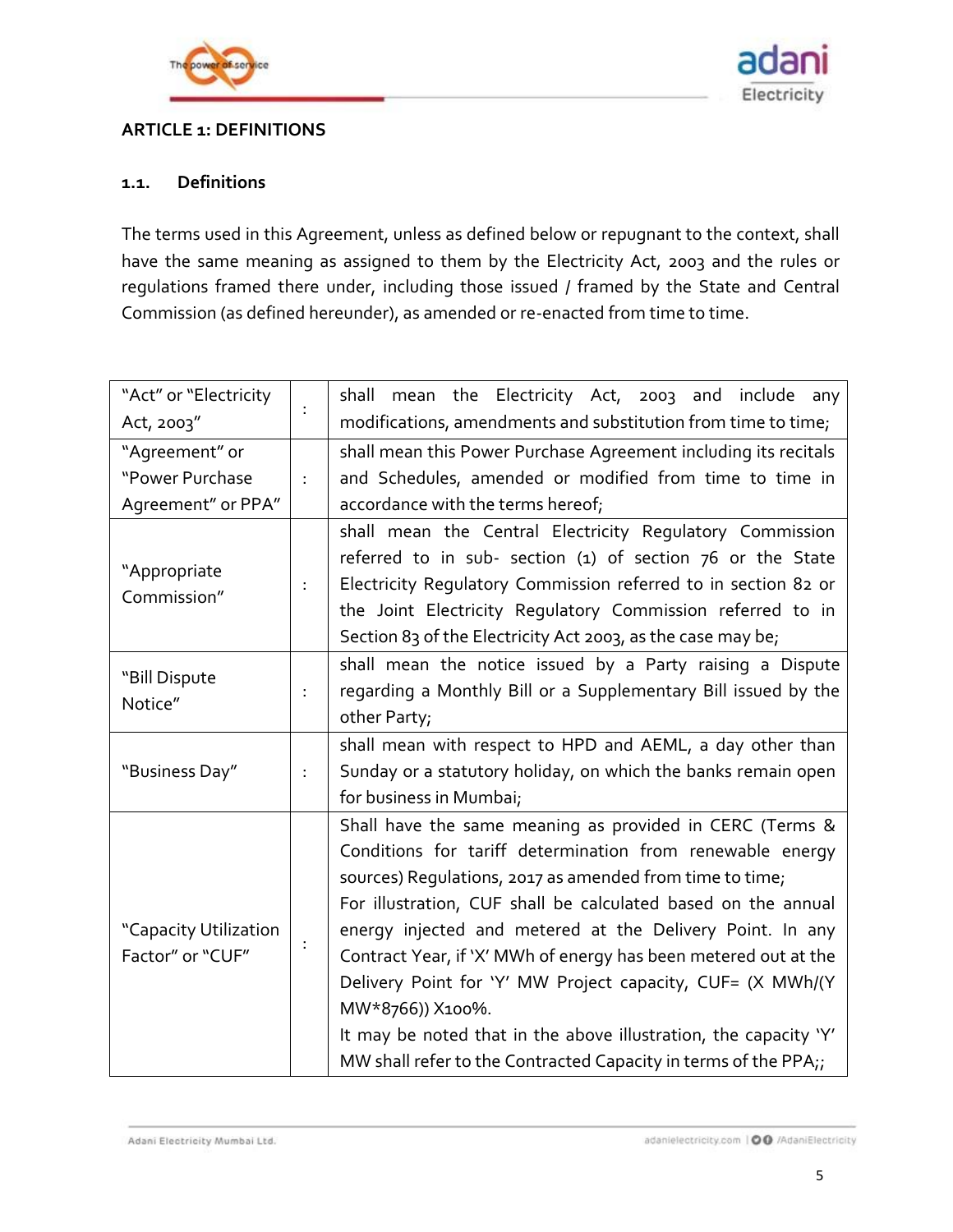



| "CERC"                                   | $\ddot{\phantom{a}}$ | shall mean the Central Electricity Requlatory Commission of<br>India, constituted under sub-section (1) of Section 76 of the<br>Electricity Act, 2003, or its successors;                                                                                                                                                                                                                                                       |  |  |  |
|------------------------------------------|----------------------|---------------------------------------------------------------------------------------------------------------------------------------------------------------------------------------------------------------------------------------------------------------------------------------------------------------------------------------------------------------------------------------------------------------------------------|--|--|--|
| "CTU"                                    | ÷                    | shall mean the Government Company notified by the Central<br>Government under Sub-Section (1) of Section 38 of the<br>Electricity Act, 2003.                                                                                                                                                                                                                                                                                    |  |  |  |
| "Change in Law"                          | ÷                    | shall have the meaning ascribed thereto in Article 12.1.1 of this<br>Agreement;                                                                                                                                                                                                                                                                                                                                                 |  |  |  |
| "Commissioning"                          |                      | shall have the meaning ascribed thereto in Article 5.1 of this<br>Agreement;                                                                                                                                                                                                                                                                                                                                                    |  |  |  |
| "Commercial<br>Operation<br>Date (COD)"  |                      | shall mean the date on which the Project/ Unit is commissioned<br>(certified by CTU/STU/DISCOM) and available for commercial<br>operation and such date as specified in a written notice given at<br>least 30 days in advance by the successful bidder to AEML                                                                                                                                                                  |  |  |  |
| "Competent Court of<br>Law"              |                      | shall mean any court or tribunal or any similar judicial or quasi-<br>judicial body in India that has jurisdiction to adjudicate upon<br>issues relating to this Agreement;                                                                                                                                                                                                                                                     |  |  |  |
| "Consents,<br>Clearances<br>and Permits" | ÷                    | shall mean all authorizations, licenses, approvals, registrations,<br>permits, waivers, privileges, acknowledgements, agreements, or<br>concessions required to be obtained from or provided by any<br>concerned authority for the purpose of setting up of the<br>generation facilities and / or supply of power;                                                                                                              |  |  |  |
| "Consultation<br>Period"                 |                      | shall mean the period of sixty (60) days or such other longer<br>period as the Parties may agree, commencing from the date of<br>issuance of a HPD Preliminary Default Notice or AEML<br>Preliminary Default Notice as provided in Article 13.3.2 and<br>Article 13.4.2 of this Agreement, for consultation between the<br>Parties to mitigate the consequence of the relevant event having<br>regard to all the circumstances; |  |  |  |
| "Contract Year"                          |                      | shall mean the period beginning from the Effective Date and<br>ending on the immediately succeeding March 31 and thereafter<br>each period of 12 months beginning on April 1 and ending on<br>March 31 provided that:<br>i. in the financial year in which the Scheduled Commercial<br>Operation Date would occur, the Contract Year shall end on<br>the date immediately before the Scheduled Commercial                       |  |  |  |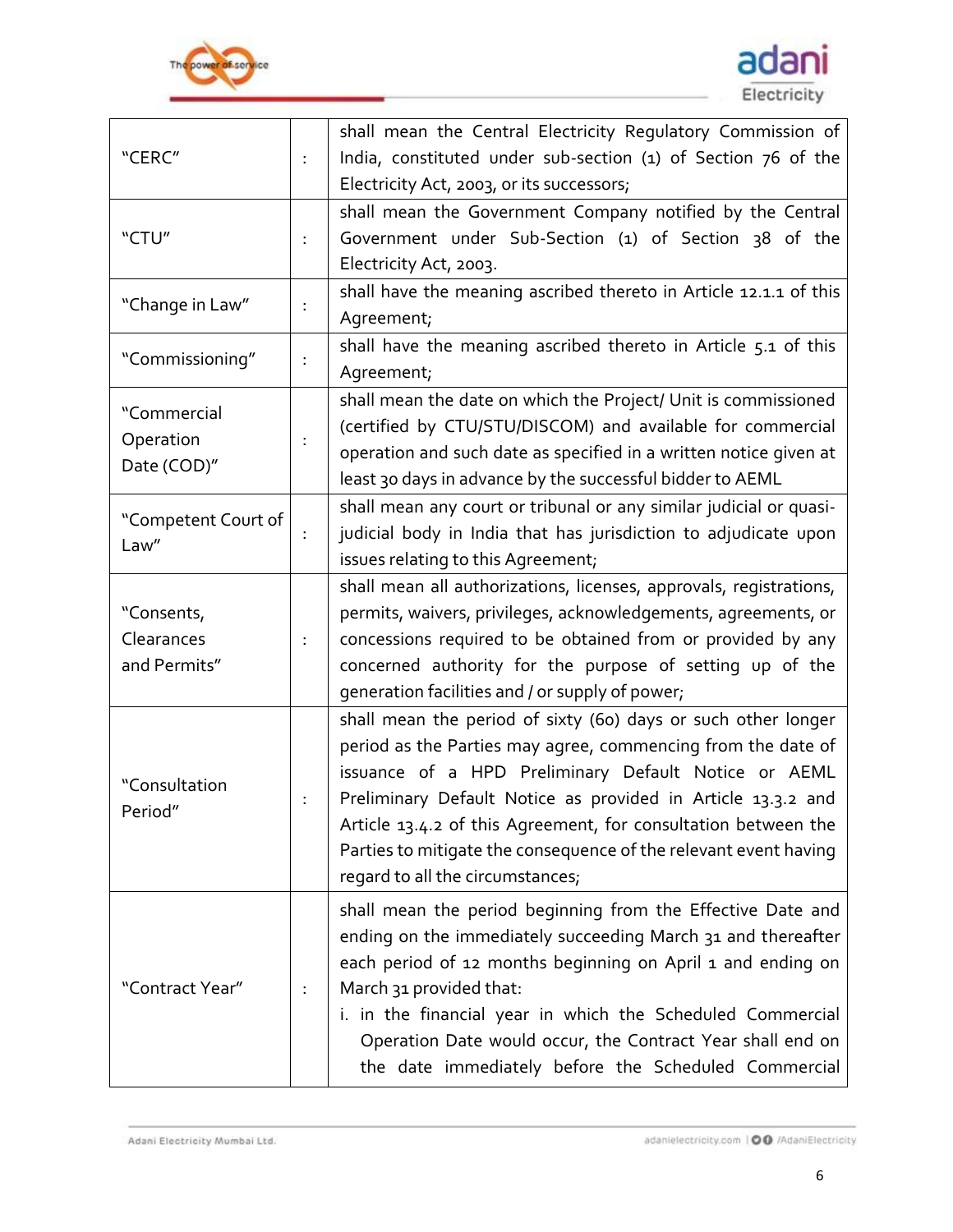



|                            |   | Operation Date and a new Contract Year shall commence<br>once again from the Scheduled Commercial Operation Date<br>and end on the immediately succeeding March 31, and<br>thereafter each period of twelve (12) months commencing on<br>April 1 and ending on March 31, and<br>ii. provided further that the last Contract Year of this Agreement |  |
|----------------------------|---|----------------------------------------------------------------------------------------------------------------------------------------------------------------------------------------------------------------------------------------------------------------------------------------------------------------------------------------------------|--|
|                            |   | shall end on the last day of the Term of this Agreement;<br>shall mean __________ MW (AC) contracted with AEML for                                                                                                                                                                                                                                 |  |
| "Contracted<br>Capacity"   | ÷ | supply by the HPD to AEML at the Delivery Point from the<br>Hybrid Power Project;                                                                                                                                                                                                                                                                  |  |
| "Designated<br>Substation" |   | shall mean the interconnecting substation located at [Insert<br>details of location at Maharashtra STU periphery] having [Insert<br>input / output voltage level specified] for interconnection of the<br>Project with the grid;                                                                                                                   |  |
| "Dispute"                  | ÷ | shall mean any dispute or difference of any kind between AEML<br>and the HPD, in connection with or arising out of this<br>Agreement including but not limited to any issue on the<br>interpretation and scope of the terms of this Agreement as<br>provided in Article 16 of this Agreement;                                                      |  |
| "Due Date"                 | ÷ | shall mean the forty-fifth (45th) day after a Monthly Bill or a<br>Supplementary Bill is received in hard copy and duly accepted<br>by AEML, if such day is not a Business day, the immediately<br>succeeding Business Day, by which date such Monthly Bill or a<br>Supplementary Bill is payable by AEML;                                         |  |
| "Effective Date"           | ÷ | shall have the meaning ascribed thereto in Article 2.1 of this<br>Agreement;                                                                                                                                                                                                                                                                       |  |
| "Electricity Laws"         | ÷ | shall mean the Electricity Act, 2003 and the rules and regulation<br>made there under from time to time along with amendments<br>thereto and replacements thereof and any other Law pertaining<br>to electricity including regulations framed by the Appropriate<br>Commission;                                                                    |  |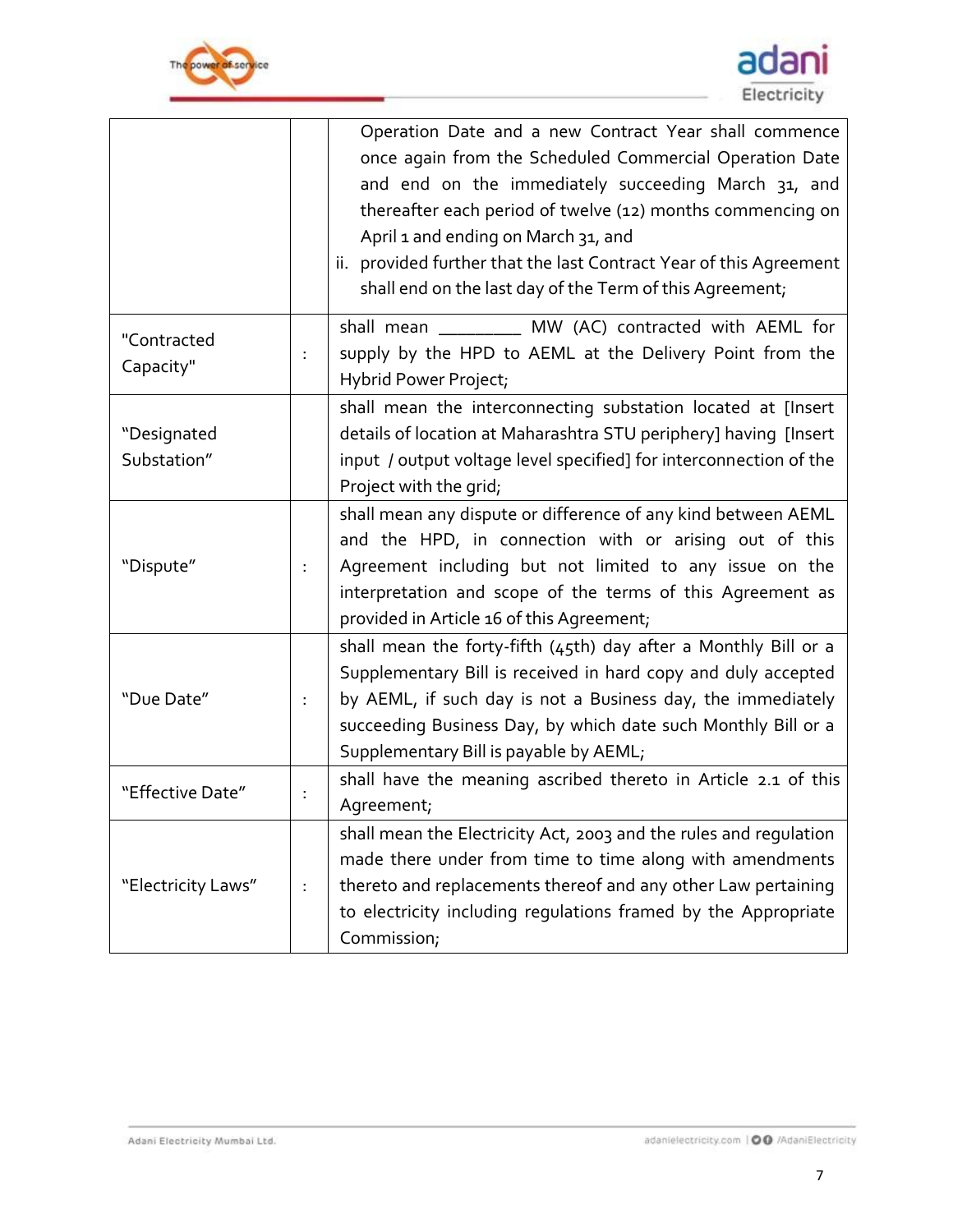



| "Energy Accounts"                               |   | shall mean the Regional Energy Accounts (REA)/State Energy<br>Accounts(SEA) as specified in the Grid Code issued by the<br>appropriate agency for each Month (as per their prescribed<br>methodology),<br>including<br>the revisions and amendments<br>thereof or where such REA/SEA are not issued, Joint Meter<br>Reading (JMR)/ Generation Credit Note (GCN) from CTU/STU<br>will be considered; AEML reserves the right to choose from any<br>of the above, i.e. JMR/GCN/SEA/REA; |  |
|-------------------------------------------------|---|---------------------------------------------------------------------------------------------------------------------------------------------------------------------------------------------------------------------------------------------------------------------------------------------------------------------------------------------------------------------------------------------------------------------------------------------------------------------------------------|--|
| "Event of Default"                              | ÷ | shall mean the events as defined in Article 13 of this Agreement,                                                                                                                                                                                                                                                                                                                                                                                                                     |  |
| "Expiry Date"                                   | ÷ | shall mean the date occurring twenty-five (25) years from the<br>Commercial Operation Date subject to that the supply of power<br>shall be limited for a period of 25 years from the Scheduled<br>Commercial Operation Date unless extended by the Parties as<br>per this Agreement;                                                                                                                                                                                                  |  |
| "Financial Closure"                             |   | shall mean compliance with the requirements under Article 3.1 of<br>this Agreement;                                                                                                                                                                                                                                                                                                                                                                                                   |  |
| "Financing<br>Agreements"                       | ÷ | shall mean the Agreements pursuant to which the HPD has got<br>financing for the power Project including the loan Agreements,<br>notes, indentures, security Agreements, letters of credit and<br>other documents, as may be amended, modified, or replaced<br>from time to time, but without in anyway increasing the<br>liabilities of AEML;                                                                                                                                        |  |
| "Force Majeure" or<br>"Force Majeure<br>Event"  |   | shall have the meaning ascribed thereto in Article 11.3 of this<br>Agreement;                                                                                                                                                                                                                                                                                                                                                                                                         |  |
| "Grid Code" /<br>"IEGC" or "State<br>Grid Code" |   | shall mean the Grid Code specified by the CERC under Clause<br>(h) of Sub-section $(1)$ of Section $79$ of the Electricity Act, as<br>amended from time to time, and/or the Grid Code as specified<br>by the concerned State Commission, referred under Clause (h)<br>of Sub-section (1) of Section 86 of the Electricity Act 2003, as<br>applicable;                                                                                                                                 |  |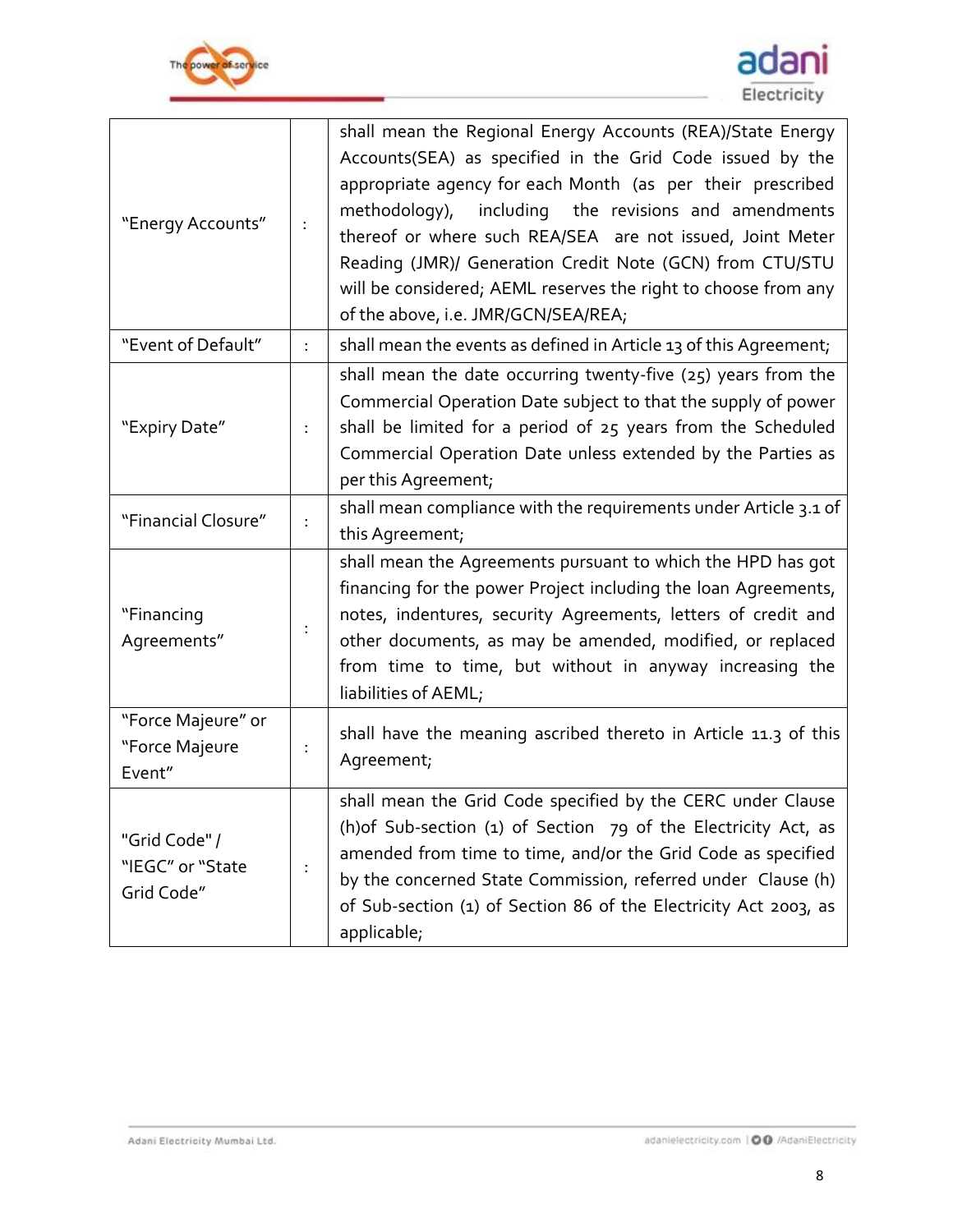



| "Indian<br>Governmental<br>Instrumentality" |   | mean the Government of India, Governments of<br>shall<br>Maharashtra and any ministry, department, board, authority,<br>agency, corporation, commission under the direct or indirect<br>control of Government of India or the above state Government(s)<br>or both, any political subdivision of any of them including any<br>court or Appropriate Commission(s) or tribunal or judicial or<br>quasi-judicial body in India;                                                                                                                                                                                           |
|---------------------------------------------|---|------------------------------------------------------------------------------------------------------------------------------------------------------------------------------------------------------------------------------------------------------------------------------------------------------------------------------------------------------------------------------------------------------------------------------------------------------------------------------------------------------------------------------------------------------------------------------------------------------------------------|
| "Insurances"                                |   | shall mean the insurance cover to be obtained and maintained by<br>the HPD in accordance with Article 8.1.1 of this Agreement;                                                                                                                                                                                                                                                                                                                                                                                                                                                                                         |
| "Interconnection<br>Facilities"             | ÷ | shall mean the facilities on HPD's side of the Delivery Point for<br>scheduling, transmitting and metering the electrical output in<br>accordance with this Agreement and which shall include,<br>without limitation, all other transmission lines and associated<br>equipment, transformers, relay and switching equipment and<br>protective devices, safety equipment and RTU, Data Transfer<br>and Acquisition facilities for transmitting data subject to Article<br>7, the Metering System required for supply of power as per the<br>terms of this Agreement;                                                    |
| "Invoice" or "Bill"                         | ÷ | shall mean either a Monthly Bill / Supplementary Bill or a<br>Monthly Invoice/ Supplementary Invoice raised by any of the<br>Parties;                                                                                                                                                                                                                                                                                                                                                                                                                                                                                  |
| "Joint Control"                             | ÷ | shall mean a situation where a Company has multiple<br>promoters (but none of the shareholders has more than 50% of<br>voting rights and paid up share capital);                                                                                                                                                                                                                                                                                                                                                                                                                                                       |
| "Late Payment<br>Surcharge"                 | ÷ | shall have the meaning ascribed thereto in Article 10.4 of this<br>Agreement;                                                                                                                                                                                                                                                                                                                                                                                                                                                                                                                                          |
| "Law"                                       | ÷ | shall mean in relation to this Agreement, all Laws including<br>Electricity Laws in force in India including Electricity Laws of<br>India and any statute, ordinance, regulation, notification or<br>code, rule, or any interpretation of any of them by an Indian<br>Governmental Instrumentality and having force of law and shall<br>further include without limitation all applicable<br>rules,<br>regulations, orders, notifications by an Indian Governmental<br>Instrumentality pursuant to or under any of them and shall<br>include without limitation all rules, regulations, decisions and<br>orders of the |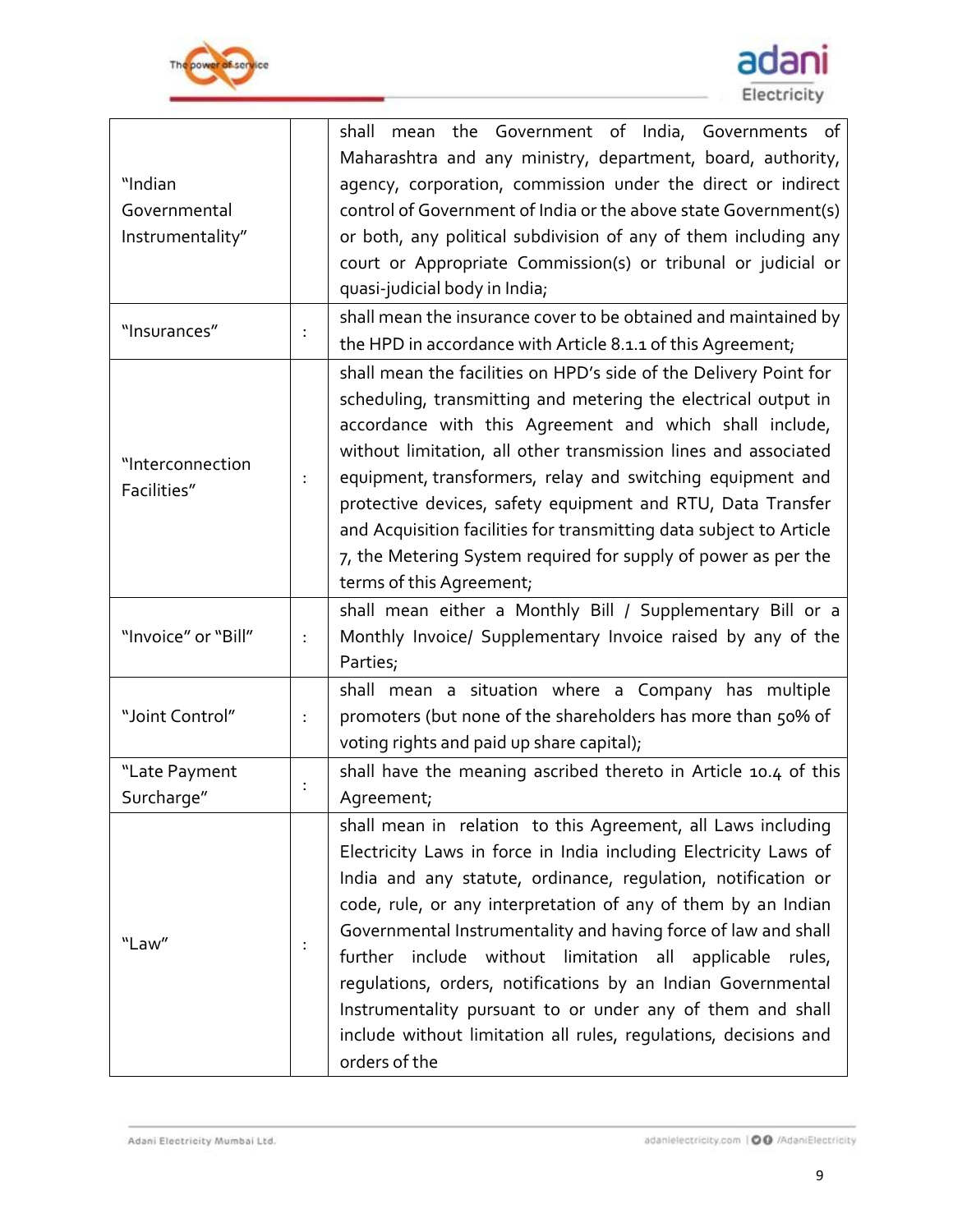



|                                                                          |   | Appropriate Commissions;                                                                                                                                                                                                                                                                                                                                                                                                                             |  |
|--------------------------------------------------------------------------|---|------------------------------------------------------------------------------------------------------------------------------------------------------------------------------------------------------------------------------------------------------------------------------------------------------------------------------------------------------------------------------------------------------------------------------------------------------|--|
| "Letter of Credit" or<br>"LC"                                            |   | shall have the meaning ascribed thereto in Article 10.6 of this<br>Agreement;                                                                                                                                                                                                                                                                                                                                                                        |  |
| "MERC"                                                                   | ÷ | shall mean Maharashtra Electricity Regulatory Commission;                                                                                                                                                                                                                                                                                                                                                                                            |  |
| "Metering<br>Point/Delivery<br>Point/Interconnection<br>Point"           |   | For intra - state projects, metering shall be at the LV side of<br>pooling substation of Maharashtra STU;<br>For inter - state projects, energy settlement and delivery point<br>shall be at Maharashtra STU periphery                                                                                                                                                                                                                               |  |
| "MNRE"                                                                   | ÷ | shall mean the Ministry of New and Renewable Energy,<br>Government of India;                                                                                                                                                                                                                                                                                                                                                                         |  |
| "Month"                                                                  | ÷ | shall mean a period of thirty (30) days from (and excluding) the<br>date of the event, where specified, else a calendar month;                                                                                                                                                                                                                                                                                                                       |  |
| "Open Access<br>Charges"                                                 | ÷ | shall mean the charges levied by the CTU/ RLDC / STU/ SLDC for<br>the grant of Open Access as defined in Electricity Act 2003 and<br>amended time to time;                                                                                                                                                                                                                                                                                           |  |
| "Party" and "Parties"                                                    | ÷ | shall have the meaning ascribed thereto in the recital to this<br>Agreement;                                                                                                                                                                                                                                                                                                                                                                         |  |
| "Payment Security<br>Mechanism"                                          |   | shall have the meaning ascribed thereto in Article 10.6 of this<br>Agreement;                                                                                                                                                                                                                                                                                                                                                                        |  |
| "Performance Bank<br>Guarantee"                                          |   | shall mean the irrevocable unconditional bank quarantee,<br>submitted by the HPD to AEML from a bank mentioned in RfS                                                                                                                                                                                                                                                                                                                                |  |
| "Preliminary Default<br>Notice"                                          | ÷ | shall have the meaning ascribed thereto in Article 13 of this<br>Agreement;                                                                                                                                                                                                                                                                                                                                                                          |  |
| "Project/ Wind Solar<br><b>Hybrid Power</b><br>Project/Power<br>Project" |   | means new wind-solar hybrid project where the rated power<br>capacity of one resource is at least $25%$ of the rated power<br>capacity of the other resource and is defined by separate points<br>of injection into the grid at interconnection/ metering point at<br>ISTS substation or in case of sharing of transmission lines, by<br>separate injection at pooling point. Each project must also have<br>a separate control system and metering. |  |
| "Project Capacity"                                                       |   | shall mean the maximum AC capacity at the Delivery Point that<br>can be scheduled on which the PPA shall be signed;                                                                                                                                                                                                                                                                                                                                  |  |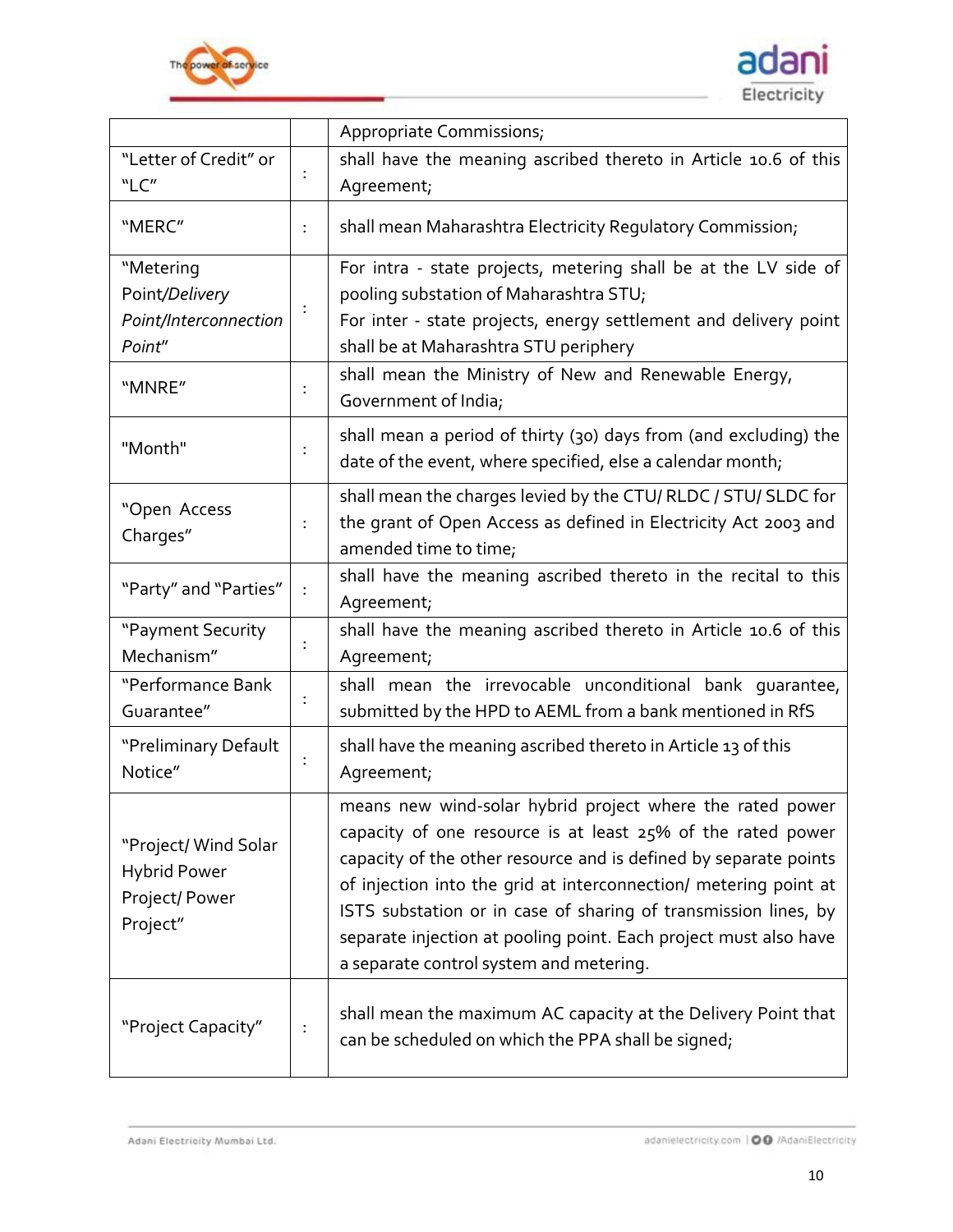



| "Project Financing                                       |   | shall mean arrangement of necessary funds by the HPD either                                                                                                                                                                                                                                                                                                                                                                                                                                                                                                                                                                                                                               |  |  |  |  |
|----------------------------------------------------------|---|-------------------------------------------------------------------------------------------------------------------------------------------------------------------------------------------------------------------------------------------------------------------------------------------------------------------------------------------------------------------------------------------------------------------------------------------------------------------------------------------------------------------------------------------------------------------------------------------------------------------------------------------------------------------------------------------|--|--|--|--|
| Arrangements<br><b>Financial Closure"</b>                | ÷ | by way of commitment of funds by the Company from its<br>internal resources and/or tie up of funds through a bank /<br>financial institution by way of a legally binding agreement for<br>commitment of such finances;                                                                                                                                                                                                                                                                                                                                                                                                                                                                    |  |  |  |  |
| "Prudent Utility<br>Practices"                           |   | shall mean the practices, methods and standards that are<br>generally accepted internationally from time to time by electric<br>utilities for the purpose of ensuring the safe, efficient and<br>economic design, construction, Commissioning, operation and<br>maintenance of power generation equipment and which<br>practices, methods and standards shall be adjusted as necessary,<br>to take account of:<br>operation and maintenance quidelines recommended by the<br>a<br>manufacturers of the plant and equipment to be incorporated<br>in the Power Project;<br>the requirements of Indian Law; and the physical conditions<br>$\mathbf b$<br>at the site of the Power Project; |  |  |  |  |
| "RBI"                                                    | ÷ | shall mean the Reserve Bank of India;                                                                                                                                                                                                                                                                                                                                                                                                                                                                                                                                                                                                                                                     |  |  |  |  |
| "RLDC"                                                   | ÷ | shall mean the concerned Regional Load Dispatch Centre<br>established under Sub-section (1) of Section 27 of the Electricity<br>Act, 2003;                                                                                                                                                                                                                                                                                                                                                                                                                                                                                                                                                |  |  |  |  |
| "Rebate"                                                 | ÷ | shall have the same meaning as ascribed thereto in Article 10.5 of<br>this Agreement;                                                                                                                                                                                                                                                                                                                                                                                                                                                                                                                                                                                                     |  |  |  |  |
| "Scheduled<br>Commercial<br>Operation<br>Date" or "SCOD" |   | shall mean  [Insert Date that is Twelve (12) months<br>from the Effective Date of this Agreement as applicable];                                                                                                                                                                                                                                                                                                                                                                                                                                                                                                                                                                          |  |  |  |  |
| "SERC"                                                   | ÷ | shall mean the Electricity Regulatory Commission of any State in<br>India constituted under Section-82 of the Electricity Act, 2003 or<br>its successors, and includes a Joint Commission constituted<br>under Sub-section (1) of Section 83 of the Electricity Act 2003;                                                                                                                                                                                                                                                                                                                                                                                                                 |  |  |  |  |
| "Solar PV Project"                                       | ÷ | shall mean the Solar Photo Voltaic Power Project that uses<br>sunlight for direct conversion into electricity through Photo<br>Voltaic Technology;                                                                                                                                                                                                                                                                                                                                                                                                                                                                                                                                        |  |  |  |  |
| "SLDC"                                                   |   | shall mean the centre established under Sub-section (1) of<br>Section31 of the Electricity Act 2003, relevant for the State(s)                                                                                                                                                                                                                                                                                                                                                                                                                                                                                                                                                            |  |  |  |  |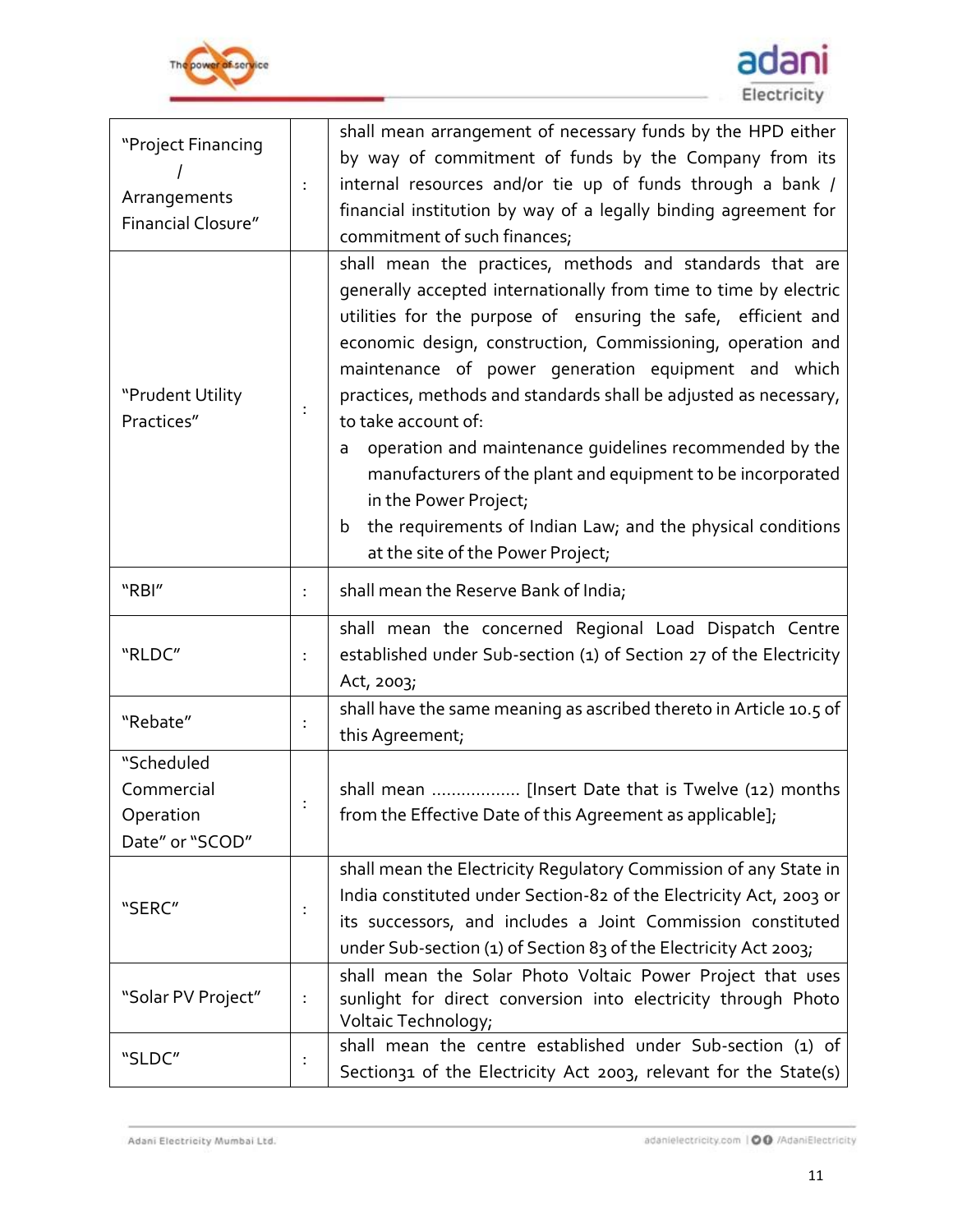



|                                                      |   | where the Delivery Point is located;                                                                                                                                                                                                                                                                                                                                                                                                                                                                                                                                                                             |
|------------------------------------------------------|---|------------------------------------------------------------------------------------------------------------------------------------------------------------------------------------------------------------------------------------------------------------------------------------------------------------------------------------------------------------------------------------------------------------------------------------------------------------------------------------------------------------------------------------------------------------------------------------------------------------------|
| "SLDC Charges"                                       |   | shall mean the charges levied by the SLDC of the state wherein                                                                                                                                                                                                                                                                                                                                                                                                                                                                                                                                                   |
|                                                      |   | the Solar Power Project is located;                                                                                                                                                                                                                                                                                                                                                                                                                                                                                                                                                                              |
| "State Transmission                                  |   | shall mean the Government company notified by the State                                                                                                                                                                                                                                                                                                                                                                                                                                                                                                                                                          |
| Utility" or "STU"                                    |   | Government under Sub-section (1) of Section 39 of the Act.                                                                                                                                                                                                                                                                                                                                                                                                                                                                                                                                                       |
| "Tariff"                                             |   | shall have the same meaning as provided for in Article 9 of this                                                                                                                                                                                                                                                                                                                                                                                                                                                                                                                                                 |
|                                                      |   | Agreement;                                                                                                                                                                                                                                                                                                                                                                                                                                                                                                                                                                                                       |
| "Tariff Payment"                                     |   | shall mean the payments to be made under Monthly Bills as                                                                                                                                                                                                                                                                                                                                                                                                                                                                                                                                                        |
|                                                      | ÷ | referred to in Article 10 and the relevant Supplementary Bills;                                                                                                                                                                                                                                                                                                                                                                                                                                                                                                                                                  |
| "Termination                                         |   | shall mean the notice given by either Parties for termination of                                                                                                                                                                                                                                                                                                                                                                                                                                                                                                                                                 |
| Notice"                                              | ÷ | this                                                                                                                                                                                                                                                                                                                                                                                                                                                                                                                                                                                                             |
|                                                      |   | Agreement in accordance with Article 13 of this Agreement;                                                                                                                                                                                                                                                                                                                                                                                                                                                                                                                                                       |
| "Term of                                             |   | shall have the meaning ascribed thereto in Article 2 of this                                                                                                                                                                                                                                                                                                                                                                                                                                                                                                                                                     |
| Agreement"                                           | ÷ | Agreement;                                                                                                                                                                                                                                                                                                                                                                                                                                                                                                                                                                                                       |
| "Unit Commercial<br><b>Operation Date</b><br>(UCOD)" | ÷ | shall mean the date of issuance of Commissioning certificate for<br>the respective part(s) of the Hybrid Power Project subsequent to<br>the demonstration of the compliance of Commissioning as per<br>this Agreement and witnessed by the Committee duly<br>constituted and also starts injecting and scheduling power from<br>the Power Project to the Delivery Point and availability /<br>installation of all necessary arrangements / equipment including<br>RTU for scheduling of power generated from the Project and<br>transmission of data to the concerned authority as per<br>applicable regulation; |
| "Week"                                               |   | shall mean a calendar week commencing from 00:00 hours of<br>Monday, and ending at 24:00 hours of the following Sunday;                                                                                                                                                                                                                                                                                                                                                                                                                                                                                          |
| "Wind Power"                                         | ÷ | Shall mean power generated from the Wind Power Projects;                                                                                                                                                                                                                                                                                                                                                                                                                                                                                                                                                         |
|                                                      |   | shall mean the project that uses wind for conversion into                                                                                                                                                                                                                                                                                                                                                                                                                                                                                                                                                        |
| "Wind Power                                          | ÷ | electricity and that is being set up by the HPD to provide Wind                                                                                                                                                                                                                                                                                                                                                                                                                                                                                                                                                  |
| Project"                                             |   | Power to Buyer as per the terms and conditions of this                                                                                                                                                                                                                                                                                                                                                                                                                                                                                                                                                           |
|                                                      |   | Agreement;                                                                                                                                                                                                                                                                                                                                                                                                                                                                                                                                                                                                       |
|                                                      |   |                                                                                                                                                                                                                                                                                                                                                                                                                                                                                                                                                                                                                  |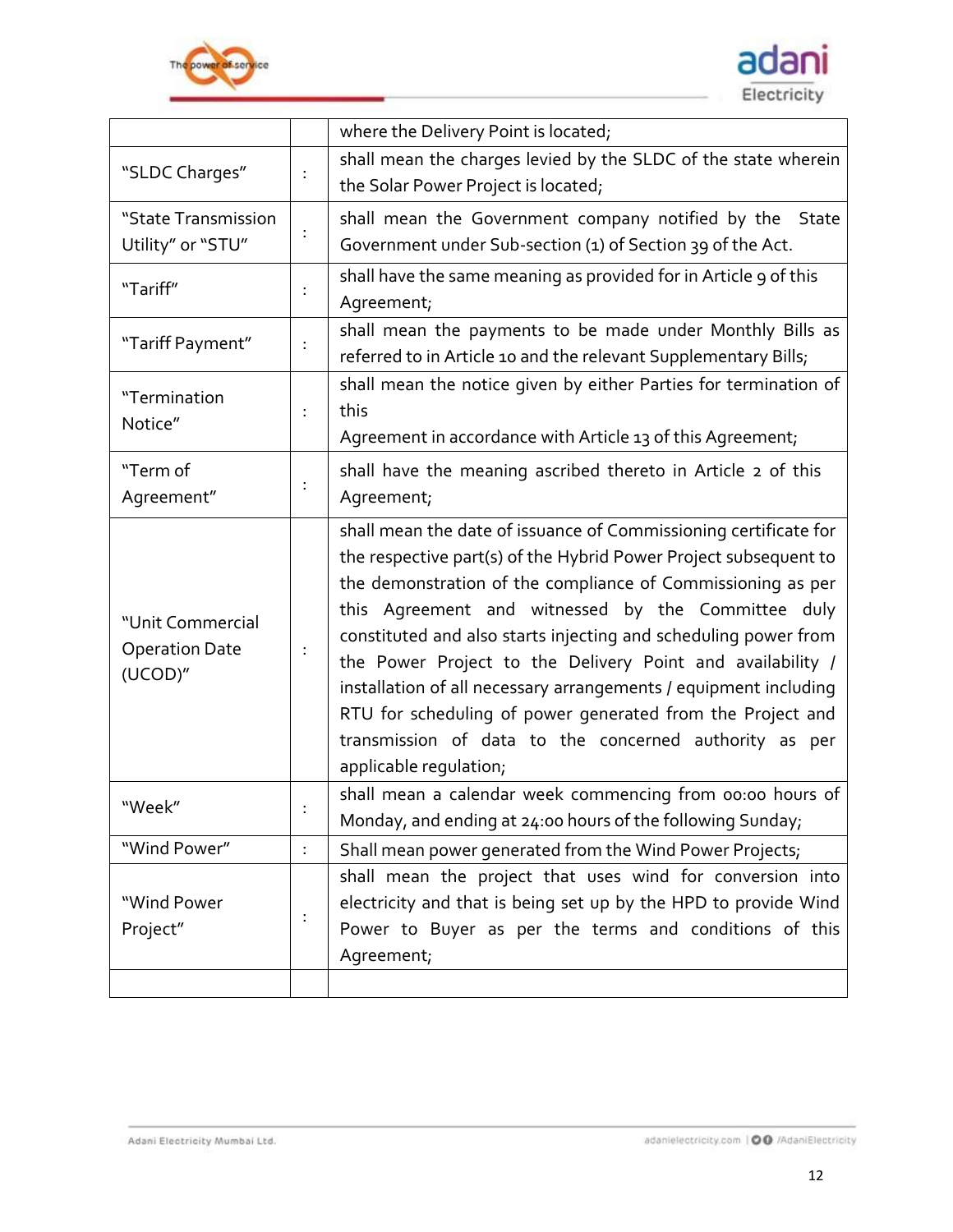



#### **1.2. Interpretations**

- **1.2.1.** "Agreement" shall be construed as including a reference to its Schedules and/or Appendices and/or Annexure;
- **1.2.2.** An "Article", a "Recital", a "Schedule" and a "paragraph / clause" shall be construed as a reference to an Article, a Recital, a Schedule and a paragraph/clause respectively of this Agreement;
- **1.2.3.** A "crore" means a reference to ten million (10,000,000) and a "lakh" means a reference to one tenth of a million (1, 00,000);
- **1.2.4.** An "encumbrance" shall be construed as a reference to a mortgage, charge, pledge, lien or other encumbrance securing any obligation of any person or any other type of preferential arrangement (including, without limitation, title transfer and retention arrangements) having a similar effect;
- **1.2.5.** "Indebtedness" shall be construed so as to include any obligation (whether incurred as principal or surety) for the payment or repayment of money, whether present or future, actual or contingent;
- **1.2.6.** A "person" shall be construed as a reference to any person, firm, company, corporation, society, trust, government, state or agency of a state or any association or partnership (whether or not having separate legal personality) of two or more of the above and a person shall be construed as including a reference to its successors, permitted transferees and permitted assigns in accordance with their respective interests;
- **1.2.7.** "Rupee", "Rupees", "Rs" or rupee symbol "₹" shall denote Indian Rupees, the lawful currency of India;
- **1.2.8.** The "winding-up", "dissolution", "insolvency", or "reorganization" of a company or corporation shall be construed so as to include any equivalent or analogous proceedings under the Law of the jurisdiction in which such company or corporation is incorporated or any jurisdiction in which such company or corporation carries on business including the seeking of liquidation, winding-up, reorganization, dissolution, arrangement, protection or relief of debtors;

Adani Electricity Mumbai Ltd.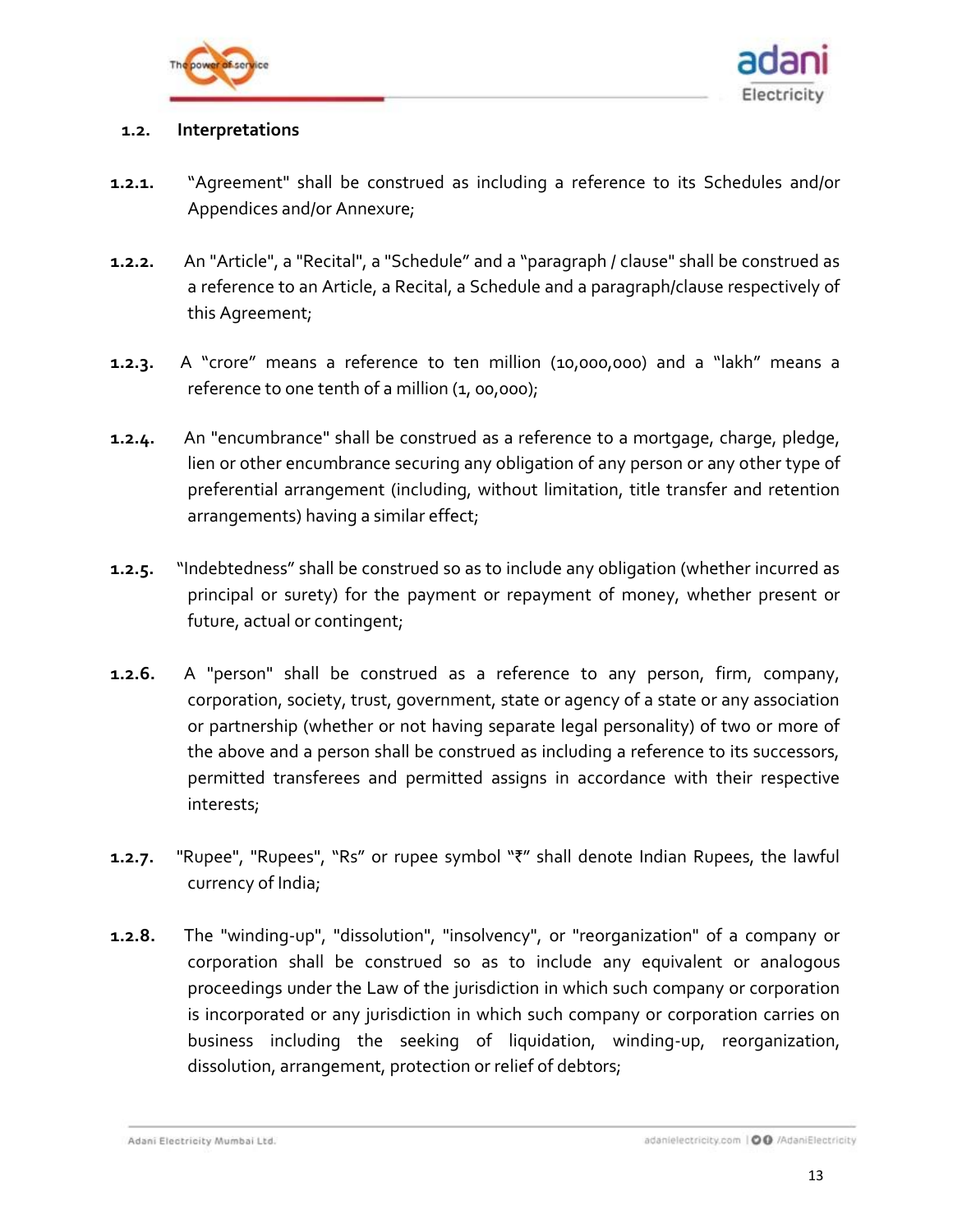



- **1.2.9.** Words importing the singular shall include the plural and vice versa;
- **1.2.10.** This Agreement itself or any other agreement or document shall be construed as a reference to this or to such other agreement or document as it may have been, or may from time to time be, amended, varied, novated, replaced or supplemented;
- **1.2.11.** A Law shall be construed as a reference to such Law including its amendments or reenactments from time to time;
- **1.2.12.** A time of day shall, save as otherwise provided in any agreement or document be construed as a reference to Indian Standard Time;
- **1.2.13.** Different parts of this Agreement are to be taken as mutually explanatory and supplementary to each other and if there is any inconsistency between or among the parts of this Agreement, they shall be interpreted in a harmonious manner so as to give effect to each part;
- **1.2.14.** The tables of contents and any headings or sub-headings in this Agreement have been inserted for ease of reference only and shall not affect the interpretation of this Agreement;
- **1.2.15.** All interest, if applicable and payable under this Agreement, shall accrue from day to day and be calculated on the basis of a year of three hundred and sixty five (365) days;
- **1.2.16.** The words "hereof" or "herein", if and when used in this Agreement shall mean a reference to this Agreement;
- **1.2.17.** The terms "including" or "including without limitation" shall mean that any list of examples following such term shall in no way restrict or limit the generality of the word or provision in respect of which such examples are provided;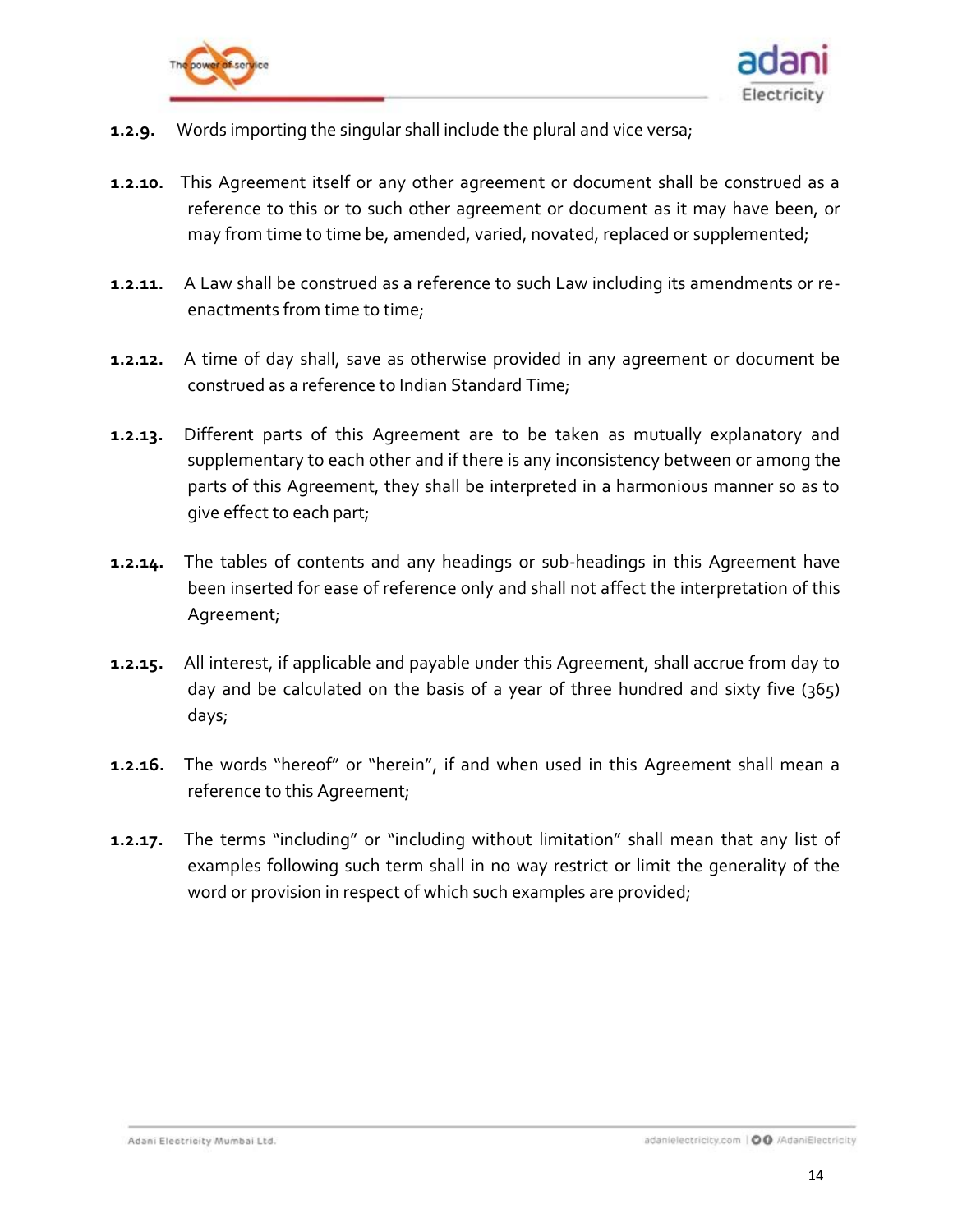



### <span id="page-14-0"></span>**ARTICLE 2: TERM OF AGREEMENT**

#### <span id="page-14-1"></span>**2.1. Effective Date and Condition Precedent**

- **2.1.1.** This Agreement shall come into effect from [Insert the Date as on 30th day of issuance of Letter of Award to the HPD] and such date shall be the Effective Date for the purpose of this Agreement.
- <span id="page-14-2"></span>**2.1.2.** Notwithstanding the Effective Date, the condition precedent for the enforcement of the obligations of either party against the other under this Agreement shall be that within two (2) months from the Effective Date, AEML shall duly obtain the order of the MERC adopting the Tariff and approving the procurement of the Contracted Capacity, on the terms and conditions contained in this Agreement. Any modifications in the PPA directed by the MERC, as a result of adoption of the Tariff and approving the procurement of the Contracted Capacity, shall be binding on both Parties to this Agreement.
- **2.1.3.** The Parties agree that in the event, the order of adoption of Tariff and the Agreements for procurement of Power, as mentioned above is not given by the MERC within the time specified above, this Agreement shall stand cancelled and terminated with no liability of either party to the other, unless the parties mutually agree to extend the time for fulfilling the Conditions Precedent.

### **2.2. Term of Agreement**

- **2.2.1.** Subject to Article [2.1,](#page-14-1) [2.3](#page-15-0) and [2.4,](#page-15-1) this Agreement shall be valid for a term from the Effective Date until the Expiry Date. This Agreement may be extended for a further period at least one hundred eighty (180) days prior to the Expiry Date on agreed terms and conditions between the Hybrid Power Developer (HPD) and AEML.
- **2.2.2.** The HPD is free to operate their plants beyond the Expiry Date if other conditions like land lease / Right to Use of Land (as applicable), permits, approvals and clearances etc. allow. In such case unless otherwise agreed by AEML, AEML shall not be obligated to procure power beyond the Expiry Date.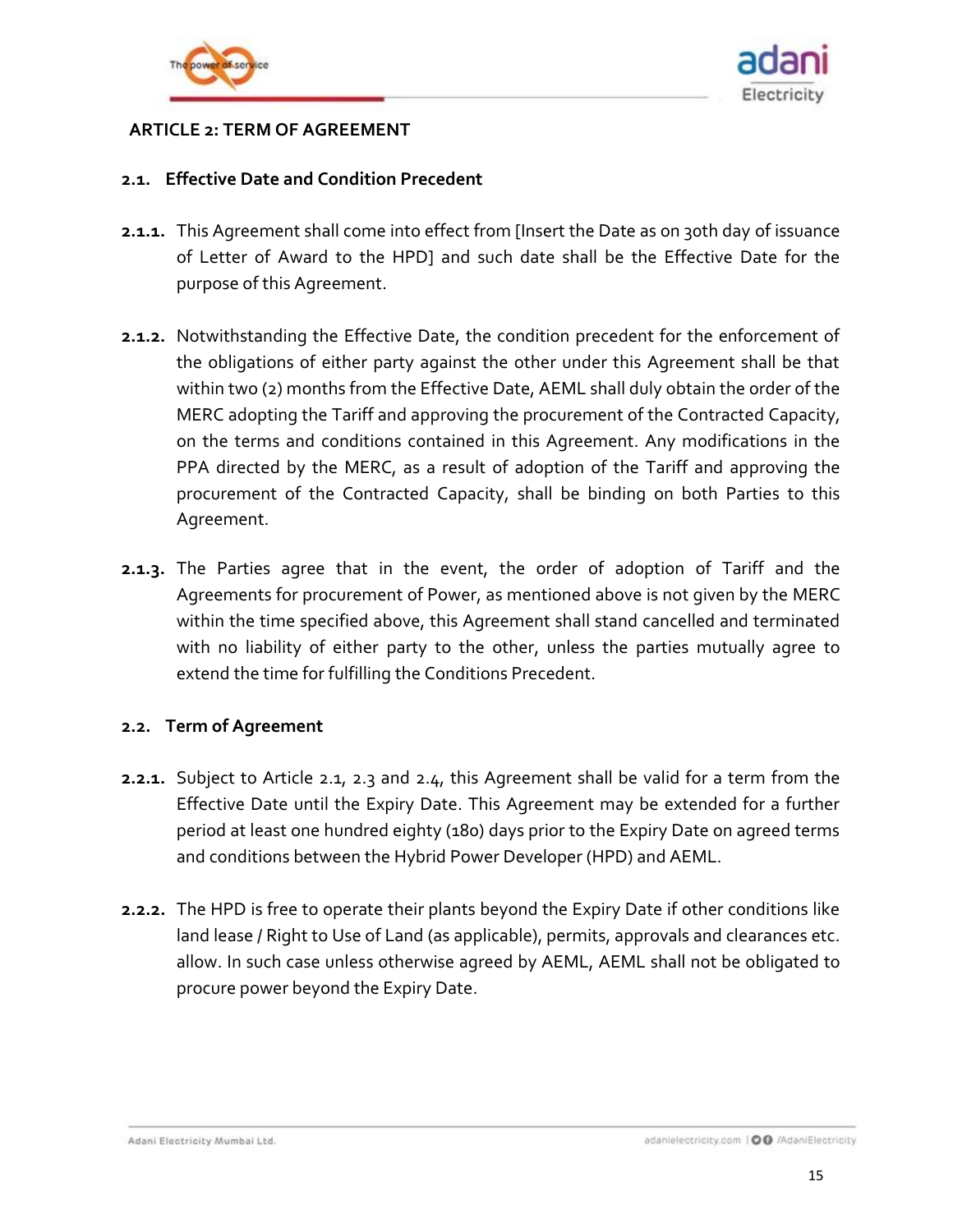



## <span id="page-15-0"></span>**2.3. Early Termination**

**2.3.1.** This Agreement shall terminate before the Expiry Date if either AEML or HPD terminates the Agreement, pursuant to Article 13 of this Agreement or if the terms of Conditions Precedent mentioned in Article [2.1.2](#page-14-2) are not satisfied.

### <span id="page-15-1"></span>**2.4. Survival**

**2.4.1.** The expiry or termination of this Agreement shall not affect any accrued rights, obligations and liabilities of the Parties under this Agreement, including the right to receive damages as per the terms of this Agreement, nor shall it affect the survival of any continuing obligations for which this Agreement provides, either expressly or by necessary implication, which are to survive after the Expiry Date or termination including those under Article 11 (Force Majeure), Article 13 (Events of Default and Termination), Article 14 (Liability and Indemnification), Article 16 (Governing Law and Dispute Resolution), Article 17 (Miscellaneous Provisions), and other Articles and Schedules of this Agreement which expressly or by their nature survive the Term or termination of this Agreement shall continue and survive any expiry or termination of this Agreement.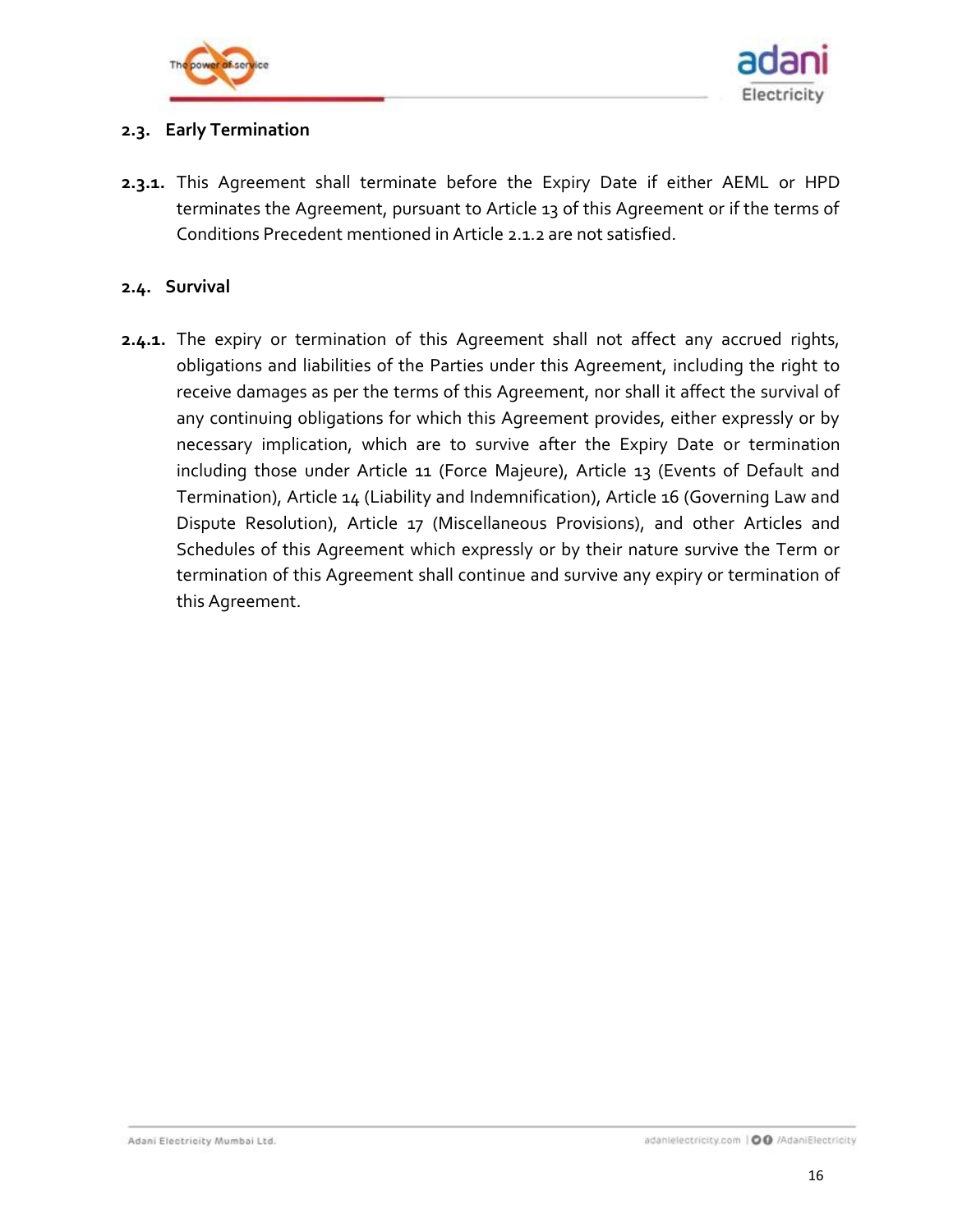



## **ARTICLE 3: CONDITIONS SUBSEQUENT**

### <span id="page-16-1"></span><span id="page-16-0"></span>**3.1. Satisfaction of Conditions Subsequent by the HPD**

- **3.1.1.** The HPD agrees and undertakes to duly perform and complete all of the following activities including Financial Closure at the HPD's own cost and risk within twelve (12) months from the Effective Date, i.e. by\_\_\_\_\_\_\_\_\_\_\_\_\_\_\_ [insert the date which is twelve months from Effective Date] unless such completion is affected by any Force Majeure event, or if any of the activities is specifically waived in writing by AEML:
	- a. The HPD shall obtain for all Consents, Clearances and Permits required for supply of power to AEML as per the terms of this Agreement. AEML shall have no obligation to recommend to any department/agency or the Govt. for the grant/permission for the Hybrid Power Project. The HPD shall, on his own, obtain permissions/sanctions from Government authorities, if any required for establishing the Project. Any steps that may be taken by AEML in regard to grant of such consents and permits or any other approval to be taken by the HPD shall only be a voluntary endeavour with no intention of being bound by any legal or binding obligation.
	- b. HPD shall submit details of all planned/proposed solar panels, inverters and wind turbine generators, along with necessary purchase order/agreements for the project at least 14 days prior to the scheduled financial closure date. The HPD shall also indicate the rated capacity of any storage facility, if proposed at the Project site.
	- c. HPD shall submit power evacuation/ Connectivity Agreement of successful bidder with CTU/ STU/DISCOM.
	- d. The HPD shall make Project Financing Arrangements for its Projects(s) and shall provide necessary certificates/documents to AEML in this regard.
	- e. The HPD shall furnish necessary documents to establish that the required land for project development is in 100% clear possession of the HPD.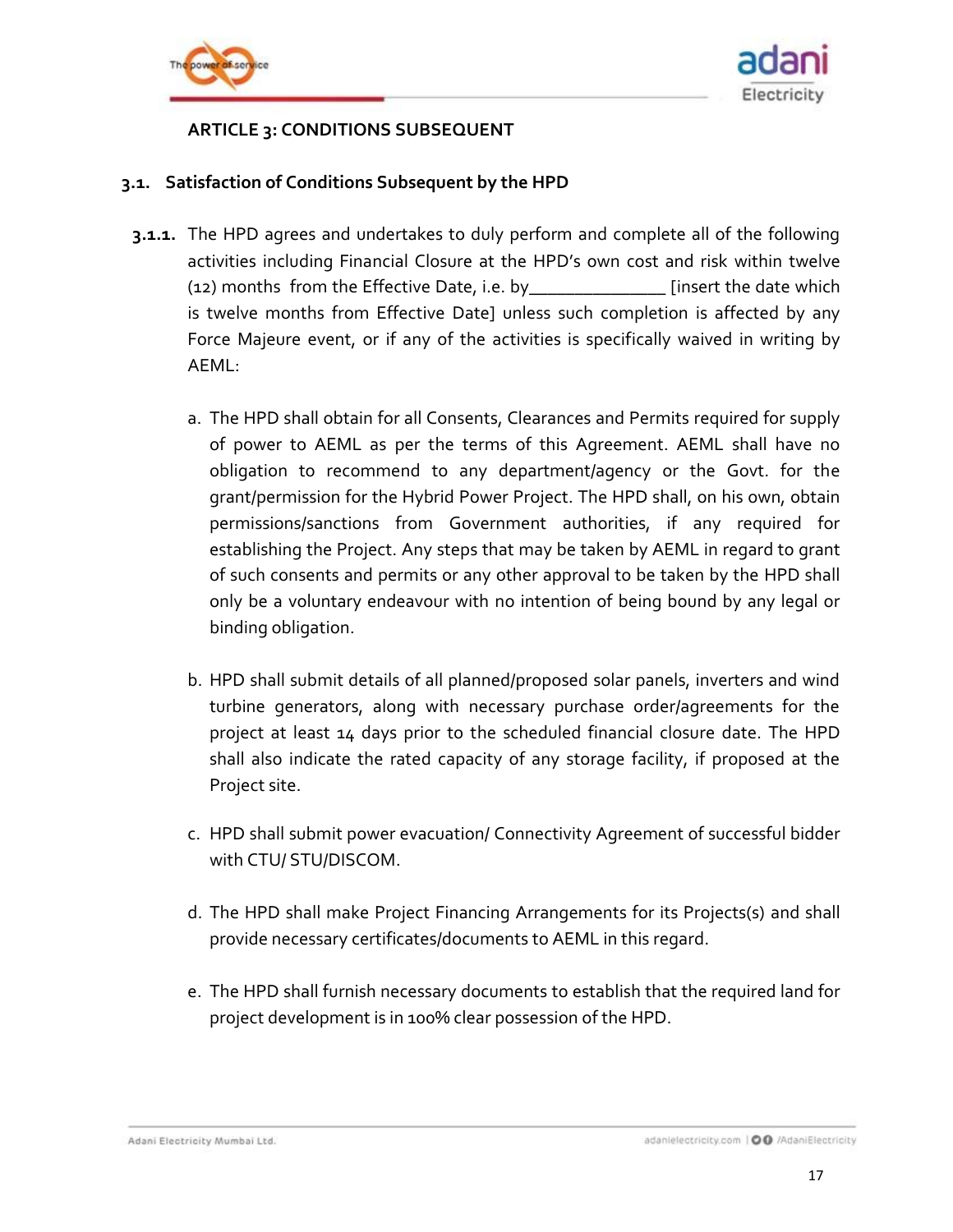



- f. The HPD shall submit plans to fulfil the technical requirements according to the MNRE guidelines for selection of projects and produce the documentary evidence of the same;
- g. The HPD shall submit to AEML the relevant documents as stated above, complying with the Conditions Subsequent, within twelve (12) months from the Effective Date.

### **3.2. Consequences of non-fulfilment of conditions subsequent**

**3.2.1.** In case of a failure to fulfil the conditions subsequent and/or submit the documents as above, AEML shall encash the Performance Bank Guarantee submitted by the HPD, terminate this Agreement and remove the Project from the list of the selected Projects by giving a prior notice to the HPD in writing of at least seven (7) days unless the delay is not owing to any action or inaction on the part of the HPD or due to Force Majeure Event.

The termination of the Agreement shall take effect upon the expiry of the  $7<sup>th</sup>$  day of the above notice.

- **3.2.2.** For the avoidance of doubt, it is clarified that this Article shall survive the termination of this Agreement.
- <span id="page-17-0"></span>**3.2.3.** In case of the inability of the HPD to fulfil any one or more of the conditions specified in Article [3.1](#page-16-1) due to any Force Majeure event the time period for fulfilment of the Conditions Subsequent and Financial Closure as mentioned in Article [3.1,](#page-16-1) shall be extended for the period of such Force Majeure event.
- **3.2.4.** Provided that due to the provisions of this Article [3.2.3,](#page-17-0) any increase in the time period for completion of conditions subsequent mentioned under Article [3.1,](#page-16-1) shall also lead to an equal extension in the SCOD.

## <span id="page-17-1"></span>**3.3. Performance Bank Guarantee**

**3.3.1.** The Performance Bank Guarantee having validity of 30 months from the date of issuance of LOA and of Rs. 20 Lakh/MW to be furnished by HPD under this Agreement shall be for guaranteeing the commencement of the supply of power up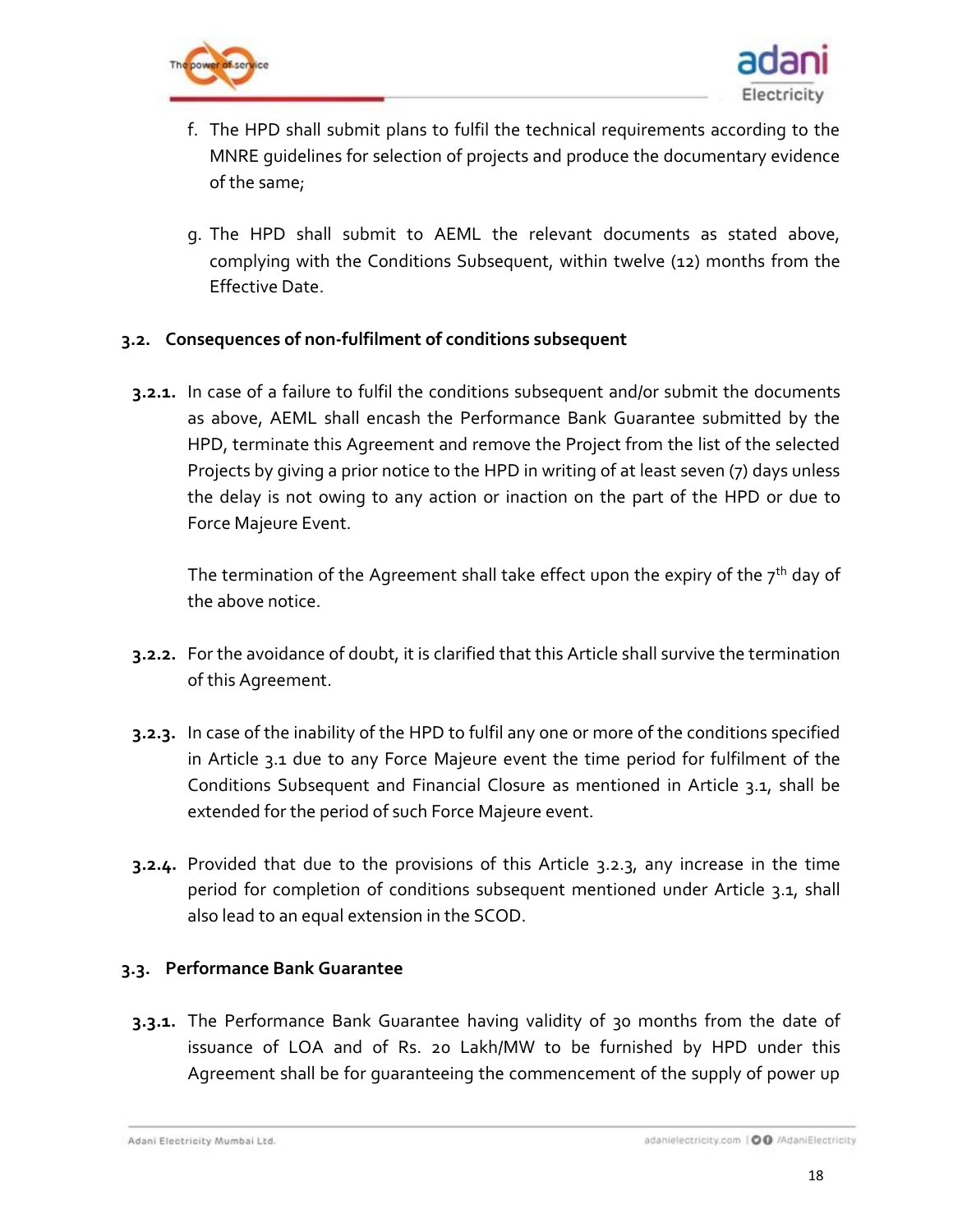



to the Contracted Capacity within the time specified in this Agreement as per format provided in the RfS Document.

- **3.3.2.** The failure on the part of the HPD to furnish and maintain the Performance Bank Guarantee shall be a material breach of the term of this Agreement on the part of the HPD.
- **3.3.3.** If the HPD fails to commence supply of power from the SCOD specified in this Agreement or any further extension thereof in terms of this Agreement, subject to conditions mentioned in Article [4.5,](#page-23-0) AEML shall encash the Performance Bank Guarantee, without prejudice to the other rights of AEML under this Agreement.

#### **3.4. Return of Performance Bank Guarantee**

- **3.4.1.** Subject to Article [3.3,](#page-17-1) AEML shall return / release the Performance Bank Guarantee immediately after the successful Commissioning of the Project after taking into account adjustment any liquidated damages / penalties due to delays in Commissioning as per provisions stipulated in this Agreement.
- **3.4.2.** The return / release of the Performance Bank Guarantee shall be without prejudice to other rights of AEML under this Agreement.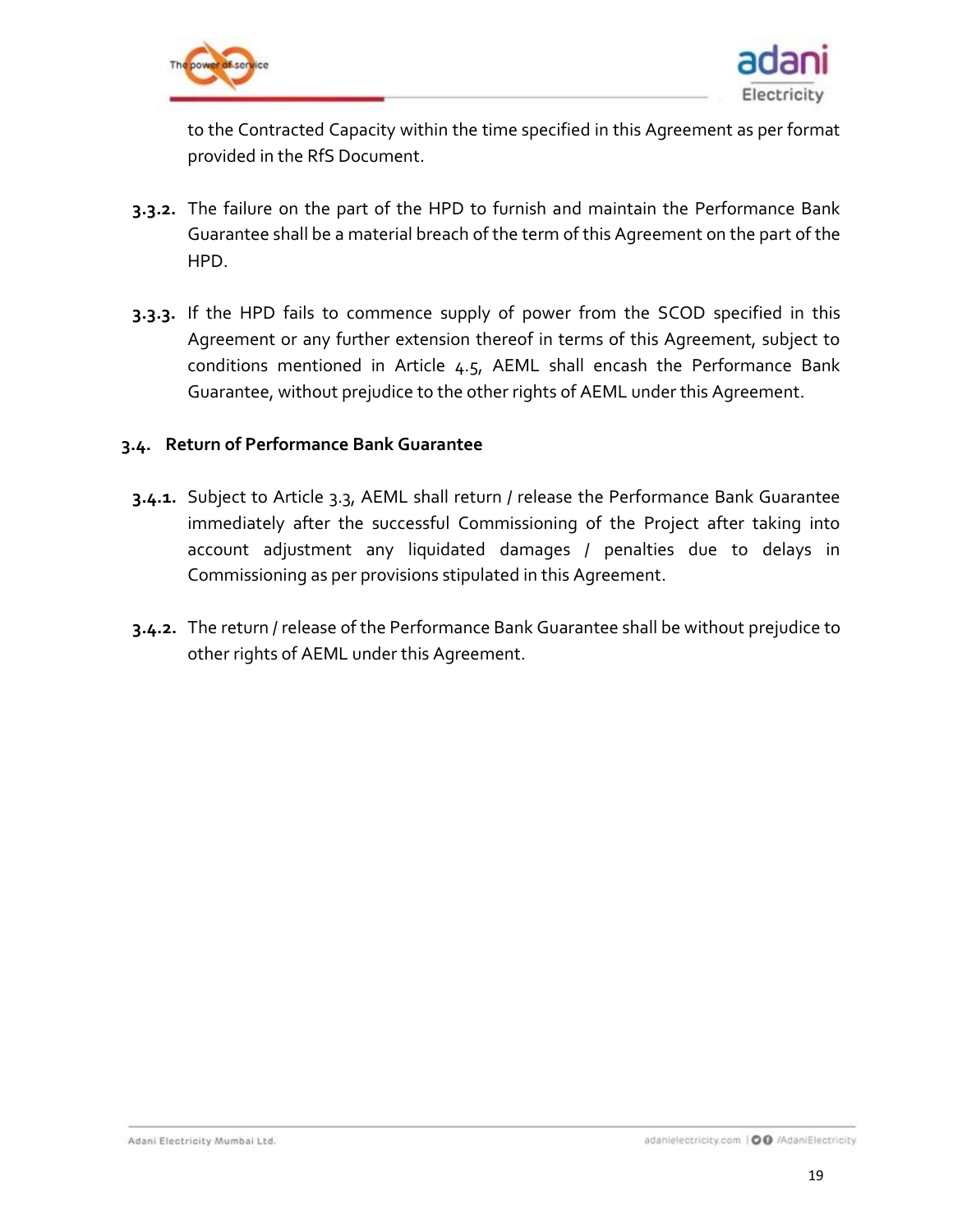



## <span id="page-19-0"></span>**ARTICLE 4: CONSTRUCTION & DEVELOPMENT OF THE PROJECT**

#### <span id="page-19-1"></span>**4.1. HPD's Obligations**

- <span id="page-19-2"></span>**4.1.1.** The HPD undertakes to be responsible, at HPD's own cost and risk, for:
	- a. Making arrangements for land and associated infrastructure for development of the Project and for evacuation arrangement till the delivery point by the SCOD and all clearances related thereto;

The HPD shall furnish the necessary documents to establish possession in the name of the Project Developer of the required land/ Lease Agreement;

- b. Obtaining at solely at its cost and responsibility, all Consents, Clearances and Permits other than those obtained under Article [3.1](#page-16-1) and maintaining all Consents, Clearances and Permits in full force and effect during the Term of this Agreement; and
- c. Designing, constructing, erecting, Commissioning, completing and testing the Power Project in accordance with the applicable Law, the Grid Code, the terms and conditions of this Agreement and Prudent Utility Practices; and
- d. The commencement of supply of power up to the Contracted Capacity to AEML no later than the Scheduled Commercial Operation Date and continuance of the supply of power throughout the Term of the Agreement; and
- e. Connecting the Power Project switchyard with the Interconnection Facilities at the Metering Point/ Delivery Point/ Designated substation; and
- f. Owning the Power Project throughout the Term of Agreement free and clear of encumbrances, except those expressly permitted under Article 15;
- g. Maintaining its controlling shareholding (controlling shareholding shall mean more than 50% of the voting rights and paid-up share capital) prevalent on the Effective Date of PPA in the Company/Consortium developing the project up to a period of three (3) year after the Commercial Operation Date. However transfer of controlling shareholding within the same Group Companies of HPD will be allowed with the permission of AEML after the COD subject to the condition that the management control remains within the same Group Companies; and
- h. Obtaining Long Term Access (LTA) and executing Transmission Service Agreement with CTU/STU as the case may be, for evacuation of the Contracted Capacity and maintaining it throughout the term of the Agreement.
- i. The HPD shall be responsible to for directly coordinating and dealing with Load Dispatch Centers, Regional Power Committees, and other authorities in all respects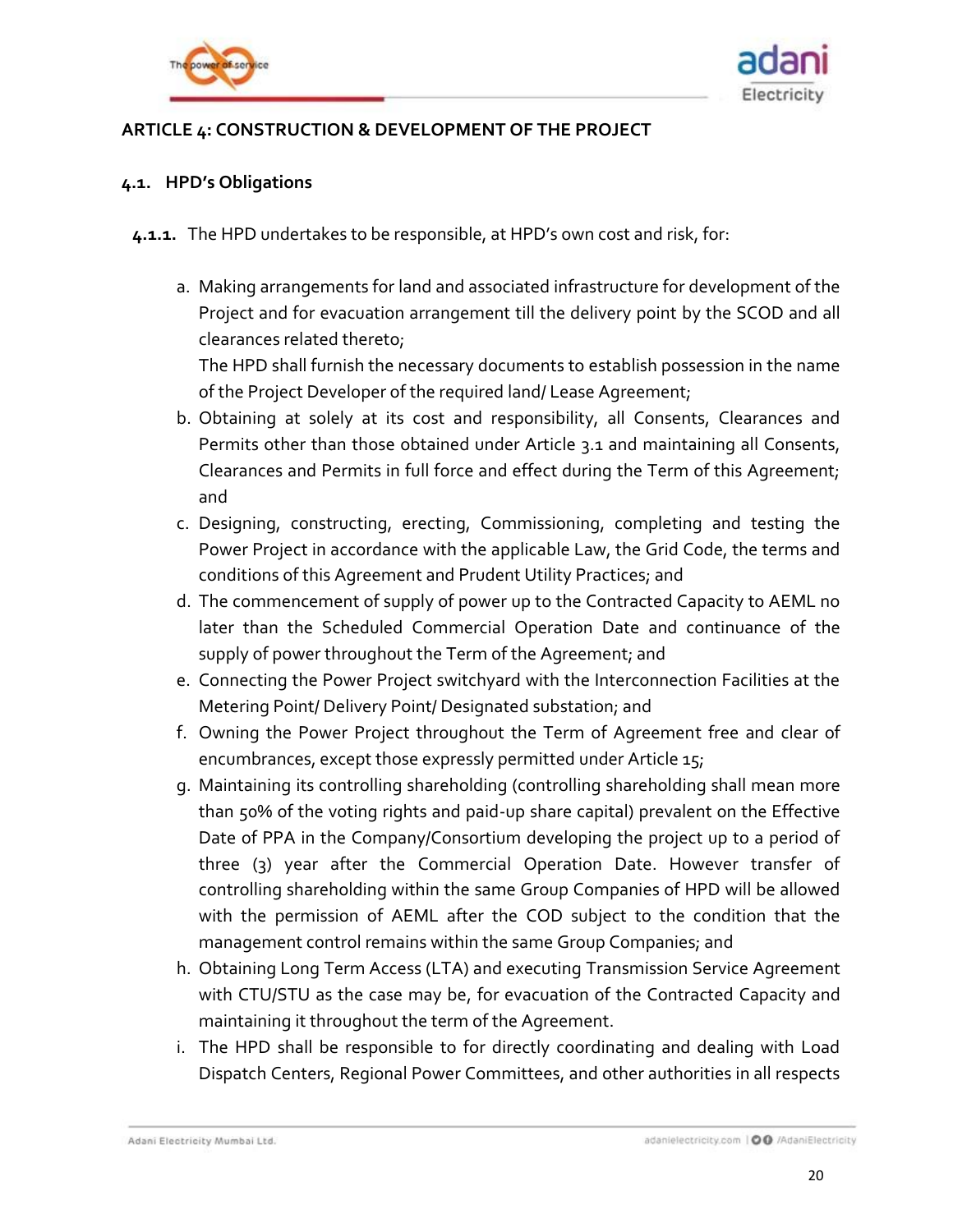



in regard to declaration of availability, scheduling and dispatch of power generated by HPD and due compliance with deviation and settlement mechanism and the applicable Grid Code/State/Central Regulations, acknowledging that the HPD and AEML are the grid connected entities under this Agreement; and

j. Fulfilling all obligations undertaken by the HPD under this Agreement.

## **4.2. Information regarding Interconnection Facilities**

- **4.2.1.**The HPD shall be required to obtain all information from STU/ CTU / concerned authority with regard to the Interconnection Facilities necessary to enable it to design, install and operate Plant and all interconnecting apparatus/ equipment on the HPD's side of the Metering Point/ Delivery Point/ Interconnection Point to enable delivery of electricity at the Metering Point/ Delivery Point/ Interconnection Point.
- **4.2.2.**The responsibility of getting connectivity with the transmission system up to Designated Substation will entirely be of the HPD, at its cost and responsibility. The transmission of power up to the point of interconnection where the metering is done for energy accounting shall also be the responsibility of the HPD at his own cost. The maintenance of Transmission system up to the designated point shall be the responsibility of the HPD.
- **4.2.3.**The arrangement of connectivity shall be made by the HPD through a dedicated transmission line or sharing of a line. The entire cost of transmission including cost of construction of line, any other charges, losses etc. from the Project up to the Metering Point/Delivery Point/Interconnection Point shall be borne by the HPD and the same will not be reimbursed by AEML. In case non- availability of grid and Transmission System during Term of this Agreement, for reasons not attributable to the HPD, provisions of Article [4.10](#page-25-0) shall be applicable.
- **4.2.4.** Penalties, fines and charges imposed by the CTU/ STU under any statute or regulation in relation to delay in Commissioning of Project shall be payable by the HPD to the extent the delay is attributable to the HPD.
- **4.2.5.** All costs and charges including but not limited to the wheeling charges and losses up to the Metering Point/ Delivery Point/ Interconnection Point associated with this arrangement will also be borne by the HPD.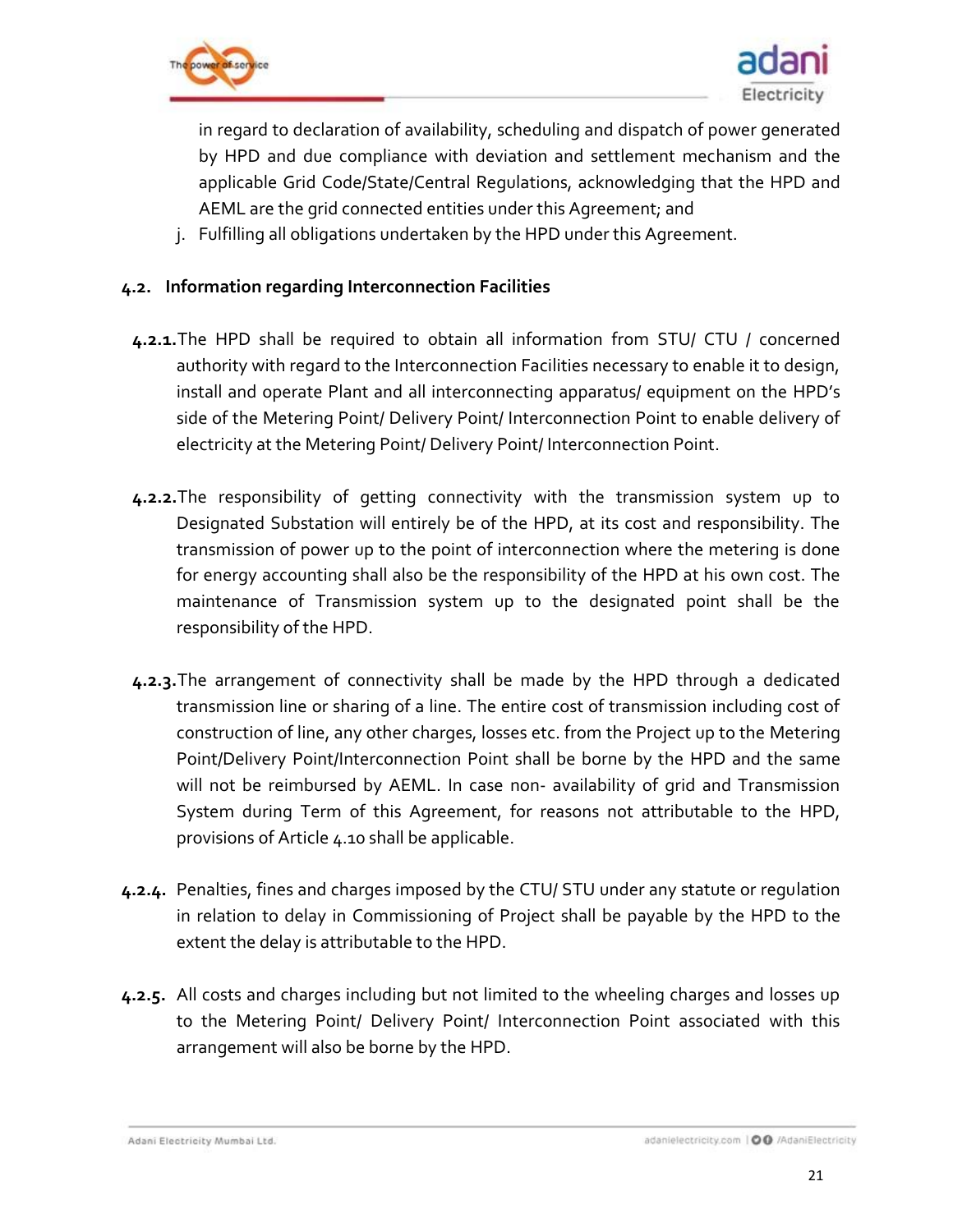



**4.2.6.** In case of Pooling substation, losses in the transmission line shall be apportioned among the HPDs who share such a Pooling arrangement, based on their monthly generation.

### **4.3. Purchase and sale of Contracted Capacity**

- **4.3.1.** Subject to the terms and conditions of this Agreement, the HPD undertakes to sell Hybrid Power to AEML and AEML undertakes to pay Tariff for all the energy supplied at the Metering Point/ Delivery Point/ Interconnection Point corresponding to the Contracted Capacity.
- **4.3.2.** It will be entirely the HPD's responsibility to make payments to CTU/STU for the consumption of reactive energy. The HPD shall comply with the Orders issued by CERC/ SERC from time to time.

### **4.4. Right to Contracted Capacity & Energy**

- <span id="page-21-0"></span>**4.4.1.** The HPD will declare the CUF of the Project and will be allowed to revise the same once within first year of COD. AEML, in any Contract Year except for the first year of operation, shall not be obliged to purchase any additional energy from the HPD beyond ……….. Million kWh (MU) of the energy generated from the wind-solar Hybrid Power Project [Insert value of energy generated corresponding to 110% of the declared CUF for wind-solar Hybrid Power project],. In case of full commissioning of the Project, for the first year of operation, the above limits shall be considered , on pro-rata basis. In case of part commissioning of the Project, the above limits shall be considered on pro-rata basis till the commissioning of full Contracted Capacity of the Project.
- **4.4.2.** If for any Contract Year except for first year of operation, it is found that the HPD has not been able to generate minimum energy of …...Million kWh (MU) of the energy generated from the wind- solar hybrid Power Project [Insert value of energy generated corresponding to 90% of the declared CUF for the wind-solar hybrid power project], on account of reasons solely attributable to the HPD, the non-compliance by HPD shall make the HPD liable to pay the compensation at the PPA tariff or the cost of power procured by AEML from alternate source to make up for such shortfall in generation by HPD(whichever is higher). The lower limit will, however be relaxable by Buyer to the extent of grid non availability for evacuation which is beyond the control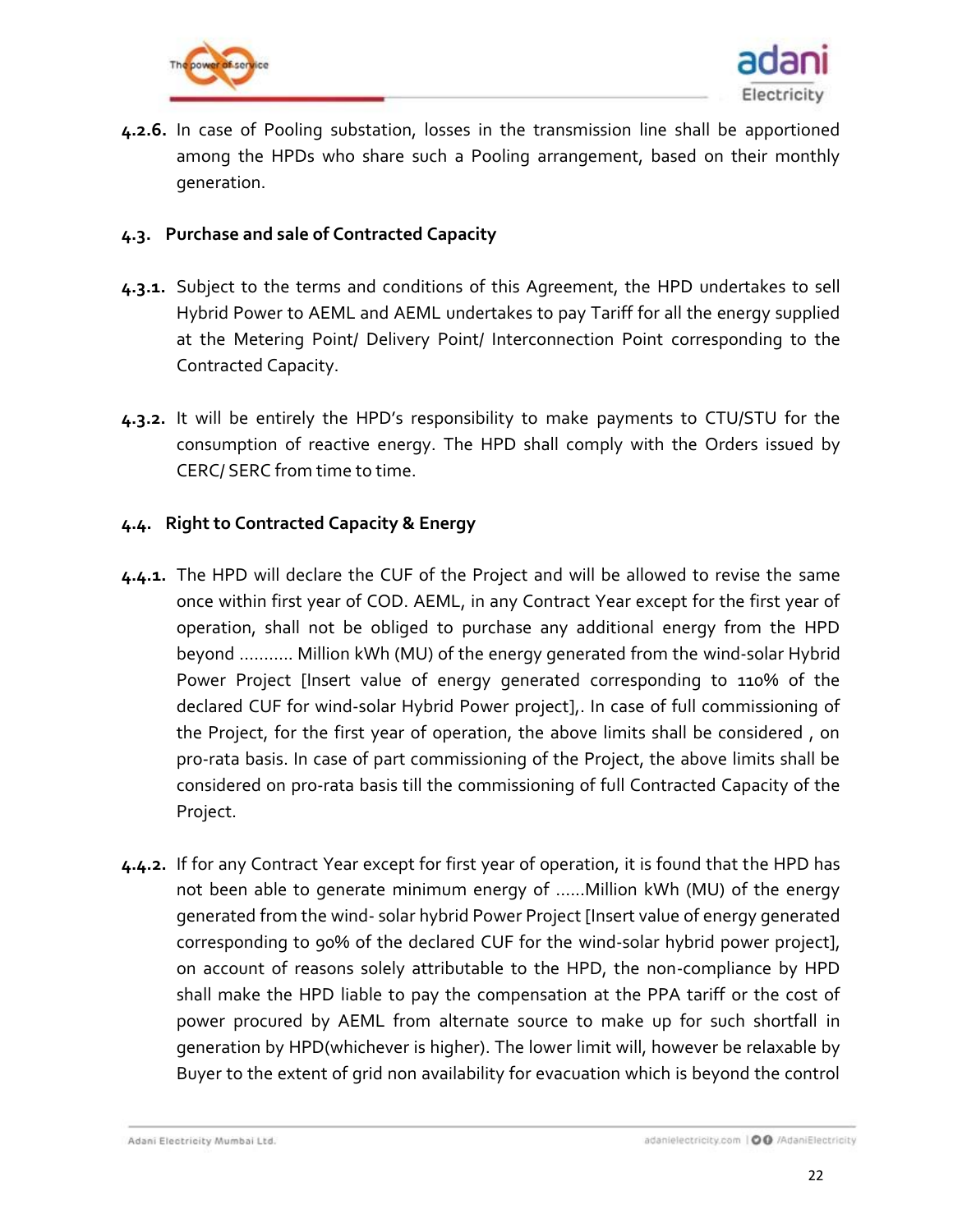



of the developer (subject to certification from SLDC/RLDC). The annual CUF shall be calculated separately for each component, every year from 1st April of the year to 31st March next year. This compensation shall be applied to the amount of shortfall in generation during the Contract Year, separately for each component. The compensation shall not be applicable in events of Force Majeure identified under the PPA affecting supply of power by HPD.

- **4.4.3.** Any excess generation over and above the quantum specified under Article [4.4.1](#page-21-0) and upto ----- Million kWh (MU) [insert MUs corresponding to 110% CUF], shall be purchased by AEML at a 75% of the Tariff as per Article 9. While the HPD would be free to install the solar panels and wind turbines as per its design of required output, including its requirement of auxiliary consumption and to reconfigure and repower the Project from time to time during the term of the PPA, it will not be allowed to sell any excess power to any entity other than AEML (unless refused by AEML). The HPD shall be required to intimate AEML about the proposed excess quantum of energy likely to be generated from the Project within any Contract Year, at least 2 months prior to the proposed date of commencement of excess generation. AEML shall be required to intimate its approval/refusal to the HPD, for buying such excess generation within 30 days of receiving the above intimation from the HPD for excess generation. In the event the offer of the HPD is not accepted by AEML within the said period of 30 days, such right shall cease to exist and the HPD shall, at its sole discretion, may sell such excess power to any third party.
- **4.4.4.** However, in case at any point of time, the peak of capacity reached is higher than the Contracted Capacity and causes disturbance in the system at the point where power is injected, the HPD will have to forego the excess generation and reduce the output to the rated capacity and shall also have to pay the penalty/charges (if applicable) as per applicable regulations / requirements / guidelines of CERC / MERC /SLDC or any other competent agency. HPD cannot claim compensation to the extent of generation loss above rated capacity due to offtake constraints because of grid unavailability in case of peak capacity is higher than the rated capacity.
- **4.4.5.** Any energy produced and flowing into the grid before SCOD shall not be at the cost of AEML. AEML may however agree to buy such power as per Article 9.4.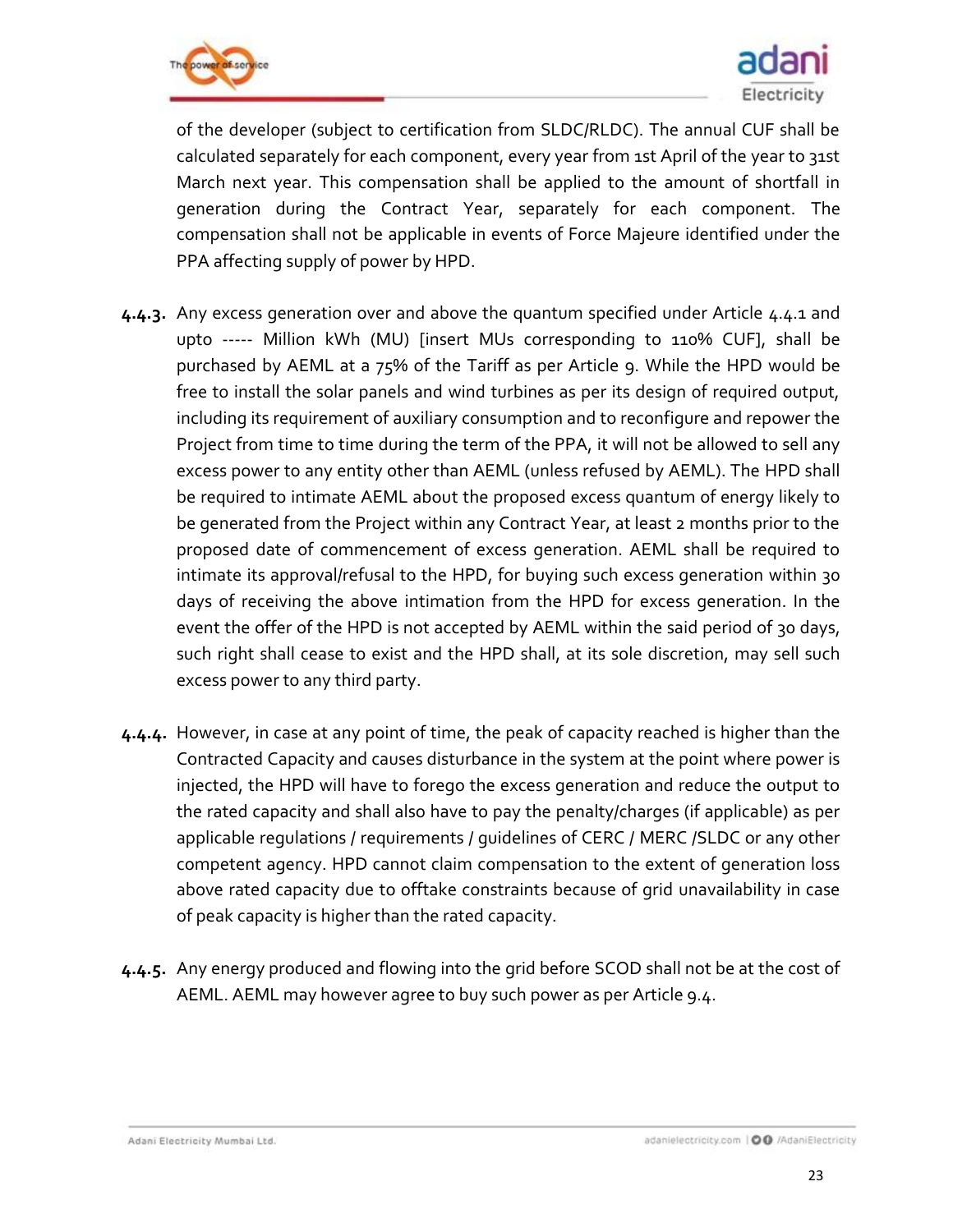



### <span id="page-23-0"></span>**4.5. Extensions of Time**

- <span id="page-23-1"></span>**4.5.1.** In the event that the HPD is prevented from performing its obligations under Article [4.1](#page-19-1) by the Scheduled Commercial Operation Date due to:
	- a. any AEML Event of Default; or
	- b. Force Majeure Events affecting AEML, or
	- c. Force Majeure Events affecting the HPD,

the Scheduled Commercial Operation Date and the Expiry Date shall be deferred, subject to the limit prescribed in Article [4.6.2,](#page-24-0) for a reasonable period but not less than 'day for day' basis, to permit the HPD or AEML through the use of due diligence, to overcome the effects of the Force Majeure Events affecting the HPD or AEML, or till such time such Event of Default is rectified by AEML.

- **4.5.2.** Not used
- <span id="page-23-2"></span>**4.5.3.** In case of extension due to reasons specified in Article [4.5.1](#page-23-1) (b) and (c), and if such Force Majeure Event continues even after a maximum period of nine (9) Months, any of the Parties may choose to terminate the Agreement as per the provisions of Article [13.5.](#page-53-0)
- **4.5.4.** If the Parties have not agreed, within thirty (30) days after the affected Party's performance has ceased to be affected by the relevant circumstance, on the time period by which the Scheduled Commercial Operation Date or the Expiry Date should be deferred, any Party may raise the Dispute to be resolved in accordance with Article 16.
- **4.5.5.** As a result of such extension, the Scheduled Commercial Operation Date and the Expiry Date newly determined shall be deemed to be the Scheduled Commercial Operation Date and the Expiry Date for the purposes of this Agreement.
- **4.5.6.** Not Used.
- **4.5.7.** Notwithstanding anything to the contrary contained in this Agreement, any extension of the Scheduled Commercial Operation Date arising due to any reason envisaged in this Agreement shall not be allowed beyond 21 months from the Effective date of PPA.

Adani Electricity Mumbai Ltd.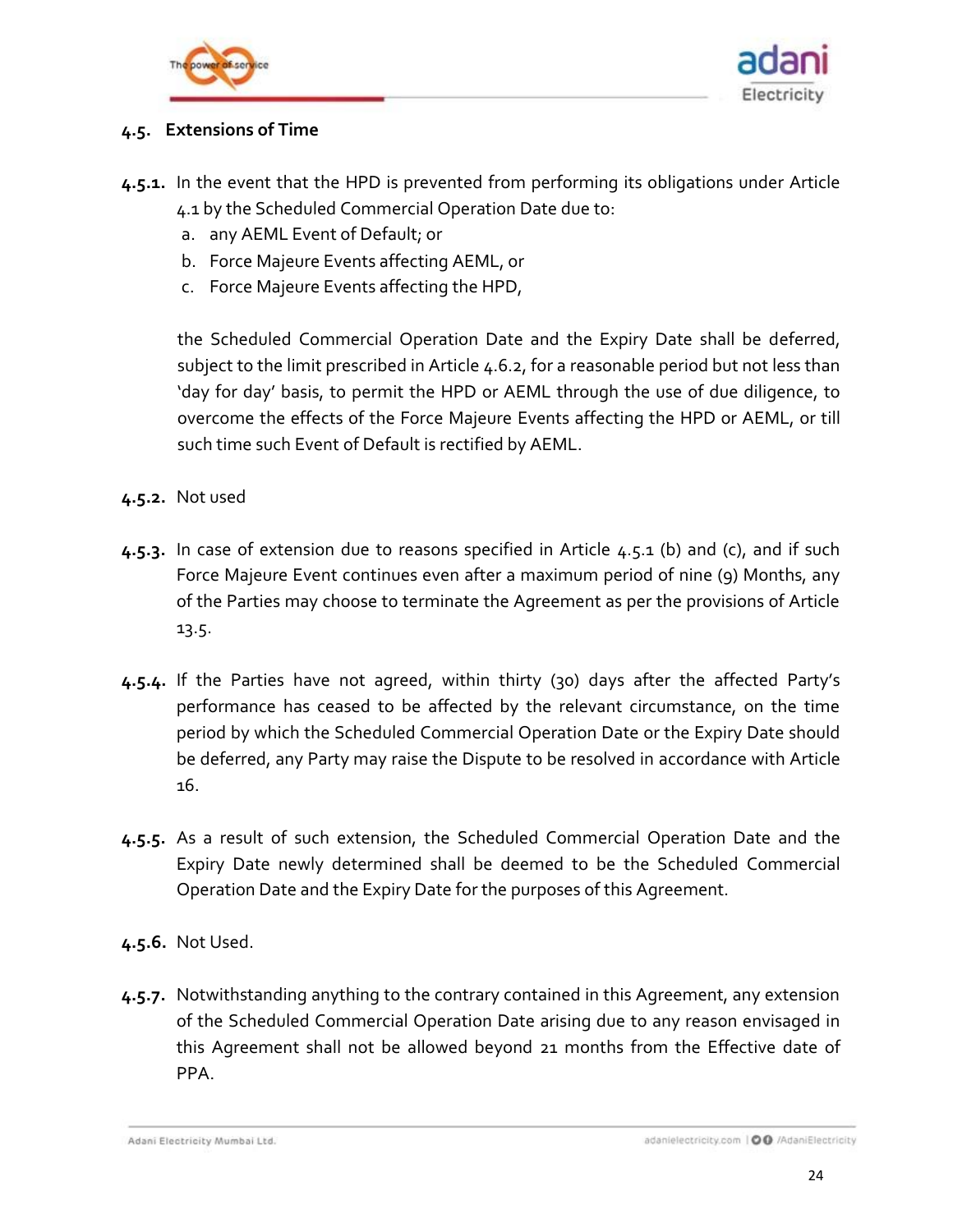



### <span id="page-24-1"></span>**4.6. Liquidated Damages not amounting to penalty for delay in Commissioning**

- **4.6.1.** If the HPD is unable to commission the Project by the Scheduled Commercial Operation Date other than for the reasons specified in Article [4.5.1,](#page-23-1) the HPD shall pay to AEML, damages for the delay in such commencement of supply of power and making the Contracted Capacity available for dispatch by the Scheduled Commercial Operation Date as per the following:
	- i. Delay upto 6 months The total PBG amount on per day basis and proportionate to the balance capacity not commissioned.
	- ii. Delay of more than six months In case the commissioning of the Project is delayed beyond six (6) months from the Scheduled Commissioning Date, the tariff discovered for the Project after e-Reverse Auction shall be reduced at the rate of 0.50 paise/kWh per day of delay for the delay in such remaining capacity which is not commissioned.
- <span id="page-24-0"></span>**4.6.2.** The maximum time-period allowed for Commissioning of the full Project Capacity with encashment of Performance Bank Guarantee and reduction in pre-fixed Tariff shall be limited to 21 months from the Effective date of PPA. In case, the Commissioning of the Power Project is delayed beyond 21 months from the effective date of the PPA , it shall be considered as an HPD Event of Default and provisions of Article 13 shall apply and the Contracted Capacity shall stand reduced/amended to the Project Capacity Commissioned within 21 months of the Effective Date, provided that the commissioned capacity is not below 50 MW or 50% of the allocated Project Capacity, whichever is higher, and the PPA for the balance Capacity will stand terminated and shall be reduced from the Project Capacity.
- **4.6.3.** If the HPD fails to commission Project capacity of 50 MW or 50% of the allocated Project Capacity, whichever is higher, within a period of 21 months from the Effective date of PPA, apart from imposition of penalties as listed above, he shall be blacklisted and will not be allowed to participate in any other scheme of AEML for a period to be decided by it. For the purpose of calculation of the above delay charges, 'month' shall be considered as a period of 30 days. In case of delay of project commissioning due to the reasons beyond control of the HPD, AEML after having satisfied with documentary evidence produced by the HPD for the purpose and which AEML finds beyond doubt,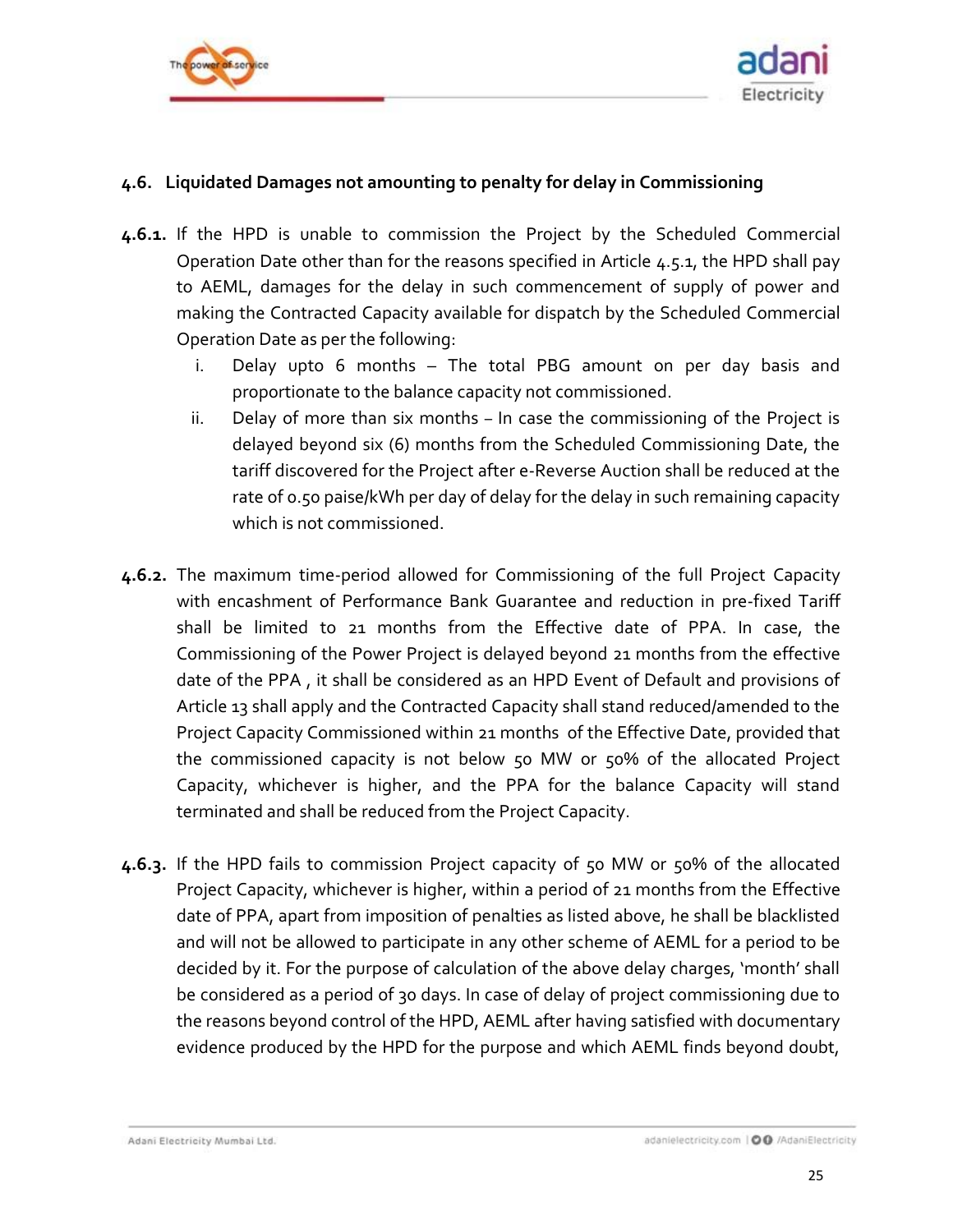



can extend the time for commissioning date by upto three months, without any financial implications to the HPD.

**4.6.4.** However, if as a consequence of delay in Commissioning, the applicable Tariff changes, that part of the capacity of the Project (if applicable), for which the Commissioning has been delayed shall be paid at the Tariff as per Article 9 of this Agreement.

#### **4.7. Acceptance/Performance Test**

**4.7.1.** Prior to synchronization of the Power Project, the HPD shall be required to get the Project certified for the requisite acceptance/performance test as may be laid down by Central Electricity Authority or an agency identified by the central government/state government to carry out testing and certification for the Hybrid Power Projects.

### **4.8. Third Party Verification**

- **4.8.1.** The HPD shall be further required to provide entry to the site of the Power Project free of all encumbrances at all times during the Term of the Agreement to AEML and a third Party nominated by AEML for inspection and verification of the works being carried out by the HPD at the site of the Power Project.
- **4.8.2.** The third party may verify the construction works/operation of the Power Project being carried out by the HPD and if it is found that the construction works/operation of the Power Project is not as per the Prudent Utility Practices, it may seek clarifications from HPD or require the works to be stopped or to comply with the instructions of such third party.

### **4.9. Breach of Obligations**

**4.9.1.** The Parties herein agree that during the subsistence of this Agreement, subject to Buyer being in compliance of its obligations & undertakings under this Agreement, the HPD would have no right to negotiate or enter into any dialogue with any third party for the sale of Contracted Capacity of power which is the subject matter of this Agreement. It is the specific understanding between the Parties that such bar will apply throughout the entire term of this Agreement.

## <span id="page-25-0"></span>**4.10. Offtake constraints due to Transmission Infrastructure / grid Unavailability & Backdown during the operation of the Project:**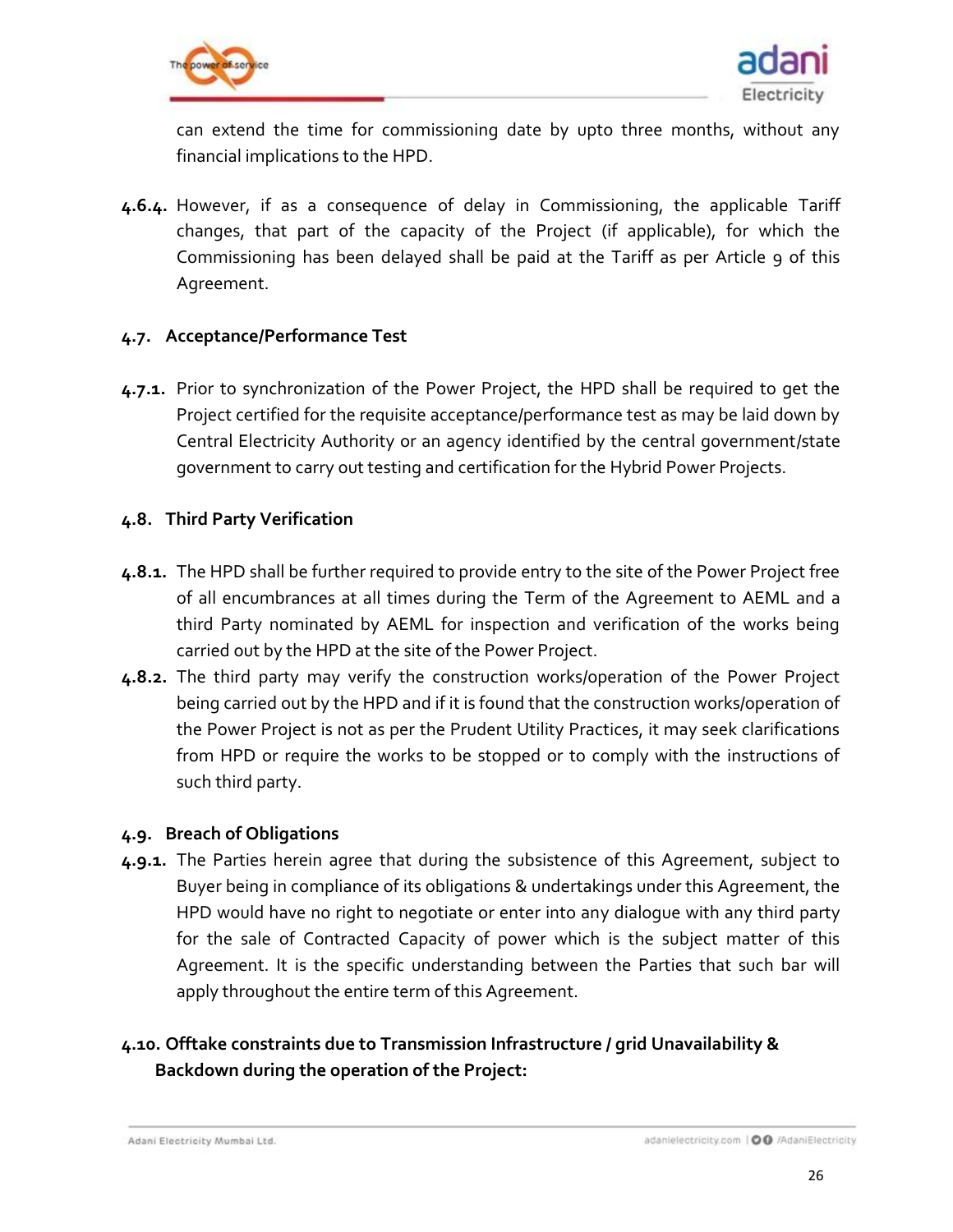



**4.10.1.**Generation Compensation in offtake constraints due to grid Unavailability: During the operation of the Project, generated power cannot be evacuated but due to transmission unavailability (to be certified by RLDC/NLDC), the power is not evacuated, for reasons not attributable to the HPD. In such cases, subject to the submission of satisfactory documentary evidences from the competent authorities, the generation compensation shall be restricted to the following and there shall be no other claim, directly or indirectly against AEML:

| Duration of grid unavailability           | <b>Provision for Generation Compensation</b>                                                                                                                                                                                                                                                                                                                                                   |
|-------------------------------------------|------------------------------------------------------------------------------------------------------------------------------------------------------------------------------------------------------------------------------------------------------------------------------------------------------------------------------------------------------------------------------------------------|
| Grid unavailability in a contract<br>as I | Generation Loss = [(Average Generation                                                                                                                                                                                                                                                                                                                                                         |
| beyond 50 hours in a Contract Year as     | per hour during the Contract Year) x                                                                                                                                                                                                                                                                                                                                                           |
| defined in the PPA                        | (number of hours of grid unavailability                                                                                                                                                                                                                                                                                                                                                        |
|                                           | during the Contract Year)]                                                                                                                                                                                                                                                                                                                                                                     |
|                                           | Where, Average Generation per hour during<br>the Contract Year ( $kWh$ ) = Total generation<br>in the Contract Year ( $kWh$ ) ÷ Total hours of<br>generation in the Contract Year.<br>The excess generation by the HPD equal to<br>this generation loss shall be procured by<br>AEML at the PPA Tariff so as to offset this<br>loss in the succeeding $\frac{1}{3}$ (three) Contract<br>Years. |

**4.10.2.**Offtake constraints due to Back down: In the eventuality of backdown, subject to the submission of documentary evidences from the competent authorities, the HPD shall be eligible for a minimum generation compensation, from AEML, restricted to the following and there shall be no other claim, directly or indirectly against AEML:

| <b>Duration of Backdown</b>                           | <b>Provision for Generation Compensation</b>                                                                                                                            |
|-------------------------------------------------------|-------------------------------------------------------------------------------------------------------------------------------------------------------------------------|
| Hours of Back down during a monthly<br>billing cycle. | Minimum Generation Compensation = $50\%$<br>of [(Average Generation per hour during<br>the month) $\times$ (number of back down hours<br>during the month)]X PPA Tariff |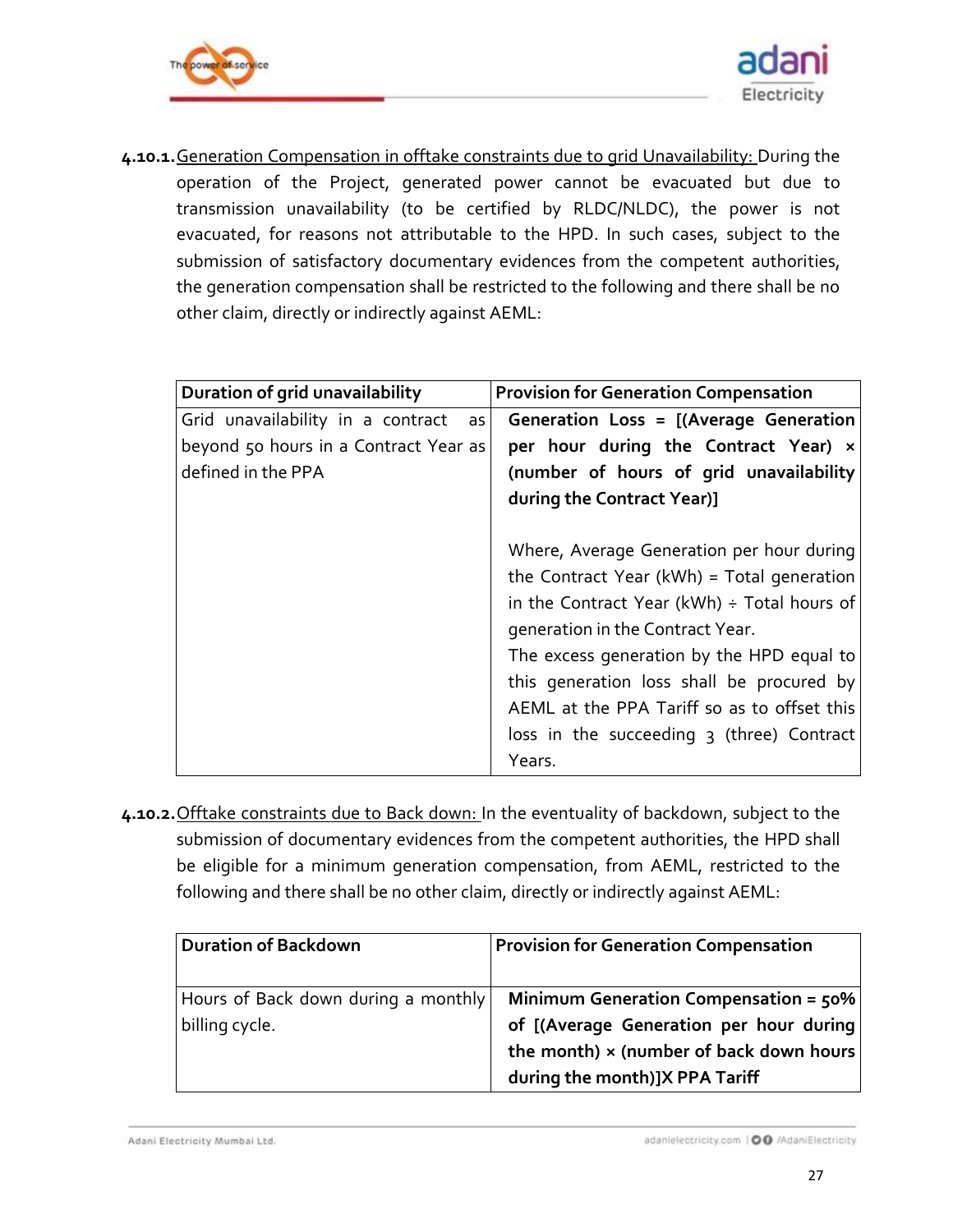



Where, Average Generation during the month corresponding to the capacity backed down (kWh) = (CUF during the month)  $x$ Σ(Backed down capacity in MW x corresponding time of back down in hours x 1000)

- **4.10.3.**The HPD shall not be eligible for any compensation in case the backdown is on account of events like consideration of grid security or safety of any equipment or personnel or other such conditions. The Generation Compensation as calculated above, will be limited to the extent of shortfall in annual generation corresponding to the maximum CUF permitted as per Article [4.4.1](#page-21-0) and the same will be settled on annual basis. The Generation Compensation shall be paid as part of the energy bill for the successive month after receipt of Regional/State Energy Accounts/Joint Meter Reading (REA/SEA/JMR).
- **4.10.4.**It is hereby clarified that for the purpose of Article [4.10](#page-25-0), "generation" shall mean scheduled energy based on Energy Accounts and JMR.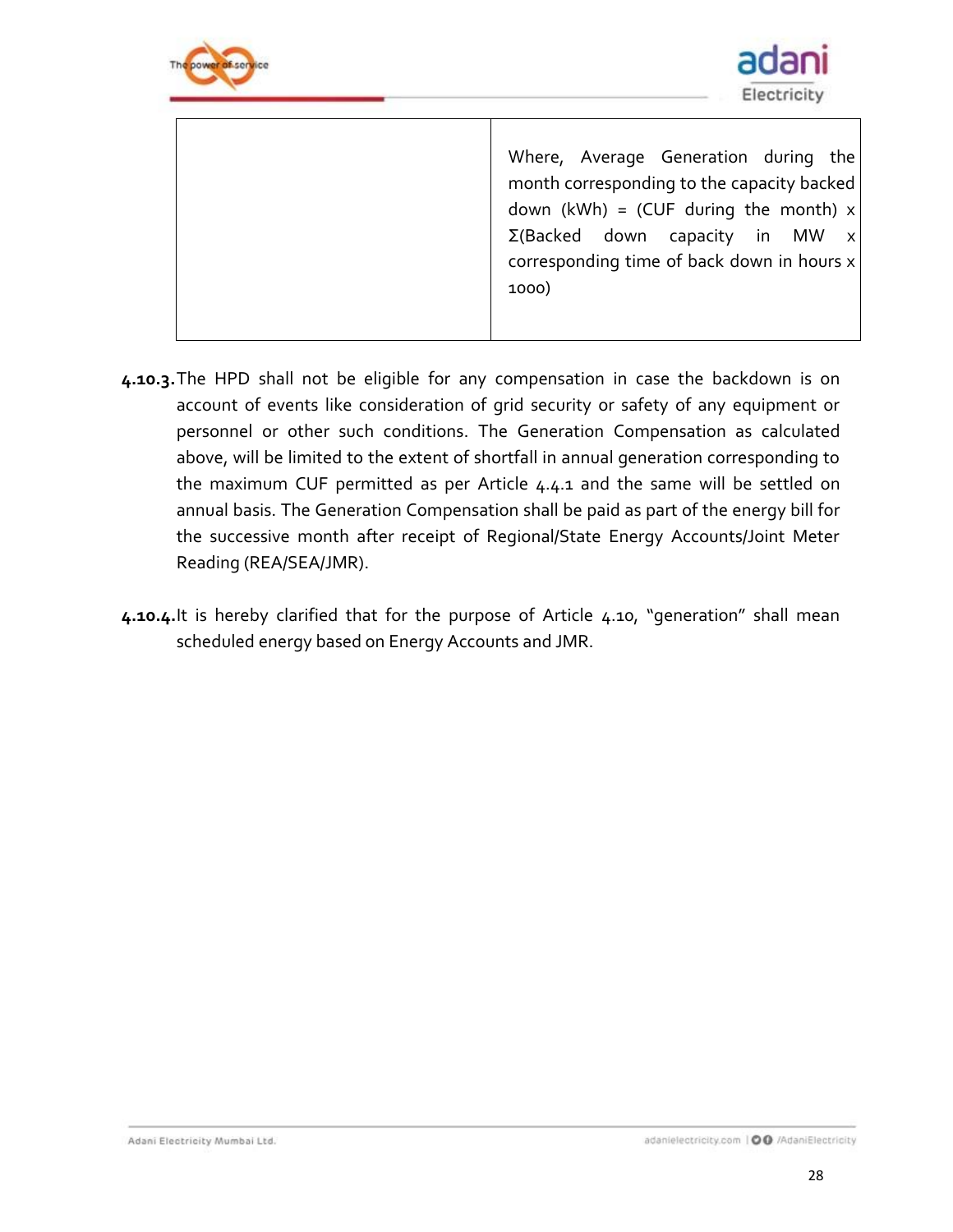



### <span id="page-28-0"></span>**ARTICLE 5: SYNCHRONISATION, COMMISSIONING AND COMMERCIAL OPERATION**

#### <span id="page-28-1"></span>**5.1. Synchronization, Commissioning and Commercial Operation**

- <span id="page-28-2"></span>**5.1.1.** The HPD shall give the concerned RLDC/SLDC, AEML at least sixty (60) days advanced preliminary written notice and at least thirty (30) days advanced final written notice, of the date on which it intends to synchronize the Power Project to the grid.
- **5.1.2.** Subject to Article [5.1.1,](#page-28-2) the Power Project may be synchronized by the HPD to the grid System when it meets all the connection conditions prescribed in applicable Grid Code then in effect and otherwise meets all other Indian legal requirements for synchronization to the grid.
- **5.1.3.** The synchronization equipment and all necessary arrangements / equipment including RTU for scheduling of power generated from the Project and transmission of data to the concerned authority as per applicable regulation shall be installed by the HPD at its generation facility of the Power Project at its own cost. The HPD shall synchronize its system with the grid System only after the approval of synchronization scheme is granted by the head of the concerned sub-station/grid system and checking/verification is made by the concerned authorities of the grid system.
- **5.1.4.** The HPD shall immediately after each synchronization/tripping of generator, inform the sub-station of the grid System to which the Power Project is electrically connected and all other concerned authorities in accordance with applicable grid Code under intimation to AEML. In addition, the HPD will inject in-firm power to grid from time to time to carry out operational/ functional test prior to commercial operation, subject to applicable laws and regulations at the Project site. AEML shall not be liable to pay any price to HPD for such infirm Power injected. For avoidance of doubt, it is clarified that Synchronization / Connectivity of the Project with the grid shall not to be considered as Commissioning of the Project.
- **5.1.5.** The HPD shall commission the Project as per procedure detailed in RfS within Twelve (12) Months from the Effective Date. There can be part Commissioning of the project. Declaration of COD / UCOD shall only be done subject to the demonstration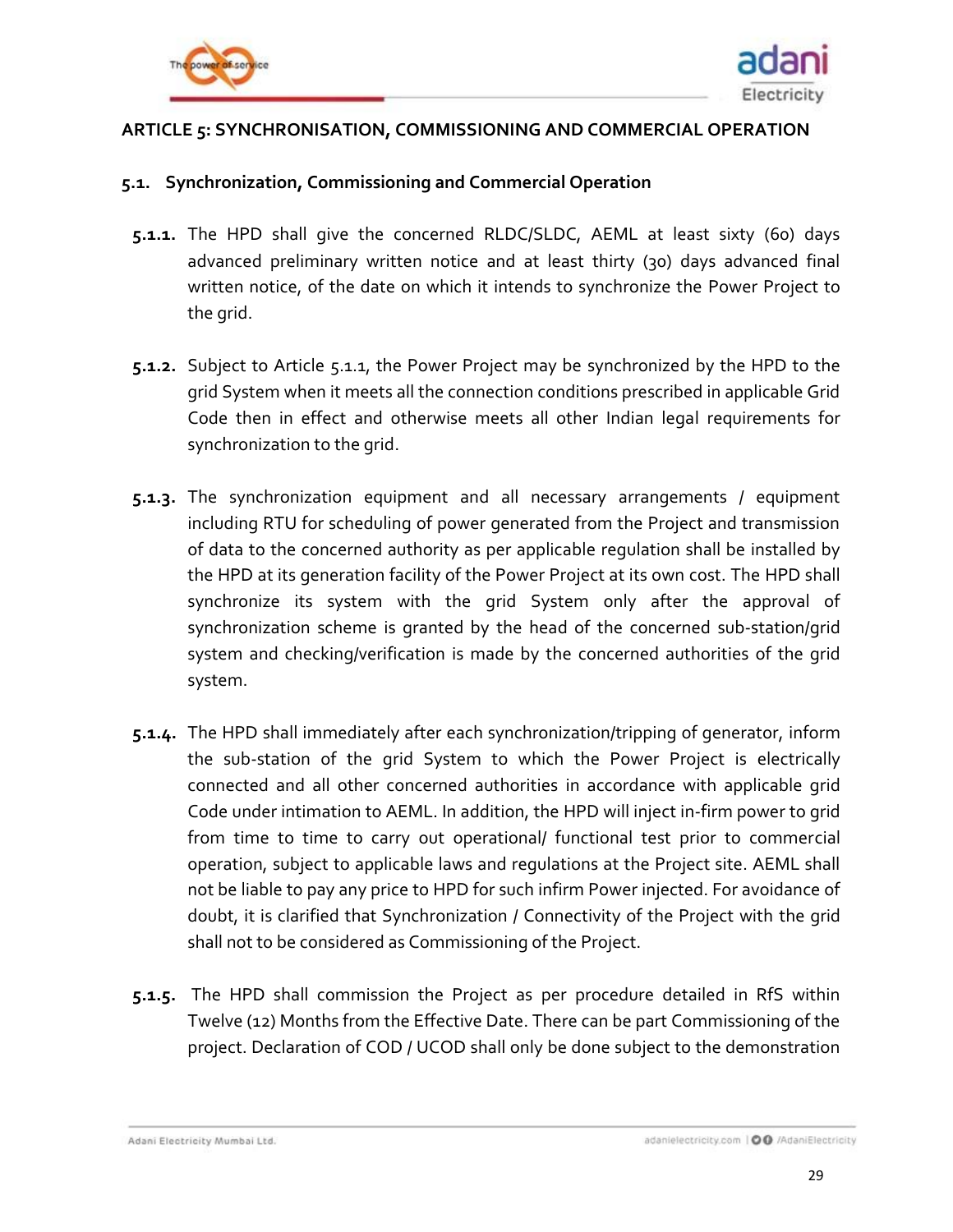



of the compliances as per RfS and subsequent upon the successful visit by the CTU/STU/Discom.

- **5.1.6.** There can be part Commissioning of the project. Part Commissioning of the project shall mean that all equipment corresponding to the part capacity have been installed and commissioned and corresponding energy has flown into the grid. The minimum capacity for acceptance of first part commissioning at one project site shall be equivalent to project capacity 50 MW or 50% of the allocated Project Capacity, whichever is higher, and balance capacity thereafter in one go or in batches of capacity equivalent to project capacity of not less than 50 MW or in one go.
- **5.1.7.** The Parties agree that for the purpose of commencement of the supply of electricity by HPD to AEML, liquidated damages for delay etc., the Scheduled Commercial Operation Date as defined in this Agreement shall be the relevant date.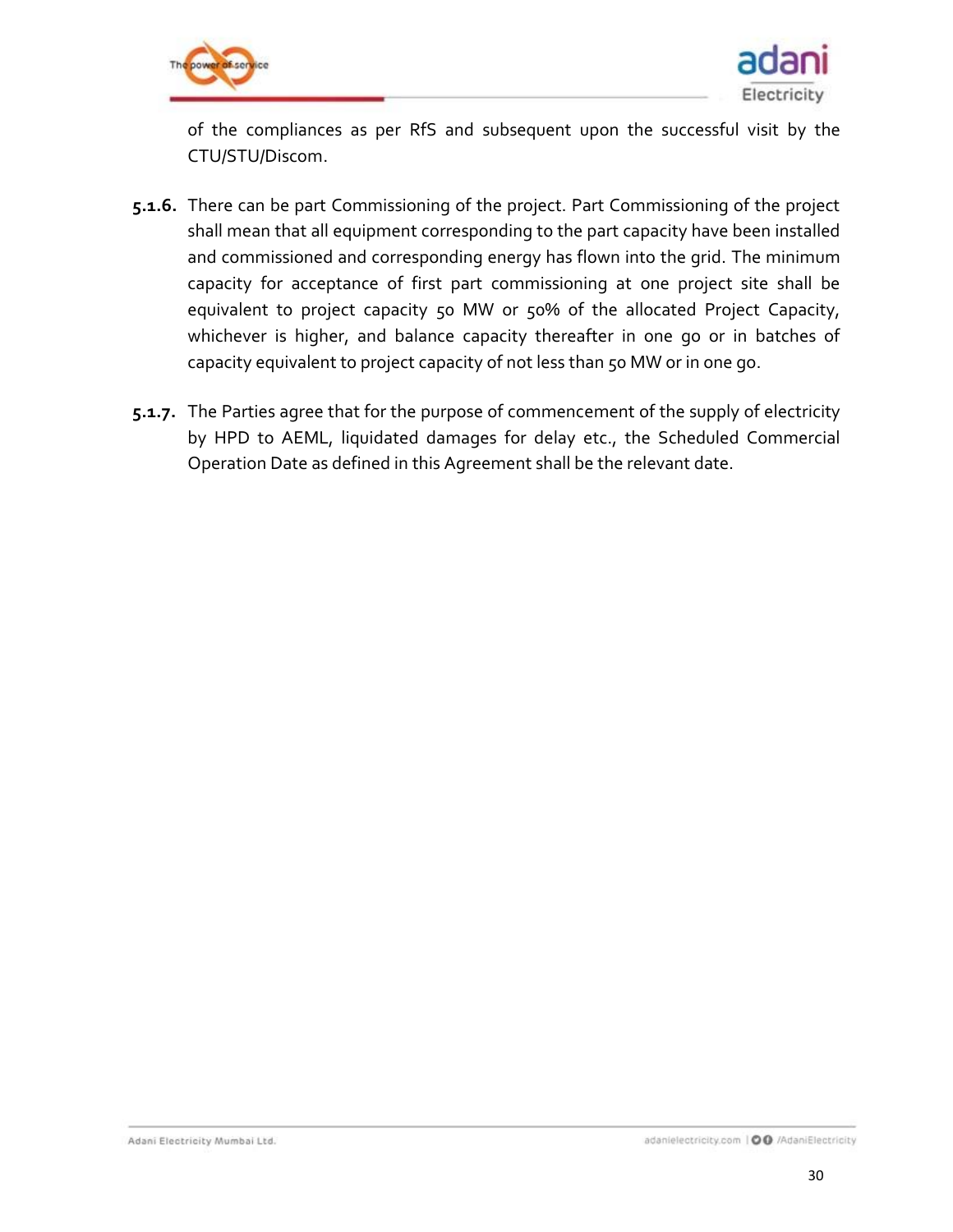



### <span id="page-30-0"></span>**ARTICLE 6: DISPATCH AND SCHEDULING**

### **6.1. Dispatch and Scheduling**

- **6.1.1.** The HPD shall be required to schedule its power as per the applicable regulations requirements / guidelines of CERC / MERC /SLDC / RLDC/SERC or any other competent agency and same being recognized by the SLDC/RLDC or any other competent authority / agency as per applicable regulation/ law / direction and maintain compliance to the applicable Codes/ Grid Code requirements and directions, if any, as specified by concerned SLDC/RLDC from time to time. Any deviation from the Schedule will attract the provisions of applicable regulation/ guidelines/ directions and any financial implication on account of this shall be on the account of the HPD. The HPD shall make arrangements for scheduling of wind and solar power from the respective components of the Project, if required by the Buyer.
- **6.1.2.** The HPD shall be responsible for any deviation from scheduling and for any resultant liabilities on account of charges for deviation as per applicable regulations.
- **6.1.3.** Hybrid Power Developer shall be responsible for arrangement of start-up power/auxiliary consumption with no cost to AEML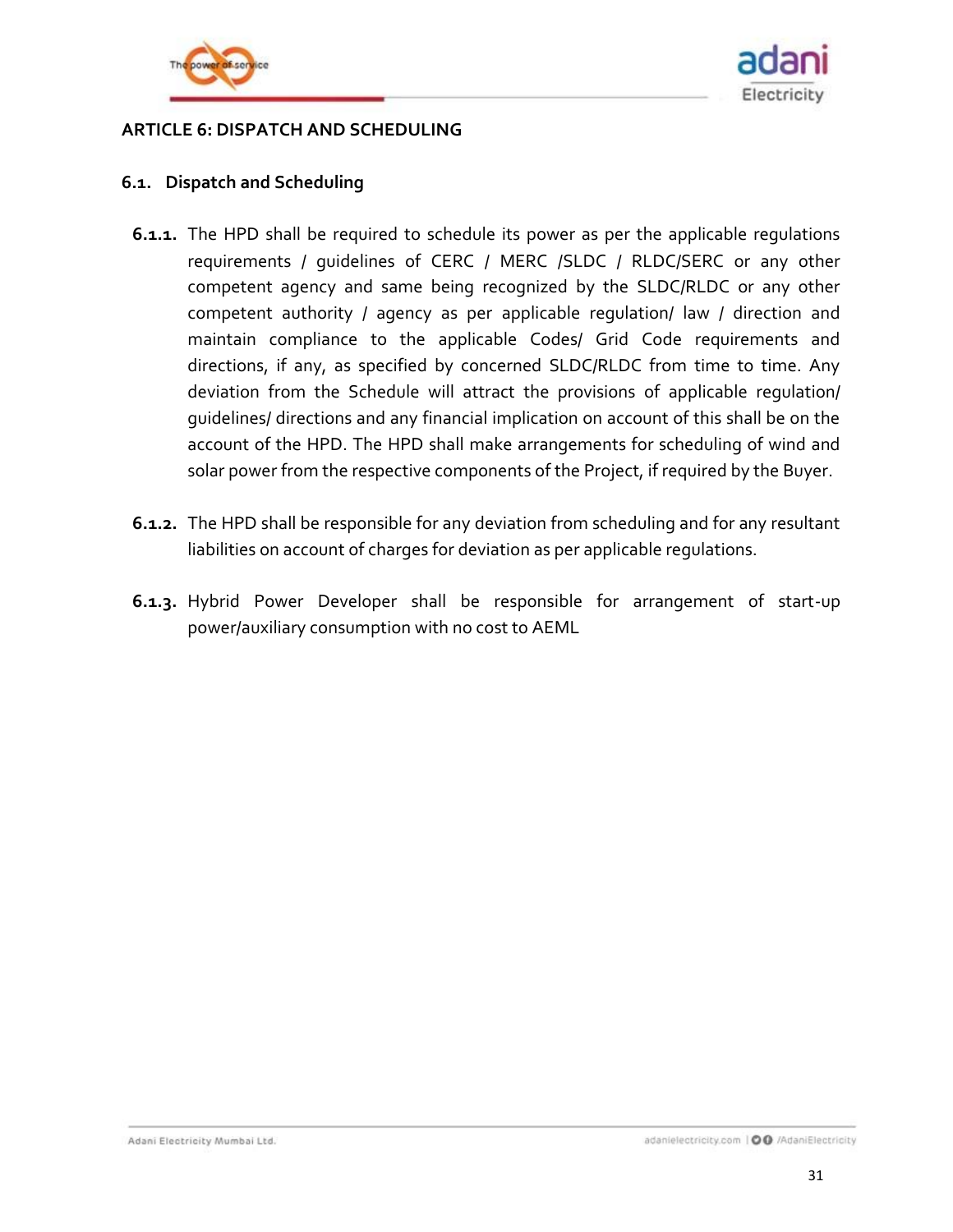



### <span id="page-31-0"></span>**ARTICLE 7: METERING**

### **7.1. Reading and Correction of Meters**

- **7.1.1.** The metering point will be as given below:
	- a. For Intra-state projects, metering shall be at the LV side of pooling substation of Maharashtra STU.
	- b. For Inter-state projects, energy settlement and delivery point shall be at Maharashtra STU periphery.
- **7.1.2.** For the purpose of energy accounting, the ABT compliant meter with Automated Meter Reading (AMR) feature shall be installed by the HPD at the Metering Point.
- **7.1.3.** Interface metering shall conform to the Central Electricity Authority (Installation and Operation of Meters) Regulations 2014 and amendment thereto. CTU/STU/DISCOM shall stipulate specifications in this regard.
- <span id="page-31-1"></span>**7.1.4.** The HPD shall bear all costs pertaining to installation, testing, calibration, maintenance, renewal and repair of meters at HPD's side of Metering Point/ Delivery Point/ Interconnection Point. The HPD shall be responsible for regular downloading and transmission of metered data to the concerned agencies. In addition to ensuring compliance of the applicable codes, the HPD shall install Main & Check meters at Delivery Point. Installation of the Stand-by meter shall be as per the applicable regulations of the State where the Project is located.
- **7.1.5.** In case of pooling of multiple Projects, power from multiple Projects can be pooled at a Pooling Substation prior to the Delivery Point and the combined power can be fed at Delivery Point through a common transmission line from the Pooling Substation. In such cases, ABT compliant sub-meters are also to be set up at pooling substation to segregate multiple Projects in addition to the meters at Delivery Point.
- **7.1.6.** The ABT metering equipment consisting of Main and Check Meters with separate CT and PT shall be identical in make, technical standards and of 0.2s accuracy class and calibration and comply with the requirements of Electricity Rules.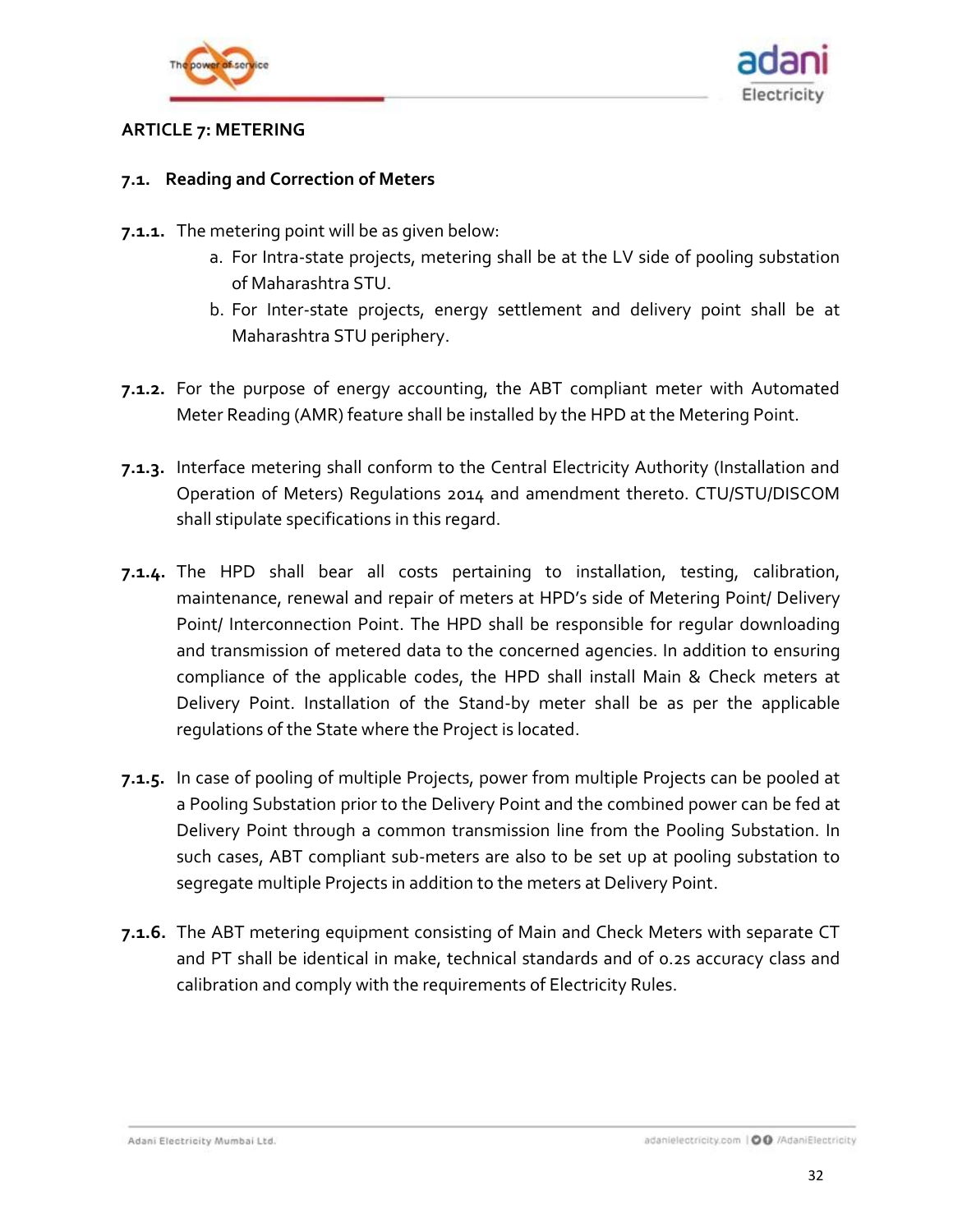



- **7.1.7.** The meters installed at the Metering Point shall have four quadrant, three phase, four wires and provision for on line/automatic reading and time slots as required by purchaser and SLDC.
- **7.1.8.** The HPD shall also establish backup metering system/check meter. In the event of the Main Metering System is not in service for the reason of maintenance, repairs or testing, then the Backup Metering System/Check Meter shall be used during the period for which the Main Metering System is not in service and the provisions above shall apply to the reading of the Backup Metering System.
- **7.1.9.** In case of pooling of multiple Projects, power from multiple Projects can be pooled at a Pooling Substation prior to the Delivery point and the combined power can be fed at Delivery point through a common transmission line from the Pooling Substation. In such cases, ABT compliant sub-meters (two meters, each with separate CT, PT) are also to be set up at pooling substation for individual projects in addition to the meters at Delivery Point as described in Article [7.1.4.](#page-31-1)
- **7.1.10.**The HPD shall also maintain records of generation of electrical energy from wind and solar component of the Hybrid Project separately. The same shall be made available by the HPD to AEML as and when required by AEML.

### **7.2. Testing of the metering equipment:**

- **7.2.1.** The Main and Check Meters shall be tested for accuracy, with a portable standard meter, by the National accredited Labs and sealed by HPD at its own cost. HPD/STU/CTU shall carry out the calibration, periodical testing, sealing and maintenance of meters in the presence of the authorized representative(s) of the AEML and the representative of the HPD shall sign on the results thereof.
- **7.2.2.** The frequency of meter testing shall be annual. All the meters will be tested only at the Metering Point. HPD will provide a copy of the test reports to AEML.
- **7.2.3.** If during testing, both the Main and Check Meter are found within the permissible limit of error i.e. 0.2%, the energy computation will be as per the Main Meter. If during test, any of the Main Meters is found to be within the permissible limits of error but the corresponding Check Meter is beyond the permissible limit; the energy computation will be as per the Main Meter. The Check Meter shall be calibrated immediately.

Adani Electricity Mumbai Ltd.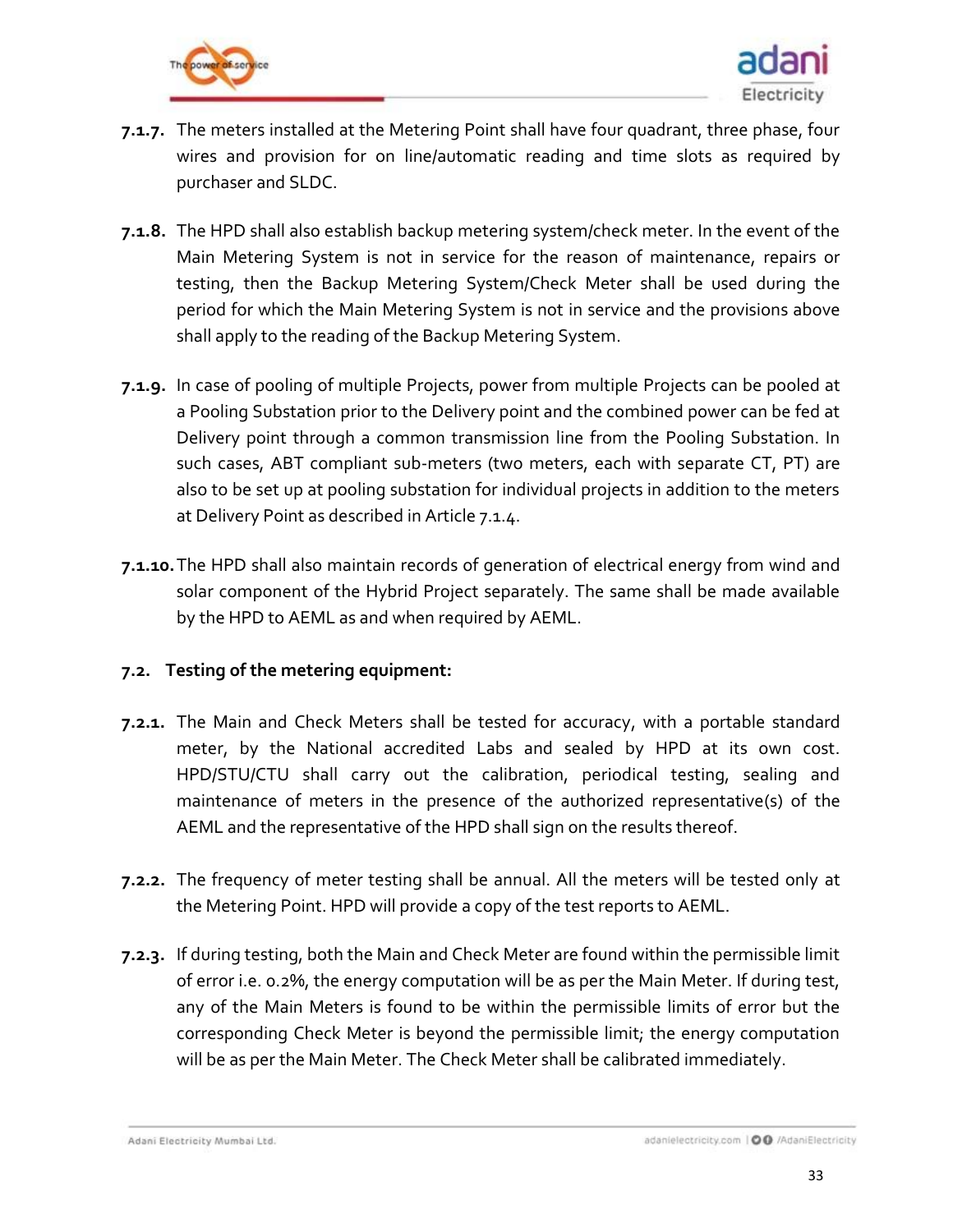



- **7.2.4.** If during the tests, any of the Main Meters is found to be beyond permissible limits of error, but the corresponding Check Meters is found to be within the permissible limits of error, then the energy computation for the month upto date and time of such test check shall be in accordance with Check Meter. The Main Meter shall be calibrated immediately and the energy for the period thereafter shall be as per the calibrated Main Meter.
- **7.2.5.** Whenever difference between the readings of the Main Meter and the Check Meter for any month is more than 0.2%, the following steps shall be taken:
	- a. Checking of CT and PT connections
	- b. Testing of accuracy of meter at site with reference standard meter of accuracy class higher than the meter under the test.

If difference exists even after such checking or testing, then defective meter shall be replaced with a correct meter.

- **7.2.6.** In case of consumption failures like burning of meter and erratic display of metered parameters and when error found in testing of meter is beyond the permissible limit or error provided in relevant standard, the meter shall be immediately replaced with a correct meter.
- **7.2.7.** If during any of the monthly meter readings, the variation between the Main Meter and the Check Meter is more than 0.5%, all the meters shall be re-tested and calibrated immediately by HPD with no cost to AEML. During this period energy recorded with SCADA shall be used for billing & payment purposes.
- **7.2.8.** For all times the reading of the Main meter only will be considered except in rarest conditions such as maintenance, repairs, testing or discrepancy in meter reading with compare to check meters then the Check meter reading may be considered.

## **7.3. Sealing and Maintenance of Meters**

- **7.3.1.** The Main Metering System and the Backup Metering System shall be sealed in the presence of representatives of HPD, STU/CTU and AEML.
- **7.3.2.** When the Main Metering System and / or Backup Metering System/Check Metering System and / or any component thereof is found to be outside the acceptable limits of

Adani Electricity Mumbai Ltd.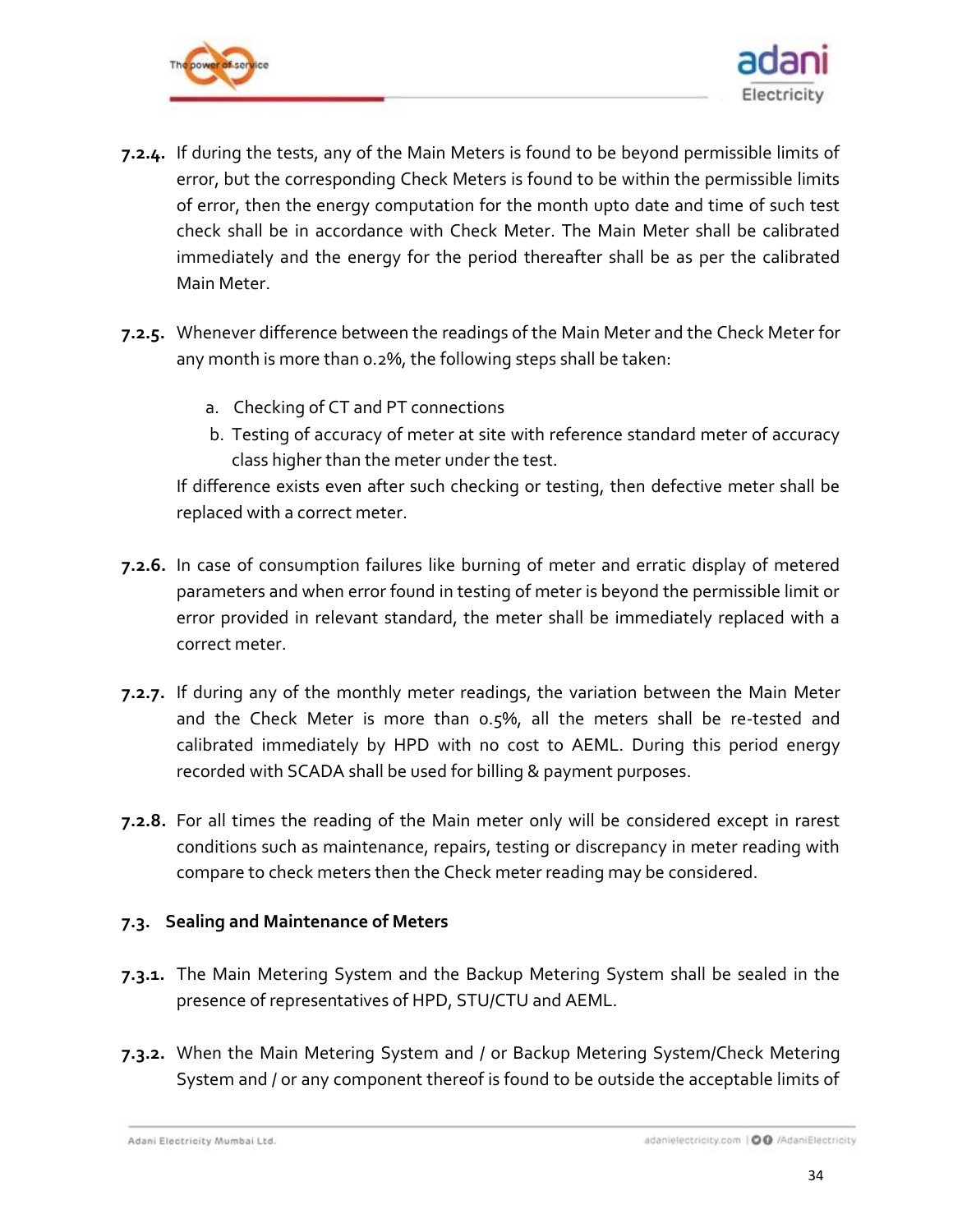



accuracy or otherwise not functioning properly, it shall be repaired, re-calibrated or replaced by the HPD and / or CTU/STU/AEML at HPD's cost, as soon as possible.

- **7.3.3.** Any meter seal(s) shall be broken only by CTU / STU/AEML's representative in the presence of Power Producer's representative whenever the Main Metering System or the Backup Metering System is to be inspected, tested, adjusted, repaired or replaced.
- **7.3.4.** All the Main and Check Meters shall be calibrated at least once in a period of one year.
- **7.3.5.** In case, both the Main Meter and Check Meter are found to be beyond permissible limit of error, both the meters shall be calibrated immediately and the correction applicable to main meter shall be applied to the energy registered by the Main Meter at the correct energy for the purpose of energy accounting /billing for the actual period during which inaccurate measurements were made, if such period can be determined or, if not readily determinable, shall be the shorter of:
	- a. The period since immediately preceding test of the relevant Main meter, or
	- b. One hundred and eighty (180) days immediately preceding the test at which the relevant Main Meter was determined to be defective or inaccurate.

### **7.4. Records**

- **7.4.1.** Each Party shall keep complete and accurate records and all other data required by each of them for the purposes of proper administration of this Agreement and the operation of the Power Plant. Among such other records and data, the HPD shall maintain an accurate and up-to-date operating log at the Power Plant with records of:
	- a. Fifteen (15) minutes logs of real and reactive power generation, frequency, transformer tap position, bus voltage(s), Main Meter and Back up Meter Readings and any other data mutually agreed;
	- b. any unusual conditions found during operation / inspections;
	- c. chart and printout of event loggers, if any, for system disturbances/ outages;
	- d. All the records will be preserved for a period of 36 months.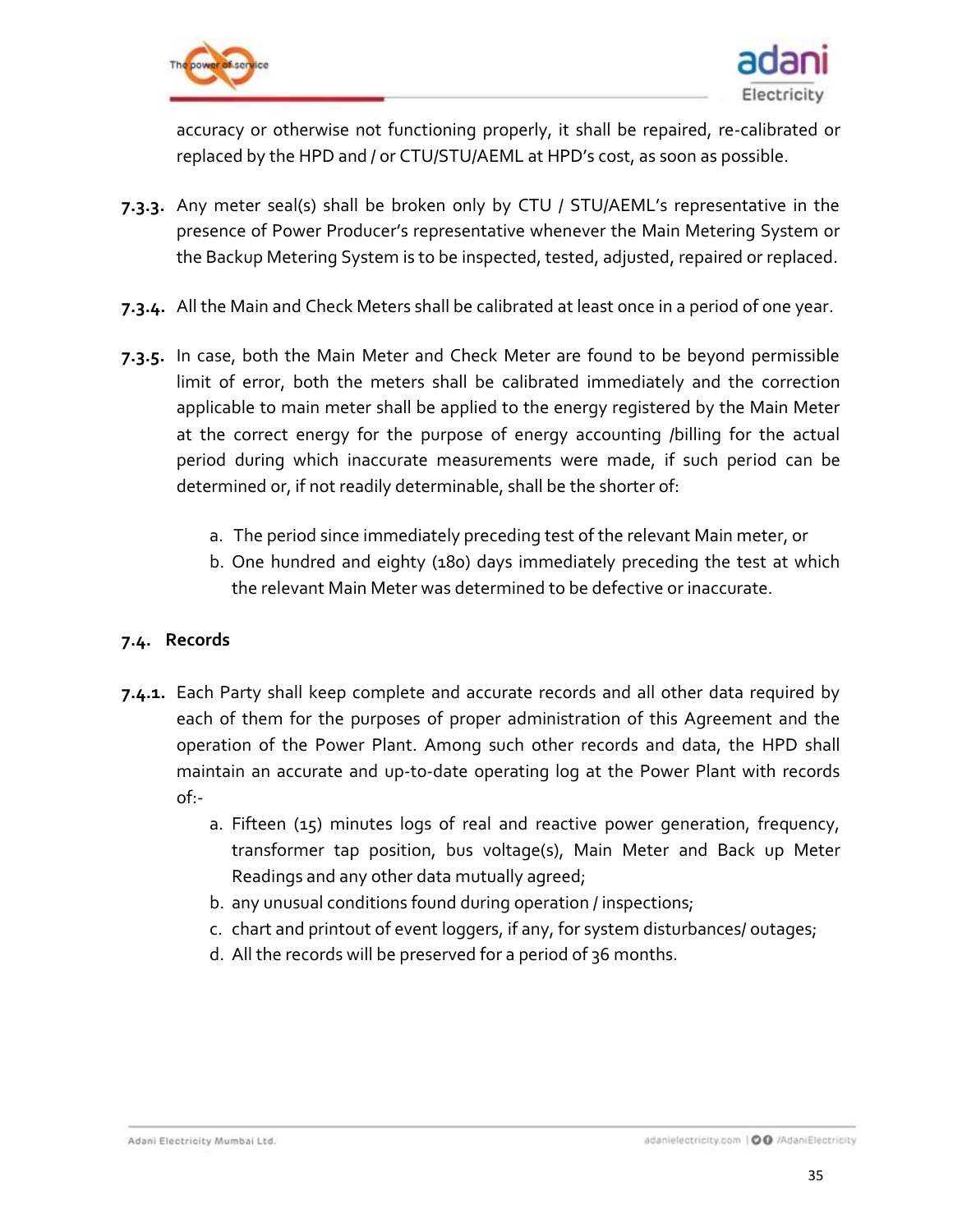



- **7.4.2.** The HPD shall maintain records of generation of electrical energy from wind and solar component of the Hybrid Project separately. The same shall be made available by the HPD to AEML as and when required by AEML.
- **7.4.3.** The grid connected solar PV power plants will install necessary equipment for regular monitoring of solar irradiance (including GHI, DHI and solar radiation in the module plane), ambient air temperature, wind speed and other weather parameters and simultaneously for monitoring of the electric power (both DC and AC) generated from the Project.
- **7.4.4.** Online arrangement would have to be made by the HPD at its own cost for submission of above data regularly for the entire period of this PPA to the SLDC, AEML and the concerned Ministry or concerned agency as per applicable regulation / directions.
- **7.4.5.** Reports on above parameters on monthly basis (or as required by regulation / guidelines) shall be submitted by the HPD to RLDC/SLDC and MNRE and inform the same to AEML for entire period of PPA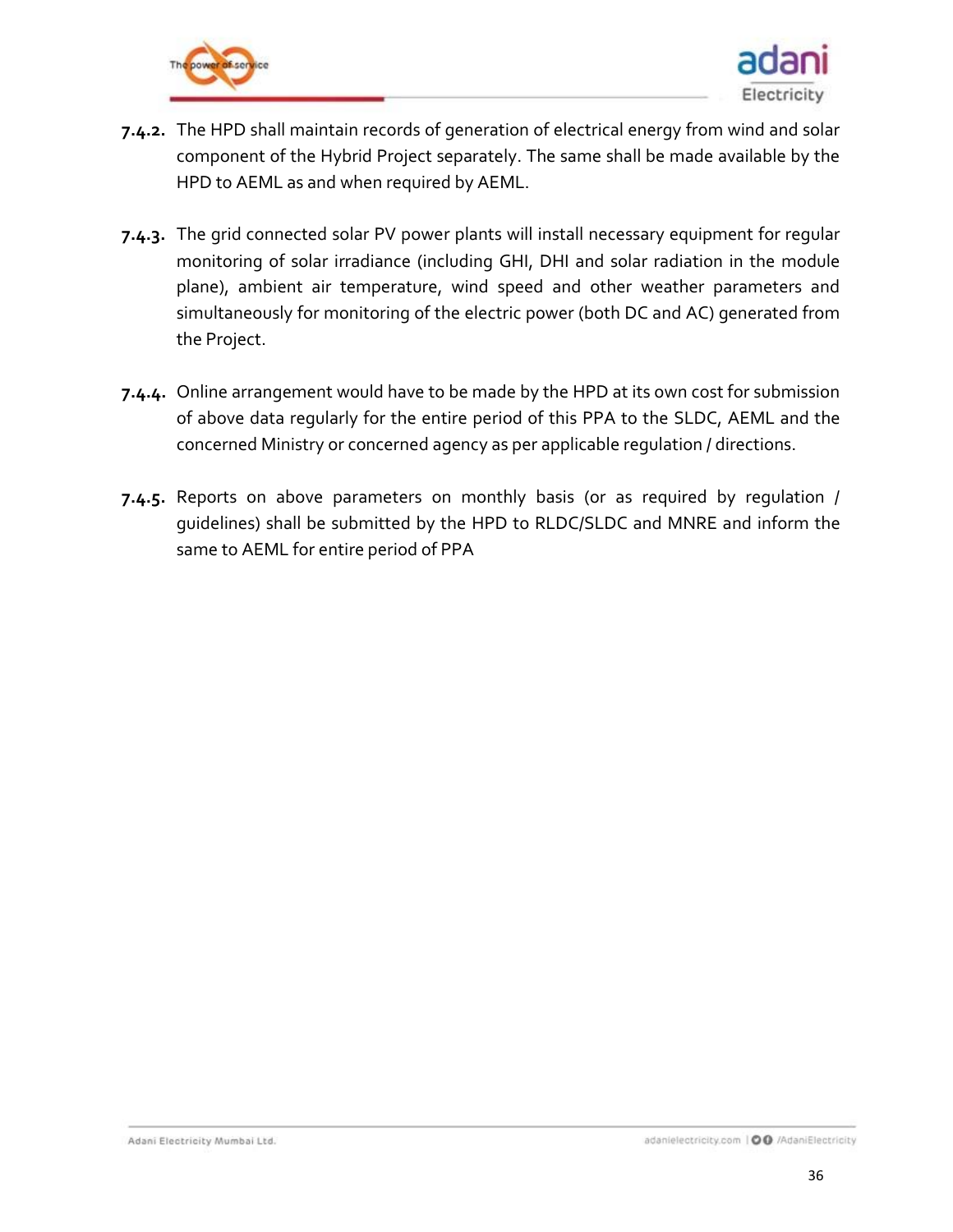

<span id="page-36-0"></span>



#### **8.1. Insurance**

<span id="page-36-1"></span>**8.1.1.** The HPD shall effect and maintain or cause to be effected and maintained, at its own cost and expense, throughout the Term of PPA, Insurances against such risks to keep the Project in good condition and shall take Industrial All Risk insurance policy covering risks against any loss or damage, with such deductibles and with such endorsements and co-insured(s), which the Prudent Utility Practices would ordinarily merit maintenance of and as required under the Financing Agreements and under applicable laws.

### **8.2. Application of Insurance Proceeds**

- **8.2.1.** In case the Project not being implemented through Financing Agreement(s), save as expressly provided in this Agreement or the Insurances, the proceeds of any Project shall be first applied to reinstatement, replacement or renewal of such loss or damage. In case of the Project being financed through Financing Agreement(s), save as expressly provided in this Agreement or the Insurances, the proceeds of any insurance claim made due to loss or damage to the Power Project or any part of the Power Project shall be applied as per such Financing Agreements.
- **8.2.2.** If a Force Majeure Event renders the Power Project no longer economically and technically viable and the insurers under the Insurances make payment on a "total loss" or equivalent basis, AEML shall have claim on such proceeds of such Insurance.

### **8.3. Effect on liability of AEML**

**8.3.1.** Notwithstanding any liability or obligation that may arise under this Agreement, any loss, damage, liability, payment, obligation or expense which is insured or not or for which the HPD can claim compensation, under any Insurance shall not be charged to or payable by AEML. It is for the HPD to ensure that appropriate insurance coverage is taken for payment by the insurer for the entire loss and there is no under insurance or short adjustment etc.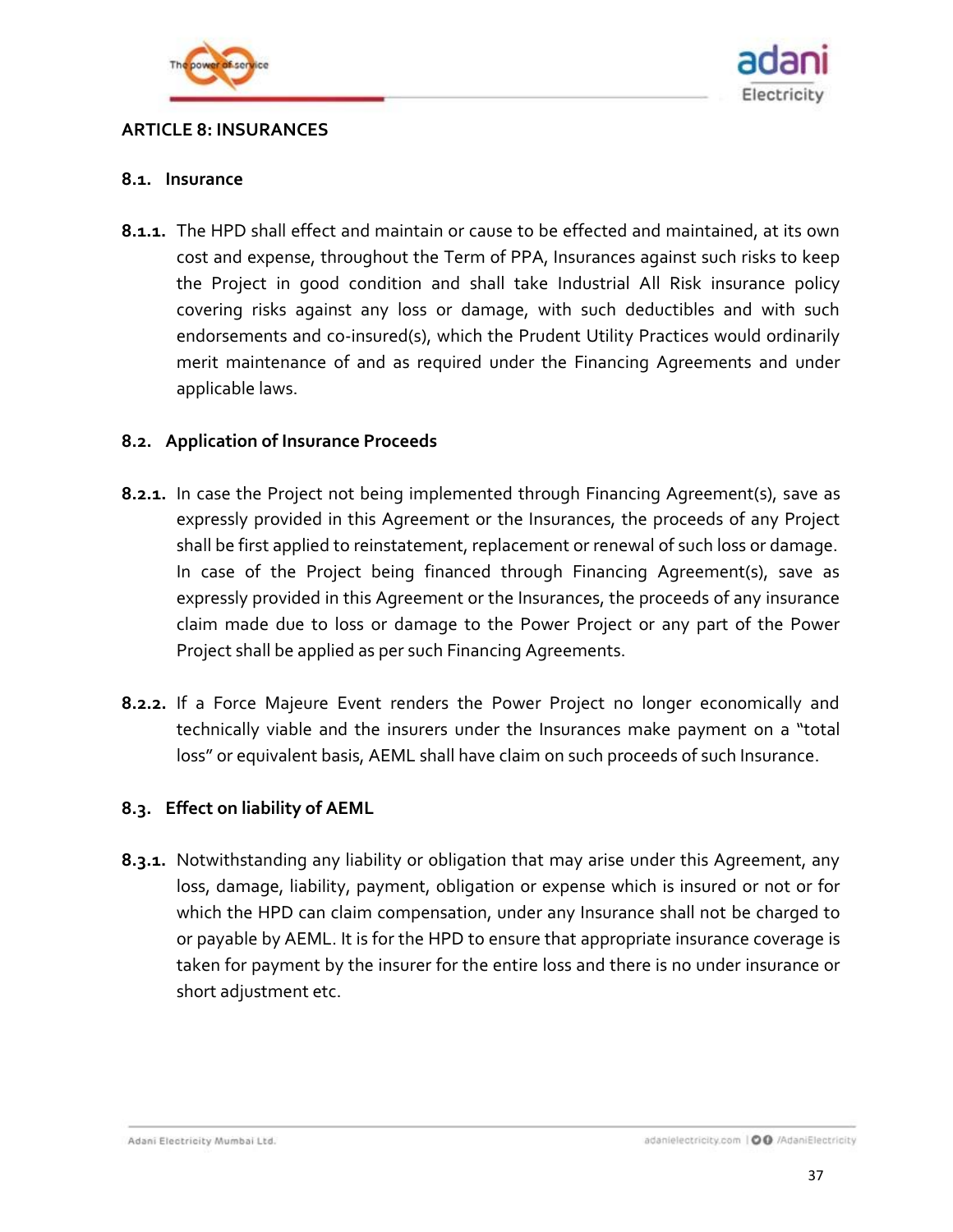



### <span id="page-37-0"></span>**ARTICLE 9: APPLICABLE TARIFF**

- <span id="page-37-1"></span>**9.1.** The HPD shall be entitled to receive the Tariff of Rs. [Insert applicable Tariff]/ kWh fixed for the entire term of this Agreement, with effect from the SCOD subject to the Article [4.6](#page-24-1) of this Agreement. In cases of early part-Commissioning (if applicable), till SCOD, subject to the consent for such purchase by AEML, AEML may purchase the generation at 75% (seventy-five per cent) of the PPA Tariff. However, in case the entire Project Capacity is commissioned prior to SCOD, AEML may purchase energy supplied till SCOD at [Insert applicable Tariff]/kWh, subject to consent of AEML for procurement of such power.
- **9.2.** Provided further that if the Commissioning of the Unit(s) is delayed beyond 6 months from the Scheduled Commercial Operation Date, the Applicable Tariff given in Article [9.1,](#page-37-1) for the Unit(s) not commissioned, shall be reduced at the rate of half paisa (0.50 (half) paisa) per unit per day of such delay and for such Unit(s).
- **9.3.** In the event of change in Tariff due to delay in Commissioning of Unit(s), the Weighted Average Tariff for the Contracted Capacity shall be applied considering Capacity of Units commissioned before and after the Scheduled Commercial Operation Date within 12 months but after changed Tariff period, as Weights for determination of Weighted Average Tariff for the period when both the Tariffs are applicable.
- **9.4.**Any excess generation over and above the quantum specified under Article [4.4.1](#page-21-0) and upto ----- Million kWh (MU) [insert MUs corresponding to 110% of declared CUF], may be purchased by AEML at 75% Tariff as per Article [9.1,](#page-37-1) provided AEML grant consent for purchase of such generation.. Any energy produced and flowing into the grid before SCOD shall not be at the cost of AEML. AEML may however agree to purchase such power provided AEML consents to purchase such energy. However, the HPD will not be entitled to sell energy generated prior to SCOD or excess energy during any Contract Year to any other entity without offering such quantum to AEML (unless refused by AEML) and only if AEML desires to purchase such energy AEML shall have the right to purchase such quantum of excess energy.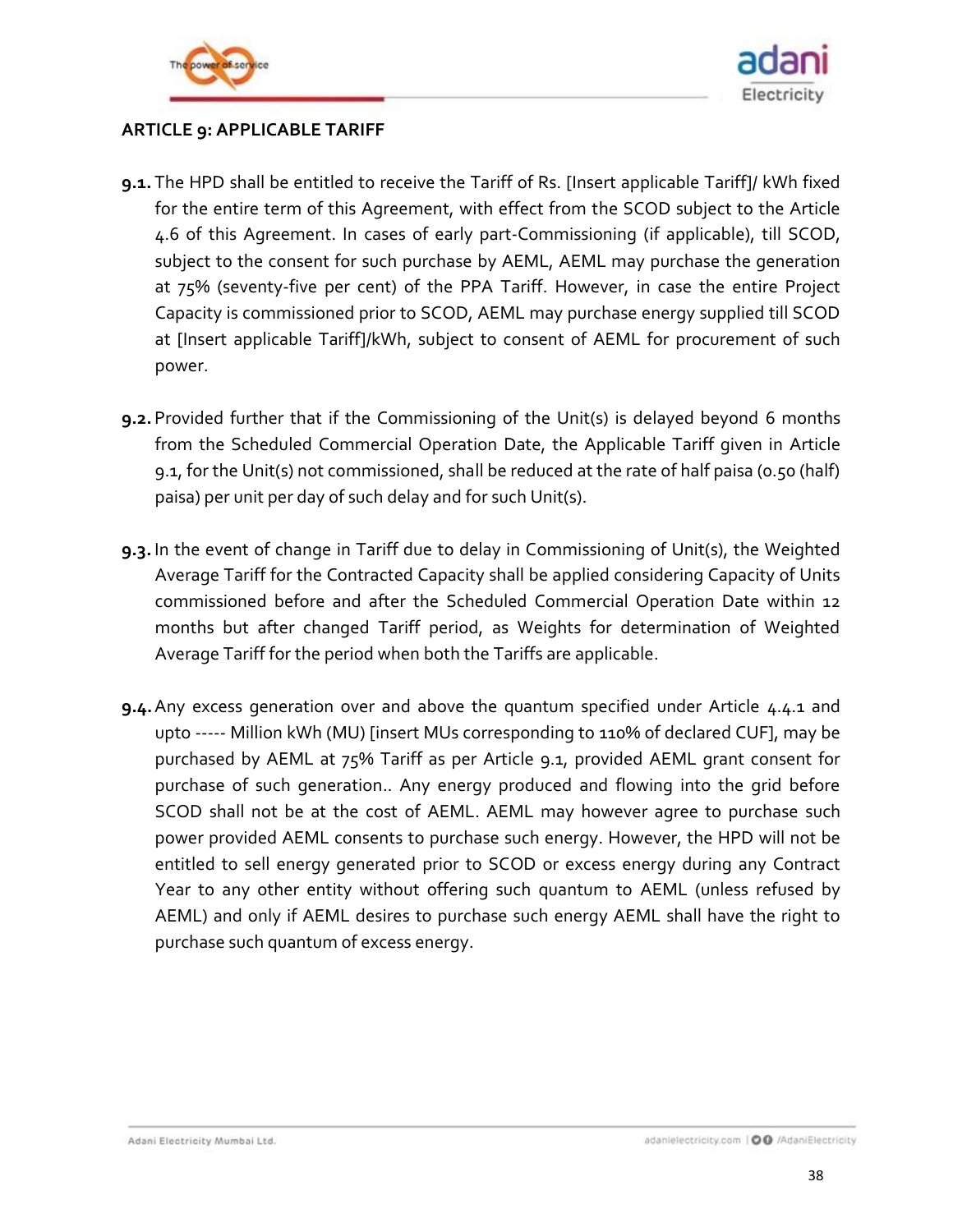



#### <span id="page-38-0"></span>**ARTICLE 10: BILLING AND PAYMENT**

#### **10.1. General**

- **10.1.1.**From the commencement of supply of power, AEML shall pay to the HPD the monthly Tariff Payments subject to the adjustments as per provisions of this Agreement including Article 6, in accordance with this Article and Article 9. All Tariff Payments by AEML shall be in Indian Rupees.
- **10.1.2.**The HPD shall be required to make arrangements and payments for import of energy (if any) as per applicable regulations of respective SERC/CERC.

### **10.2. Delivery and Content of Monthly Bills/Supplementary Bills**

- <span id="page-38-1"></span>**10.2.1.**The HPD shall issue to AEML a signed Monthly Bill/Supplementary Bill for the immediately preceding Month for the energy supplied at the Delivery Point based on the REA/SEA/ Joint Meter reading /GCN as certified by Maharashtra SLDC/RLDC as may be applicable.
- **10.2.2.**The HPD will send to the AEML by hand delivery/ courier, the monthly energy bill showing all the billing parameters, rates and any other data reasonably pertinent to the calculation of monthly payments to the HPD along with applicable supporting documents as per Article [10.2.1.](#page-38-1)
- **10.2.3.**The Monthly Bill of the HPD shall clearly indicate amount due, both with and without prompt payment rebate and respective Due Dates.
- **10.2.4.**The Monthly Bill amount shall be the product of the energy as per the Energy Account and the Applicable Tariff.
- **10.2.5.** Payment will be due on the forty-fifth (45<sup>th</sup>) day following the receipt of the billing invoice and duly accepted by AEML.

#### **10.3. Payment of Monthly Bills**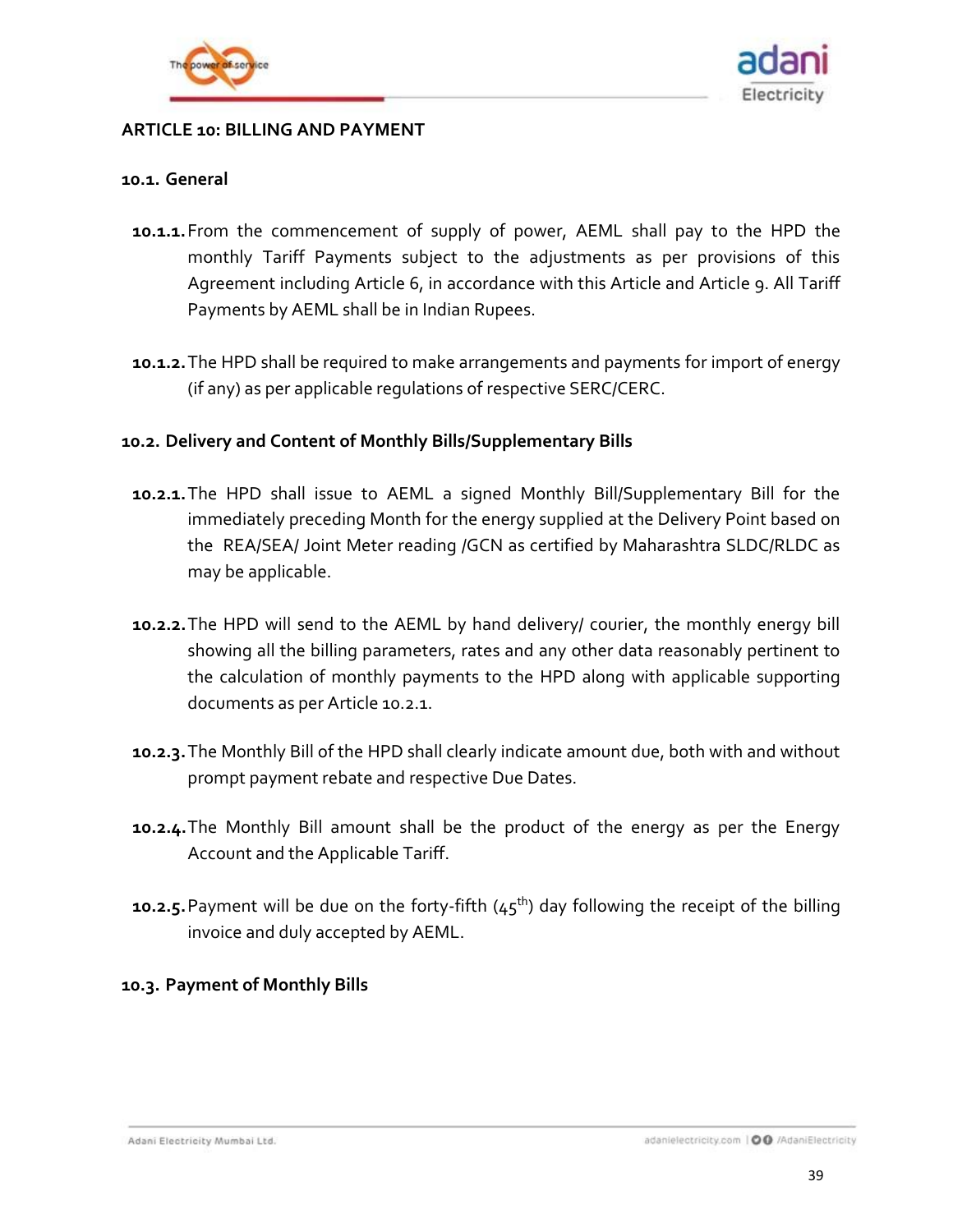



- **10.3.1.**AEML shall pay the amount payable under the Monthly Bill/Supplementary Bill by the Due Date to such account of the HPD, as shall have been previously notified by the HPD in accordance with Articl[e 10.3.2](#page-39-2) below.
- <span id="page-39-2"></span>**10.3.2.**All payments required to be made under this Agreement shall also include any deduction or set off for:
	- a. deductions required by the Law; and
	- b. amount claimed by AEML, if any, from the HPD, will be adjusted from the monthly energy payment. In case of any excess payment adjustment, 1.25% per month surcharge will be applicable on day to day basis.
- **10.3.3.**The HPD shall open a bank account (the "HPD's Designated Account") for all Tariff Payments (including Supplementary Bills) to be made by AEML to the HPD, and notify AEML of the details of such account at least ninety (90) Days before the dispatch of the first Monthly Bill. AEML shall also designate a bank account at Mumbai ("AEML''s Designated Account") for payments to be made by the HPD to AEML, if any, and notify the HPD of the details of such account ninety (90) Days before the Scheduled Commercial Operation Date. AEML and the HPD shall instruct their respective bankers to make all payments under this Agreement to the HPD's Designated Account or AEML's Designated Account, as the case may be, and shall notify either Party of such instructions on the same day.

### <span id="page-39-0"></span>**10.4. Late Payment Surcharge**

- **10.4.1.**In the event of delay in payment of a Monthly Bill by AEML beyond Forty five (45) days of its Due Date, a Late Payment Surcharge shall be payable to the HPD at the rate of 1.25 % per month on the outstanding amount calculated on a day to day basis subject to such late payment being duly received by HPD. The Late Payment Surcharge shall be claimed by the HPD through the Supplementary Bill.
- **10.4.2.**Subject to the Article 9 of this Agreement, in the event of early Commissioning of the Project and subject to acceptance by AEML, the payment for the power fed to the grid may be accounted from the date of UCOD, but HPD would be allowed to raise Bills against such power only from the Scheduled Commercial Operation Date or UCOD, whichever is later, subject to the conditions as stipulated in Article 9.

#### <span id="page-39-1"></span>**10.5. Rebate**

Adani Electricity Mumbai Ltd.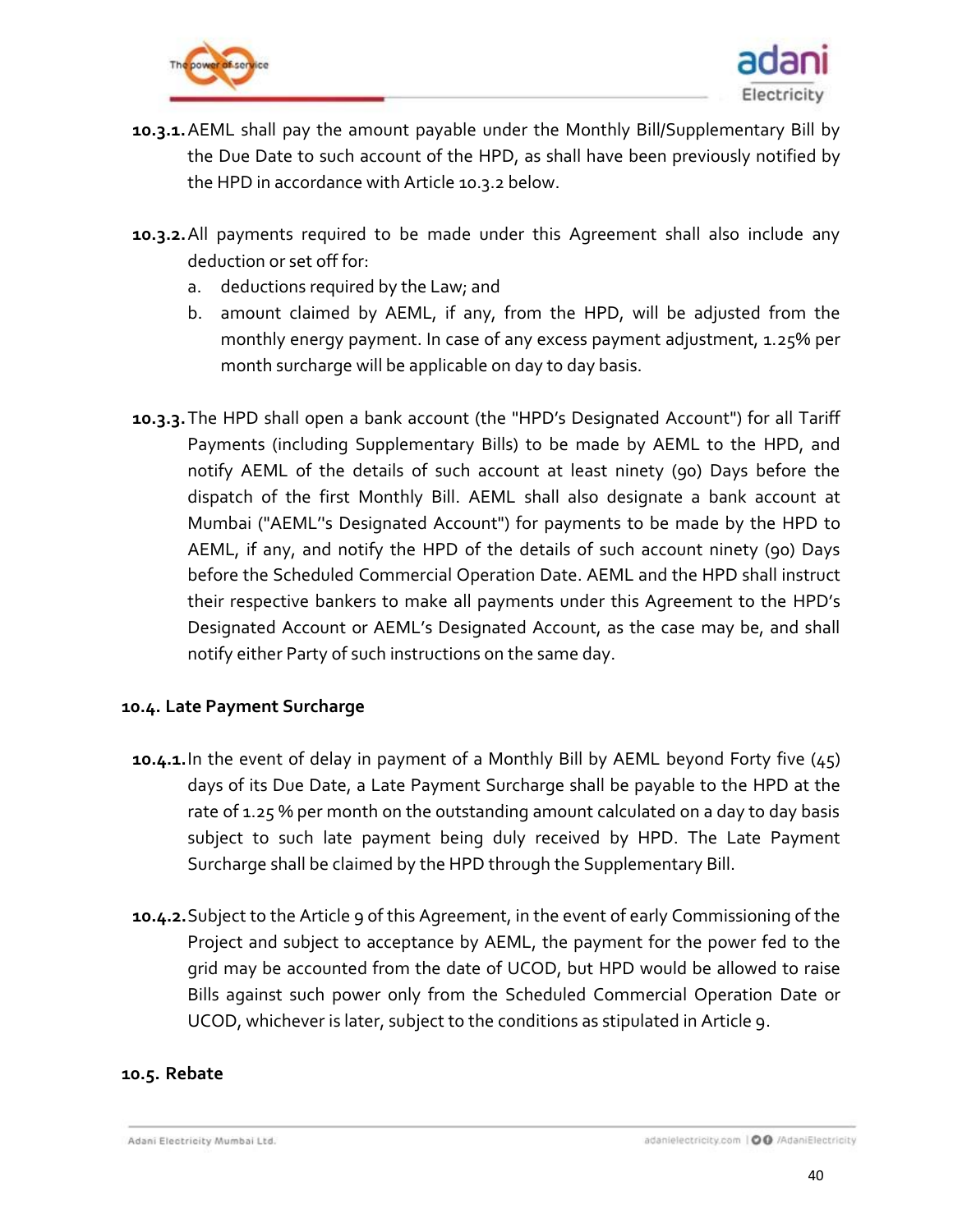



- **10.5.1.**For payment of any Bill on or before Due Date, the following Rebate shall be paid by the HPD to AEML in the following manner:
	- a. A rebate of 2% shall be payable to the AEML for the payments made within a period of 10 days of the presentation of hard copy of Bill along with required supporting documents acceptable to AEML at AEML office.
	- b. Any payments made beyond a period of 10 days of the date of presentation of hard copy of Bill along with required supporting documents at AEML office up to the Due Date shall be allowed a rebate of 1%.
	- c. For the above purpose, the date of presentation of Bill shall be the next Business Day of delivery of the physical copy of the Bill at AEML office.
	- d. No rebate shall be payable on the Bills raised on account of Late Payment Surcharge and Change in Law relating to taxes, duties, cess etc.

### <span id="page-40-0"></span>**10.6. Payment Security Mechanism**

### **A. Letter of Credit (LC):**

- <span id="page-40-1"></span>**10.6.1.**AEML shall extend to the HPD, in respect of payment of its Monthly Bills and/or Supplementary Bills, a monthly unconditional, revolving and irrevocable letter of credit ("Letter of Credit"), which may be drawn upon by the HPD in accordance with this Article.
- <span id="page-40-2"></span>**10.6.2.**Subject to Article [10.6.1,](#page-40-1) not later than one (1) Month before the start of supply, AEML through a scheduled bank shall extend a Letter of Credit in favour of the HPD, to be made operative from a date prior to the Due Date of its first Monthly Bill under this Agreement. The Letter of Credit shall have a term of twelve (12) Months and shall be renewed annually, for an amount equal to:
	- a. for the first Contract Year, equal to the estimated average monthly billing;
	- b. for each subsequent Contract Year, equal to the average of the monthly billing of the previous Contract Year.
- <span id="page-40-3"></span>**10.6.3.**Provided that the HPD shall not draw upon such Letter of Credit prior to the Due Date of the relevant Monthly Bill and/or Supplementary Bill, and shall not make more than one drawal in a Month.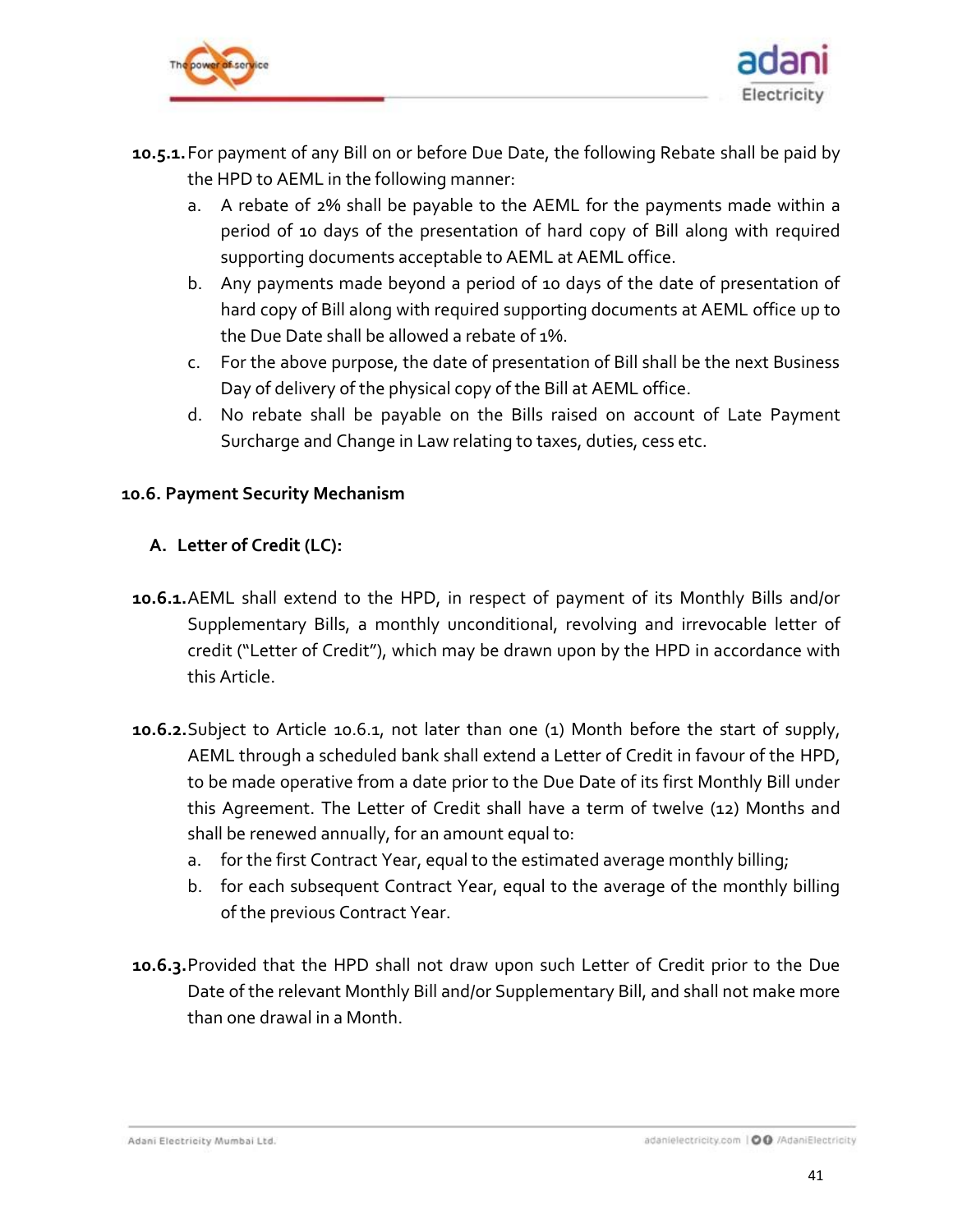

<span id="page-41-0"></span>

- **10.6.4.** Provided further that if at any time, such Letter of Credit amount falls short of the amount specified in Article [10.6.2](#page-40-2) due to any reason whatsoever, AEML shall restore such shortfall within thirty (30) days.
- **10.6.5.**AEML shall cause the scheduled bank issuing the Letter of Credit to intimate the HPD, in writing regarding establishing of such irrevocable Letter of Credit.
- **10.6.6.** AEML shall ensure that the Letter of Credit shall be renewed not later than its expiry. All costs relating to opening and maintenance of the Letter of Credit shall be borne by HPD.
- **10.6.7.**If AEML fails to pay undisputed Monthly Bill or Supplementary Bill or part thereof within and including the Due Date, then, subject to Articl[e 10.6.5,](#page-41-0) the HPD may draw upon the Letter of Credit, and accordingly the bank shall pay without any reference or instructions from AEML, an amount equal to such Monthly Bill or Supplementary Bill or part thereof, if applicable, in accordance with Article [10.6.3](#page-40-3) above, by presenting to the scheduled bank issuing the Letter of Credit, the following documents:
	- a. a copy of the Monthly Bill or Supplementary Bill which has remained unpaid to HPD and;
	- b. a certificate from the HPD to the effect that the bill at item (i) above, or specified part thereof, is in accordance with the Agreement and has remained unpaid beyond the Due Date;
- **10.6.8.** The HPD shall not draw LC on Disputed Bill or disputed amount.

### **B. Payment Security Fund –**

**10.6.9.** AEML shall set up a Payment Security Fund in order to ensure timely payment to the HPD. This fund will have a corpus to cover 3 (three) months' payment.

### <span id="page-41-1"></span>**10.7. Disputed Bill**

**10.7.1.**If the AEML does not dispute a Monthly Bill or a Supplementary Bill raised by the HPD within fifteen (15) days of receiving such Bill shall be taken as conclusive.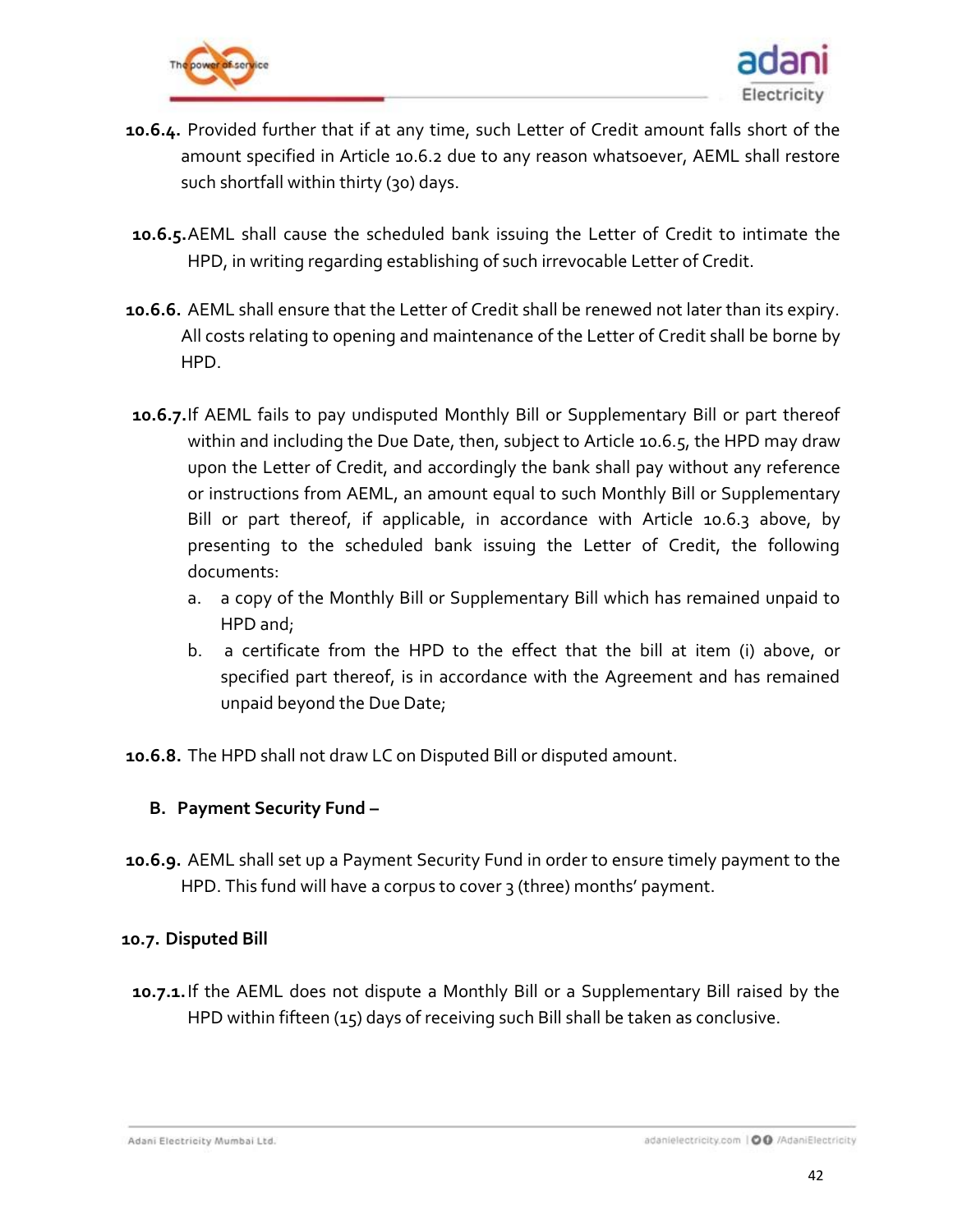



- <span id="page-42-0"></span>**10.7.2.**If AEML disputes the amount payable under a Monthly Bill or a Supplementary Bill, as the case may be, it shall pay undisputed amount of the invoice amount and it shall within fifteen (15) days of receiving such Bill, issue a notice (the "Bill Dispute Notice") to the invoicing Party setting out:
	- a. the details of the disputed amount;
	- b. its estimate of what the correct amount should be;
	- c. and all written material in support of its claim.
- **10.7.3.**If the HPD agrees to the claim raised in the Bill Dispute Notice issued pursuant to Article [10.7.2,](#page-42-0) the HPD shall revise such Bill and present along with the next Monthly Bill. In such a case excess amount shall be refunded along with interest at the same rate as Late Payment Surcharge, which shall be applied from the date on which such excess payment was made by the disputing Party to the invoicing Party and up to and including the date on which such payment has been received as refund.
- <span id="page-42-1"></span>**10.7.4.**If the HPD does not agree to the claim raised in the Bill Dispute Notice issued pursuant to Articl[e 10.7.2,](#page-42-0) it shall, within fifteen (15) days of receiving the Bill Dispute Notice, furnish a notice (Bill Disagreement Notice) to the AEML providing:
	- a. reasons for its disagreement;
	- b. its estimate of what the correct amount should be; and
	- c. all written material in support of its counter-claim.
- **10.7.5.**Upon receipt of the Bill Disagreement Notice by the AEML under Article [10.7.4,](#page-42-1) authorized representative(s) or a director of the board of directors/ member of board of the AEML and HPD shall meet and make best endeavours to amicably resolve such dispute within fifteen (15) days of receipt of the Bill Disagreement Notice.
- **10.7.6.**If the Parties do not amicably resolve the Dispute within fifteen (15) days of receipt of Bill Disagreement Notice pursuant to Article [10.7.4,](#page-42-1) the matter shall be referred to Dispute resolution in accordance with Article 16.
- **10.7.7.**For the avoidance of doubt, it is clarified that despite a Dispute regarding an Invoice, AEML shall, without prejudice to its right to Dispute, be under an obligation to make payment of undisputed amount of the Monthly Bill.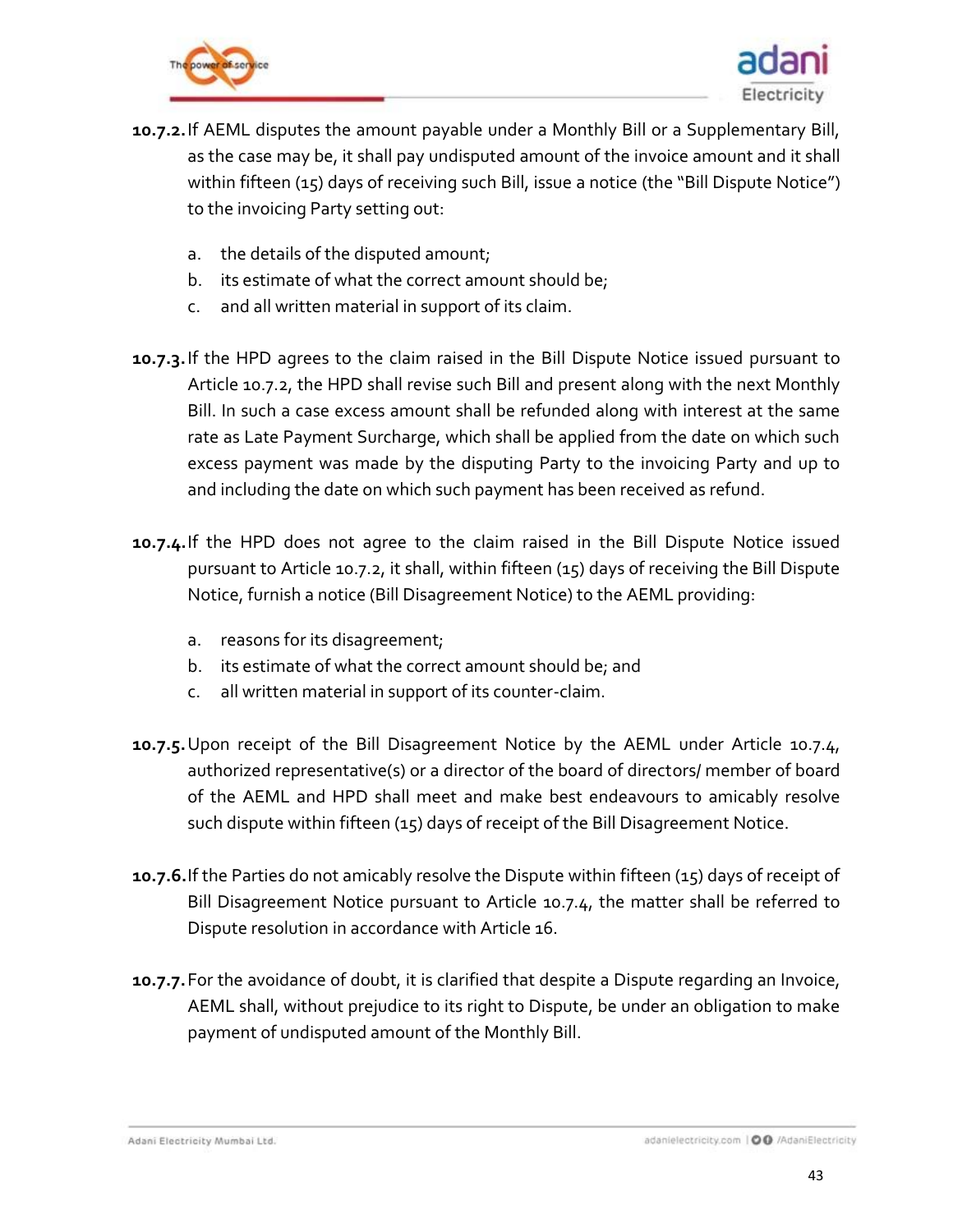



### **10.8. Quarterly and Annual Reconciliation**

- **10.8.1.**The Parties acknowledge that all payments made against Monthly Bills and Supplementary Bills shall be subject to quarterly reconciliation within 30 days of the end of the quarter at the beginning of the following quarter of each Contract Year and annual reconciliation at the end of each Contract Year within 30 days to take into account the Energy Accounts, Tariff adjustment payments, Tariff Rebate, Late Payment Surcharge, or any other reasonable circumstance provided under this Agreement.
- **10.8.2.**The Parties, therefore, agree that as soon as all such data in respect of any quarter of a Contract Year or a full Contract Year as the case may be has been finally verified and adjusted, the HPD and AEML shall jointly sign such reconciliation statement. Within fifteen (15) days of signing of a reconciliation statement, the HPD shall make appropriate adjustments in the next Monthly Bill. Late Payment Surcharge/ interest shall be payable in such a case from the date on which such payment had been made to the invoicing Party or the date on which any payment was originally due, as may be applicable. Any Dispute with regard to the above reconciliation shall be dealt with in accordance with the provisions of Article 16.

### **10.9. Payment of Supplementary Bill**

- **10.9.1.**HPD may raise a ("Supplementary Bill") for payment on account of:
	- a. Adjustments required by the Energy Accounts (if **applicable**); or
	- b. Change in Law as provided in Article 12, or
	- c. Supplementary Bill shall be paid by the other Party.
- **10.9.2.**AEML shall remit all amounts due under a Supplementary Bill raised by the HPD to the HPD's Designated Account by the Due Date. For such payments by AEML, Rebate as applicable to Monthly Bills pursuant to Article [10.5](#page-39-1) shall equally apply, except in the case of payment of Late Payment Surcharges, Change in Law relating to taxes, duties, cess etc.
- **10.9.3.**In the event of delay in payment of a Supplementary Bill by either Party beyond its Due Date, a Late Payment Surcharge shall be payable at the same terms applicable to the Monthly Bill in Article [10.4.](#page-39-0)

Adani Electricity Mumbai Ltd.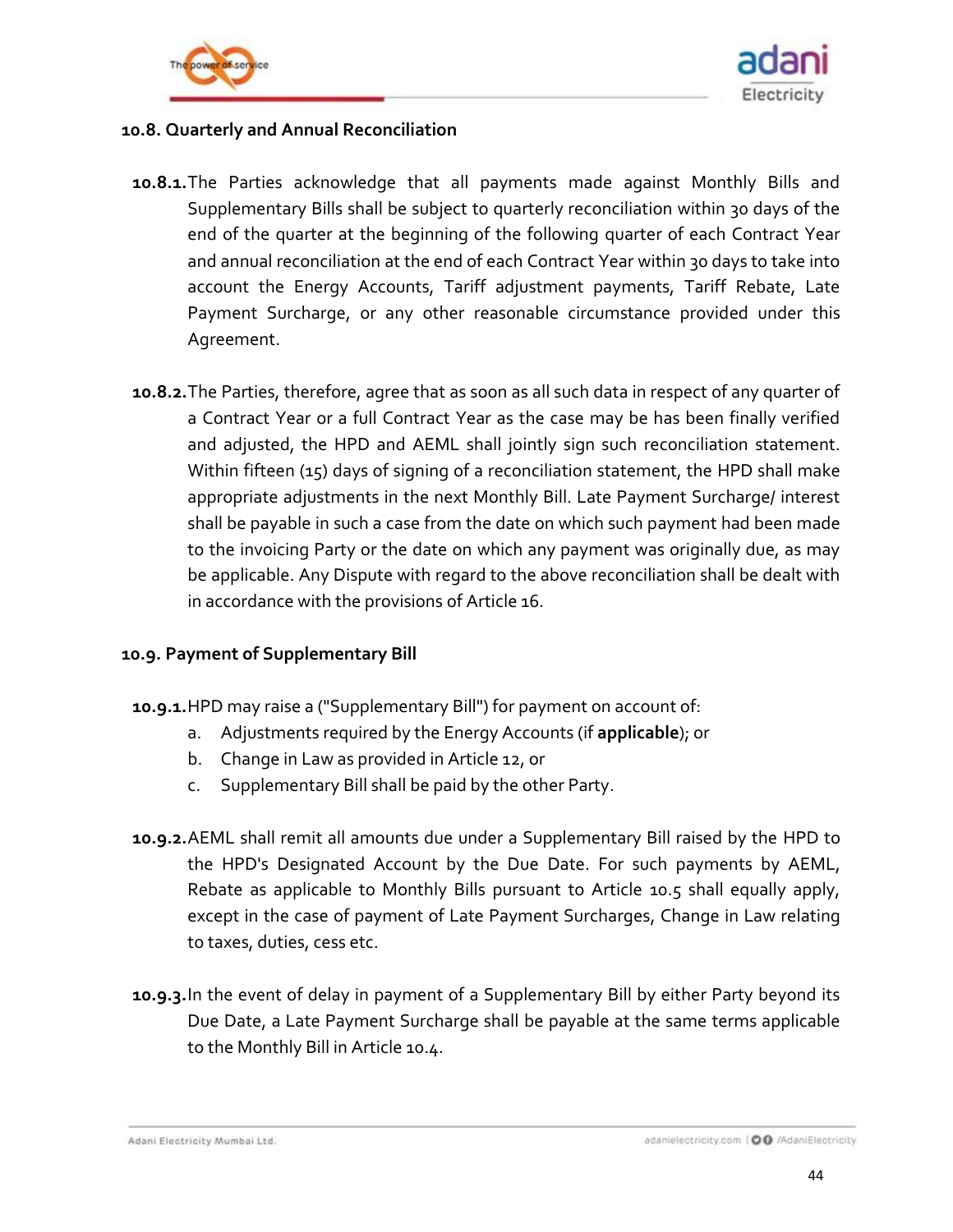



### <span id="page-44-0"></span>**ARTICLE 11: FORCE MAJEURE**

#### **11.1. Definitions**

In this Article, the following terms shall have the following meanings:

### **11.2. Affected Party**

An affected Party means AEML or the HPD whose performance has been affected by an event of Force Majeure.

### <span id="page-44-1"></span>**11.3. Force Majeure**

A 'Force Majeure' means any event or circumstance or combination of events those stated below that wholly or partly prevents or unavoidably delays an Affected Party in the performance of its obligations under this Agreement, but only if and to the extent that such events or circumstances are not within the reasonable control, directly or indirectly, of the Affected Party and could not have been avoided if the Affected Party had taken reasonable care or complied with Prudent Utility Practices:

- a. Act of God, including, but not limited to lightning, drought, fire and explosion (to the extent originating from a source external to the site), earthquake, volcanic eruption, landslide, flood, cyclone, typhoon or tornado if and only if it is declared / notified by the competent state / central authority / agency (as applicable);
- b. any act of war (whether declared or undeclared), invasion, armed conflict or act of foreign enemy, blockade, embargo, revolution, riot, insurrection, terrorist or military action if and only if it is declared / notified by the competent state / central authority / agency (as applicable); or
- c. radioactive contamination or ionising radiation originating from a source in India or resulting from another Force Majeure Event mentioned above excluding circumstances where the source or cause of contamination or radiation is brought or has been brought into or near the Power Project by the Affected Party or those employed or engaged by the Affected Party.

## **11.4. Force Majeure Exclusions**

- **11.4.1.**Force Majeure shall not include (i) any event or circumstance which is within the reasonable control of the Parties and (ii) the following conditions, except to the extent that they are consequences of an event of Force Majeure:
	- a. Unavailability, late delivery, or changes in cost of the plant, machinery, equipment, materials, spare parts or consumables for the Power Project;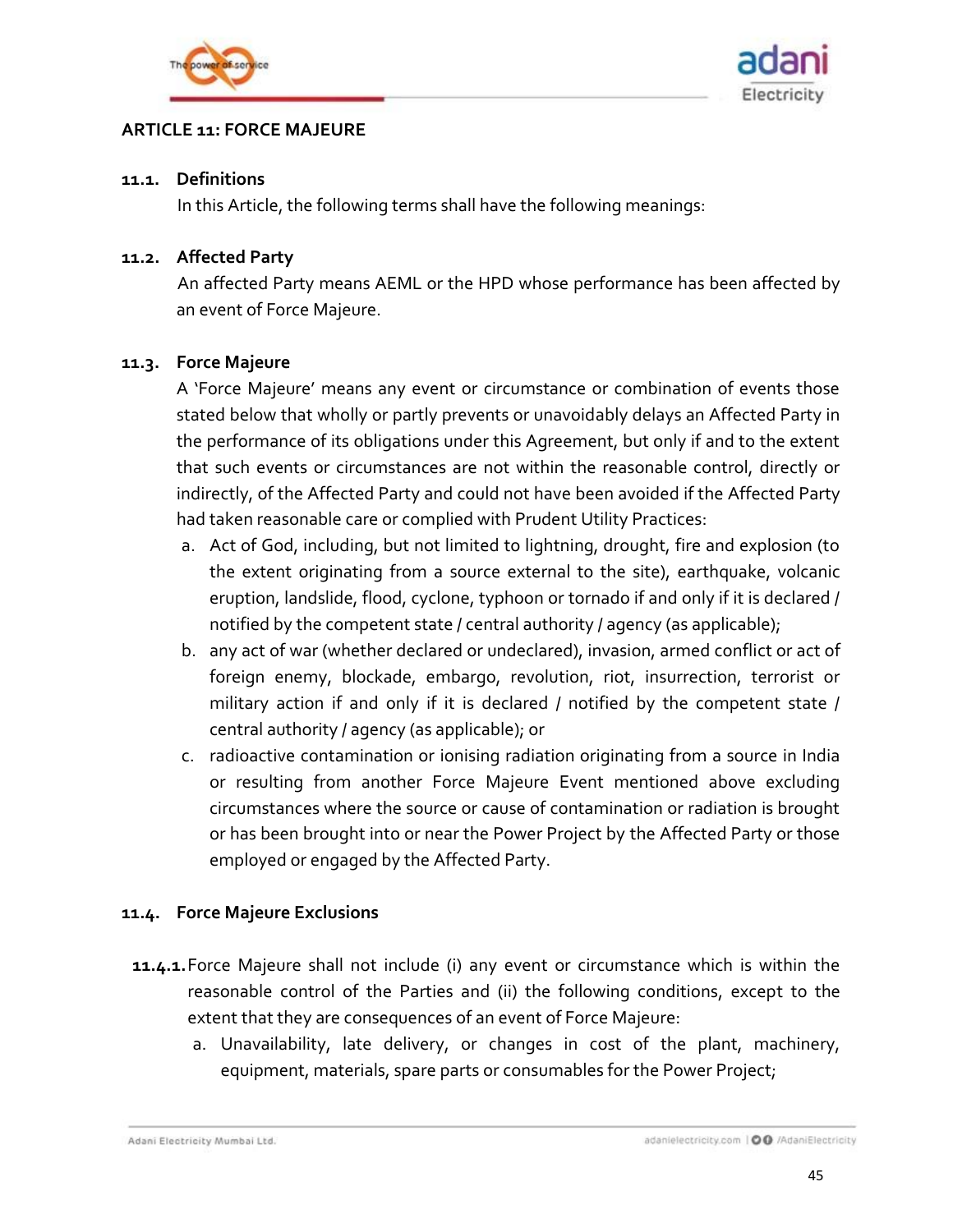



- b. Delay in the performance of any contractor, sub-contractor or their agents;
- c. Non-performance resulting from normal wear and tear typically experienced in power generation materials and equipment;
- d. Strikes at the facilities of the Affected Party;
- e. Insufficiency of finances or funds or the Agreement becoming onerous to perform; and
- f. Non-performance caused by, or, connected with the Affected Party's:
	- i. Negligent or intentional acts, errors or omissions;
	- ii. Failure to comply with an Indian Law; or
	- iii. Breach of, or default under this Agreement.

#### **11.5. Notification of Force Majeure Event**

- **11.5.1.**The Affected Party shall give notice to the other Party of any event of Force Majeure as soon as reasonably practicable, but not later than seven (7) days after the date on which such Party knew or should reasonably have known of the commencement of the event of Force Majeure. If an event of Force Majeure results in a breakdown of communications rendering it unreasonable to give notice within the applicable time limit specified herein, then the Party claiming Force Majeure shall give such notice as soon as reasonably practicable after reinstatement of communications, but not later than one (1) day after such reinstatement.
- **11.5.2.**Provided that such notice shall be a pre-condition to the Affected Party's entitlement to claim relief under this Agreement. Such notice shall include full particulars of the event of Force Majeure, its effects on the Party claiming relief and the remedial measures proposed. The Affected Party shall give the other Party regular (and not less than monthly) reports on the progress of those remedial measures and such other information as the other Party may reasonably request about the Force Majeure Event.
- **11.5.3.** The Affected Party shall give notice to the other Party of (i) the cessation of the relevant event of Force Majeure; and (ii) the cessation of the effects of such event of Force Majeure on the performance of its rights or obligations under this Agreement, as soon as practicable after becoming aware of each of these cessations.

### **11.6. Duty to Perform and Duty to Mitigate**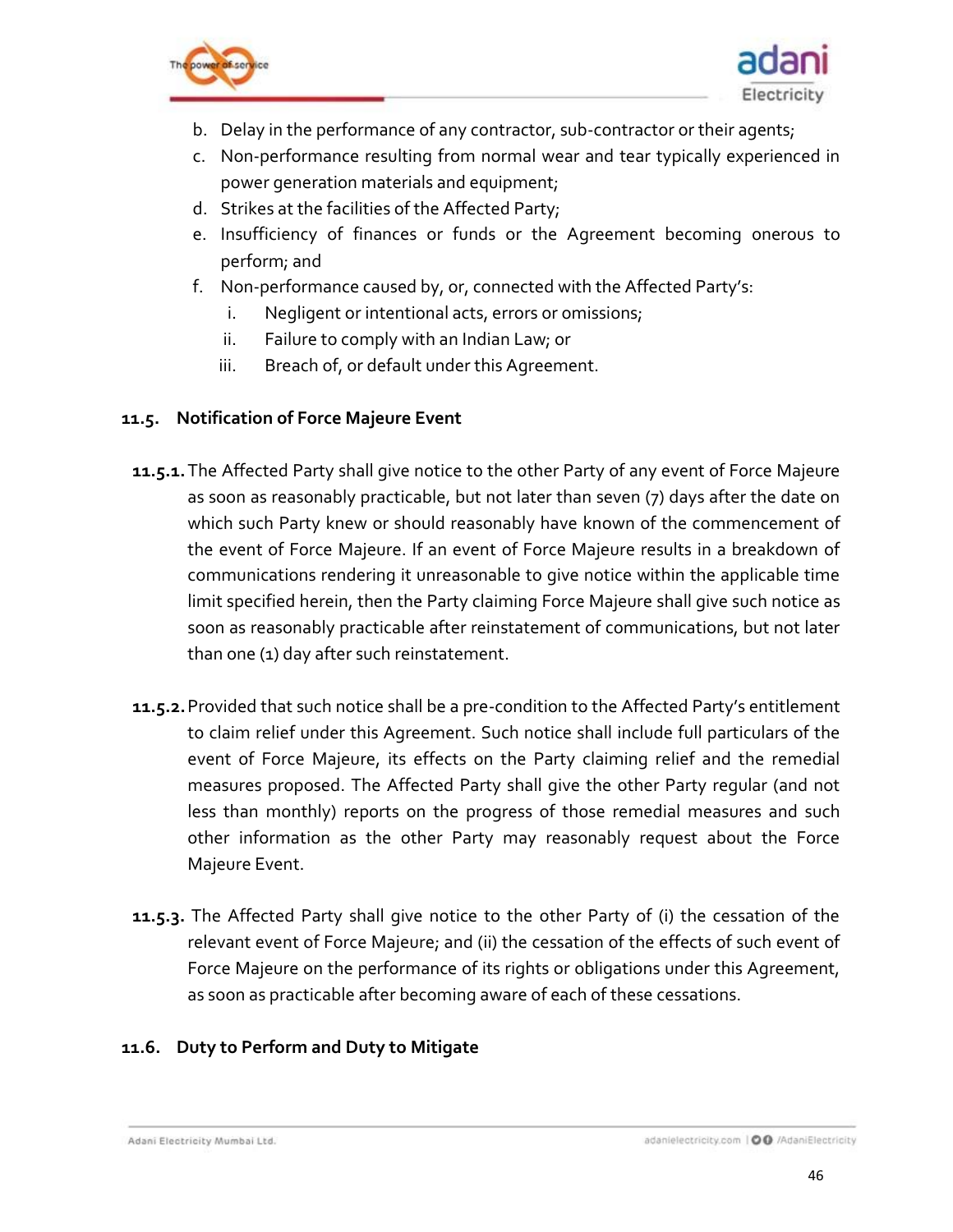



**11.6.1.**To the extent not prevented by a Force Majeure Event pursuant to Article [11.3,](#page-44-1) the Affected Party shall continue to perform its obligations pursuant to this Agreement. The Affected Party shall use its reasonable efforts to mitigate the effect of any Force Majeure Event as soon as practicable.

### **11.7. Available Relief for a Force Majeure Event**

#### **11.7.1.Subject to this Article 11:**

- a. no Party shall be in breach of its obligations pursuant to this Agreement except to the extent that the performance of its obligations was prevented, hindered or delayed due to a Force Majeure Event;
- b. every Party shall be entitled to claim relief in relation to a Force Majeure Event in regard to its obligations, including but not limited to those specified under Article [4.5;](#page-23-0)
- c. For avoidance of doubt, neither Party's obligation to make payments of money due and payable prior to occurrence of Force Majeure events under this Agreement shall be suspended or excused due to the occurrence of a Force Majeure Event in respect of such Party.
- d. Provided that no payments shall be made by either Party affected by a Force Majeure Event for the period of such event on account of its inability to perform its obligations due to such Force Majeure Events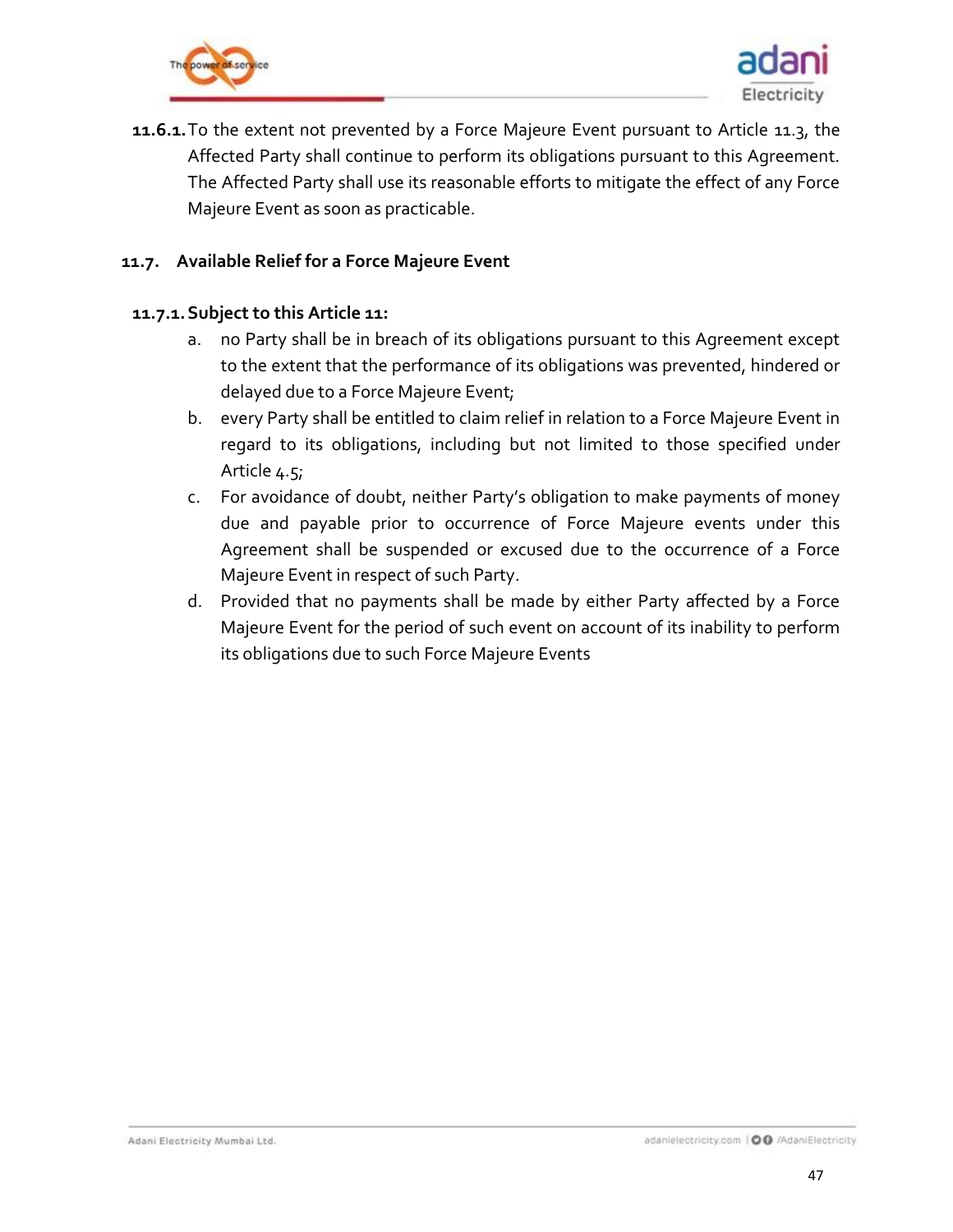



#### <span id="page-47-0"></span>**ARTICLE 12: CHANGE IN LAW**

#### **12.1. Definitions**

In this Article 12, the following terms shall have the following meanings:

- <span id="page-47-1"></span>**12.1.1.**"Change in Law" means the occurrence of any of the following events after the last date of bid submission resulting into any additional recurring/ non-recurring expenditure by the HPD or any income to the HPD:
	- a. the enactment, coming into effect, adoption, promulgation, amendment, modification or repeal (without re-enactment or consolidation) in India, of any Law, including rules and regulations framed pursuant to such Law;
	- b. a change in the interpretation or application of any Law by any Indian Governmental Instrumentality having the legal power to interpret or apply such Law, or any Competent Court of Law;
	- c. the imposition of a requirement for obtaining any Consents, Clearances, Permits and/or licenses which was not required earlier;
	- d. a change in the terms and conditions prescribed for obtaining any Consents, Clearances and Permits or the inclusion of any new terms or conditions for obtaining such Consents, Clearances and Permits; except due to any default of the HPD;
	- e. any statutory change in tax structure i.e. change in rates of taxes, duties and cess, or introduction of any new tax made applicable for setting up of Hybrid Power Project and supply of power by the HPD and has direct effect on the Project, shall be treated as per the terms of this Agreement.
- **12.1.2.**But the above shall not however include (i) any change in taxes on corporate income or any withholding tax on income or dividends distributed to the shareholders of the HPD or (ii) Custom duty on imported equipment, or (iii) any change on account of regulatory measures by the Appropriate Commission.

### **12.2. Relief for Change in Law**

**12.2.1.**In the event a Change in Law results in any adverse financial loss/ gain to the HPD then, in order to ensure that the HPD is placed in the same financial position as it would have been had it not been for the occurrence of the Change in Law, the HPD shall be entitled to compensation by the other party, as the case may be, subject to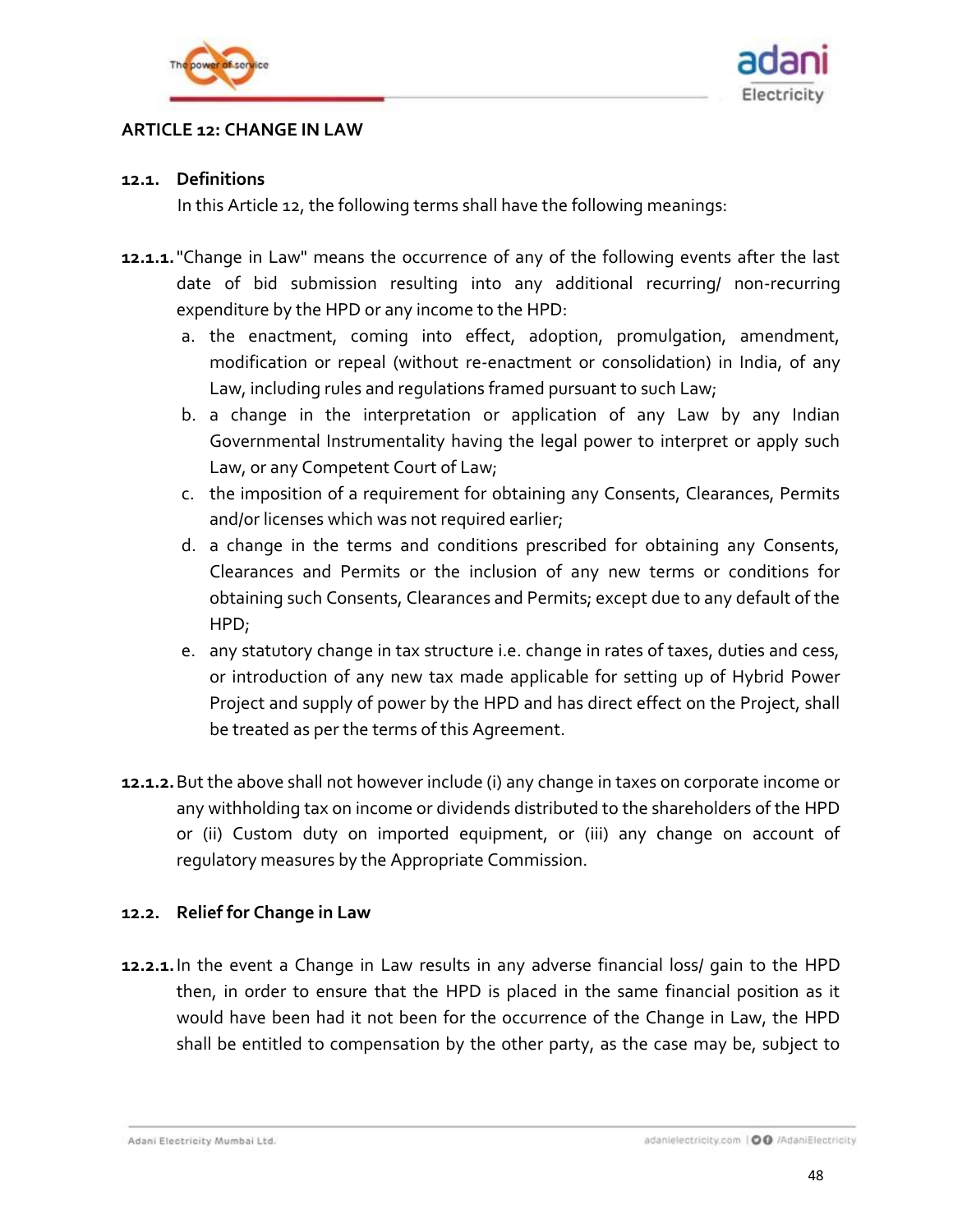



the condition that the quantum and mechanism of compensation payment shall be determined and shall be effective from such date as may be decided by the MERC.

**12.2.2.**The decision of the MERC to acknowledge a Change in Law and the date from which it will become effective, provide relief for the same, shall be final and governing on both the Parties.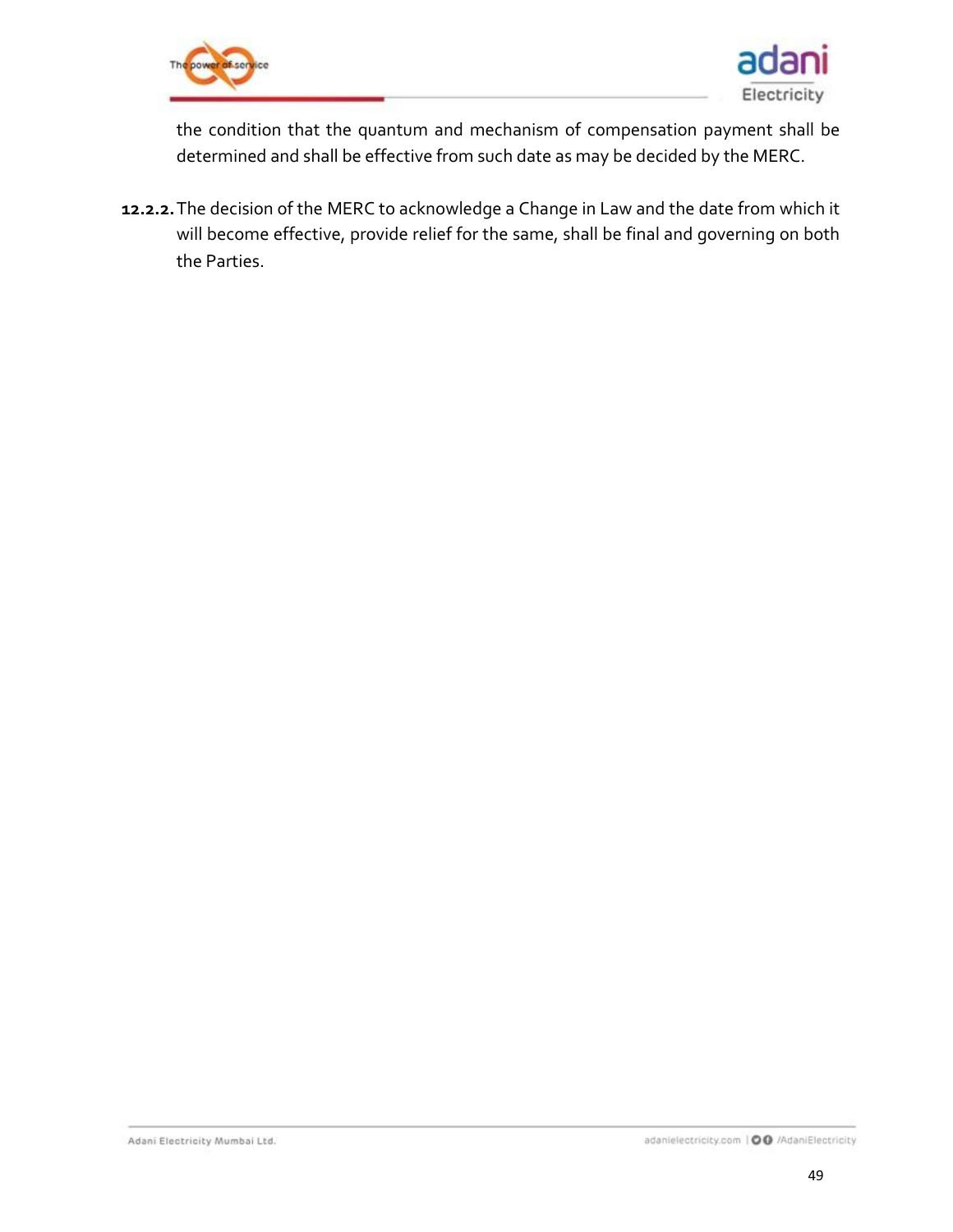



### <span id="page-49-0"></span>**ARTICLE 13: EVENTS OF DEFAULT AND TERMINATION**

### <span id="page-49-1"></span>**13.1. HPD Event of Default**

- **13.1.1.**The occurrence and / or continuation of any of the events subject to Article [4.1](#page-19-1) or / and following events , unless any such event occurs as a result of a Force Majeure Event or a breach by AEML of its obligations under this Agreement, shall constitute a HPD Event of Default:
	- a. the failure to commence supply of power to AEML up to the Contracted Capacity by the end of the period specified in Article 4, or if
		- the HPD assigns, mortgages or charges or purports to assign, mortgage or charge any of its assets or rights related to the Power Project in contravention of the provisions of this Agreement; or
		- the HPD transfers or novates any of its rights and/ or obligations under this Agreement, in a manner contrary to the provisions of this Agreement except where such transfer.
			- i. is in pursuance of a Law; and does not affect the ability of the transferee to perform, and such transferee has the financial capability to perform, its obligations under this Agreement or
			- ii. is to a transferee who assumes such obligations under this Agreement and the Agreement remains effective with respect to the transferee;
	- b. If
- the HPD becomes voluntarily or involuntarily the subject of any bankruptcy or insolvency or winding up proceedings and such proceedings remain uncontested for a period of thirty (30) days, or
- any winding up or bankruptcy or insolvency order is passed against the HPD, or
- the HPD goes into liquidation or dissolution or has a receiver or any similar officer appointed over all or substantially all of its assets or official liquidator is appointed to manage its affairs, pursuant to Law,
- provided that a dissolution or liquidation of the HPD will not be a HPD Event of Default if such dissolution or liquidation is for the purpose of a merger, consolidation or reorganization and where the resulting company retains creditworthiness similar to the HPD and expressly assumes all obligations of the HPD under this Agreement and is in a position to perform them; or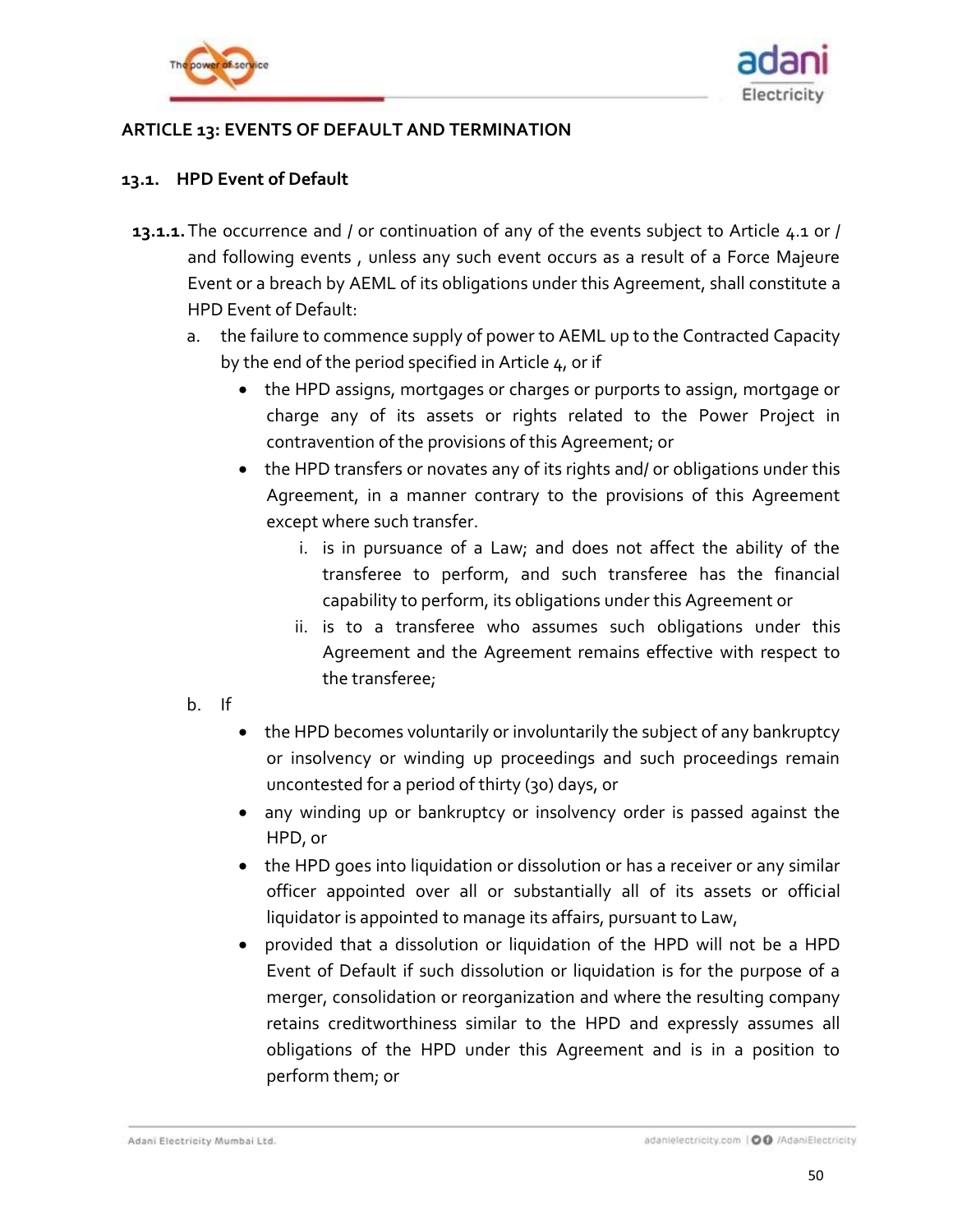



- c. the HPD repudiates this Agreement and does not rectify such breach within a period of thirty (30) days from a notice from AEML in this regard; or
- d. change in controlling shareholding before the specified time frame as mentioned in Article [4.1.1](#page-19-2) of this Agreement; or
- e. occurrence of any other event which is specified in this Agreement to be a material breach/ default of the HPD.
- f. except where due to any AEML's failure to comply with its material obligations, the HPD is in breach of any of its material obligations pursuant to this Agreement, and such material breach is not rectified by the HPD within thirty (30) days of receipt of first notice in this regard given by AEML

### <span id="page-50-0"></span>**13.2. AEML Event of Default**

- **13.2.1.**The occurrence and the continuation of any of the following events, unless any such event occurs as a result of a Force Majeure Event or a breach by the HPD of its obligations under this Agreement, shall constitute the Event of Default on the part of defaulting AEML:
	- a. AEML fails to pay (with respect to a Monthly Bill or a Supplementary Bill), subject to Article [10.7,](#page-41-1) for a period of ninety (90) days after the Due Date and the HPD is unable to recover the amount outstanding to the HPD through the Letter of Credit/Payment Security Fund,
	- b. AEML repudiates this Agreement and does not rectify such breach even within a period of sixty (60) days from a notice from the HPD in this regard; or
	- c. except where due to any HPD's failure to comply with its obligations, AEML is in material breach of any of its obligations pursuant to this Agreement, and such material breach is not rectified by AEML within sixty (60) days of receipt of notice in this regard from the HPD to AEML; or if
		- AEML becomes voluntarily or involuntarily the subject of any bankruptcy or insolvency or winding up proceedings and such proceedings remain uncontested for a period of sixty (60) days, or
		- any winding up or bankruptcy or insolvency order is passed against AEML, or
		- AEML goes into liquidation or dissolution or a receiver or any similar officer is appointed over all or substantially all of its assets or official liquidator is appointed to manage its affairs, pursuant to Law,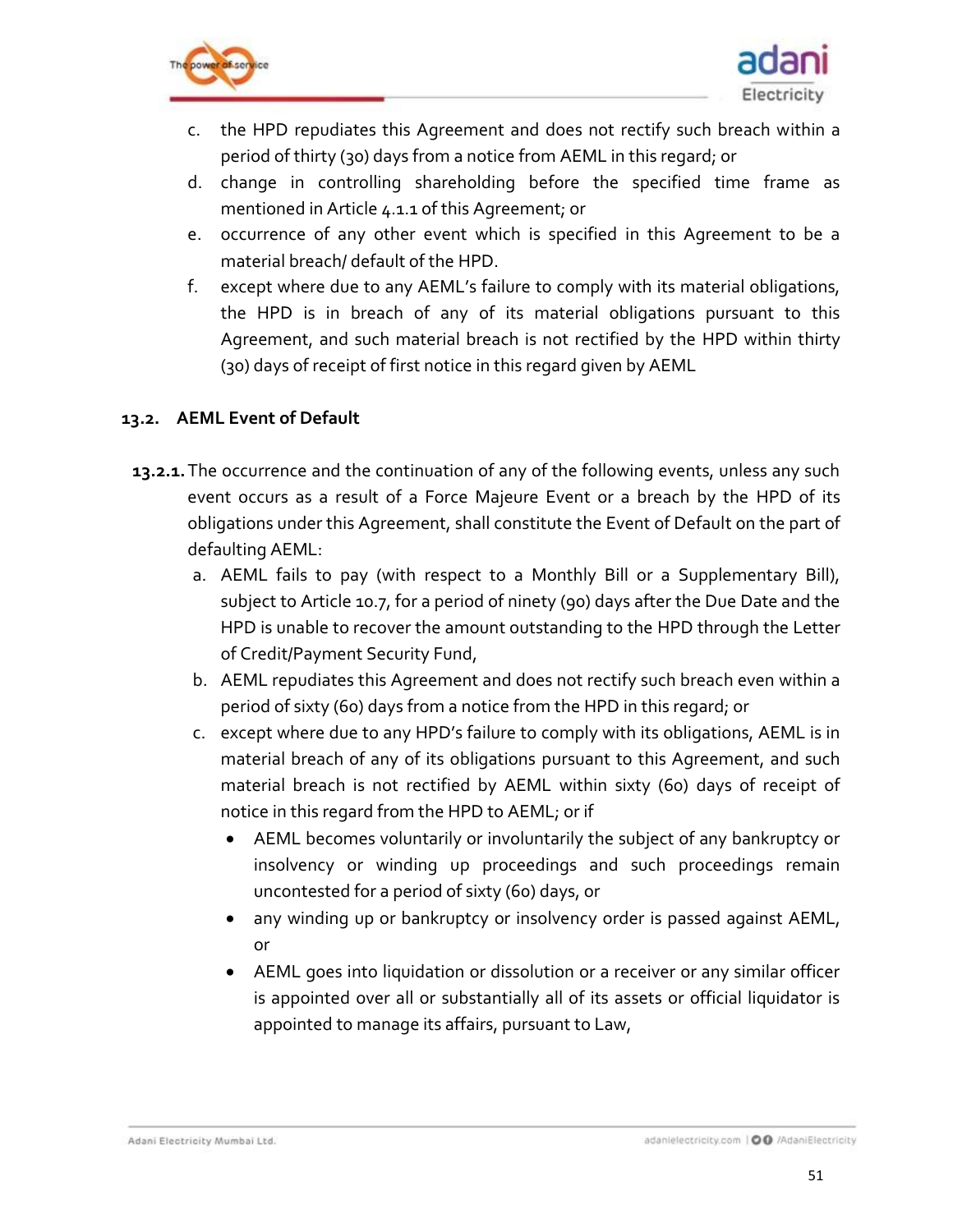



provided that it shall not constitute a AEML Event of Default, where such dissolution or liquidation of AEML or AEML is for the purpose of a merger, consolidation or reorganization and where the resulting entity has the financial standing to perform its obligations under this Agreement and has creditworthiness similar to AEML and expressly assumes all obligations of AEML and is in a position to perform them; or;

d. Occurrence of any other event which is specified in this Agreement to be a material breach or default of AEML.

### **13.3. Procedure for cases of HPD Event of Default**

- **13.3.1.**Upon the occurrence and continuation of any HPD Event of Default under Article [13.1,](#page-49-1) AEML shall have the right to {but not an obligation} deliver to the HPD, with a copy to the representative of the lenders to the HPD with whom the HPD has executed the Financing Agreements, a notice stating its intention to terminate this Agreement (AEML Preliminary Default Notice), which shall specify in reasonable detail, the circumstances giving rise to the issue of such notice.
- <span id="page-51-0"></span>**13.3.2.**Following the issue of a AEML Preliminary Default Notice, the Consultation Period of sixty (60) days or such longer period as the Parties may agree, shall apply and it shall be the responsibility of the Parties to discuss as to what steps shall be taken with a view to mitigate the consequences of the relevant Event of Default having regard to all the circumstances.
- **13.3.3.**During the Consultation Period, the Parties shall continue to perform their respective obligations under this Agreement
- **13.3.4.**Within a period of seven (7) days following the expiry of the Consultation Period unless the Parties shall have otherwise agreed to the contrary or the HPD Event of Default giving rise to the Consultation Period shall have ceased to exist or shall have been remedied, AEML shall have the right (but not an obligation) to terminate this Agreement by giving a written Termination Notice of thirty (30) days to the HPD.
- <span id="page-51-1"></span>**13.3.5.**Subject to the terms of this Agreement, upon occurrence of a HPD Event of Default under this Agreement, the lenders in concurrence with AEML, may exercise their rights, if any, under Financing Agreements, to seek substitution of the HPD by a selectee for the residual period of the Agreement, for the purpose of securing the

Adani Electricity Mumbai Ltd.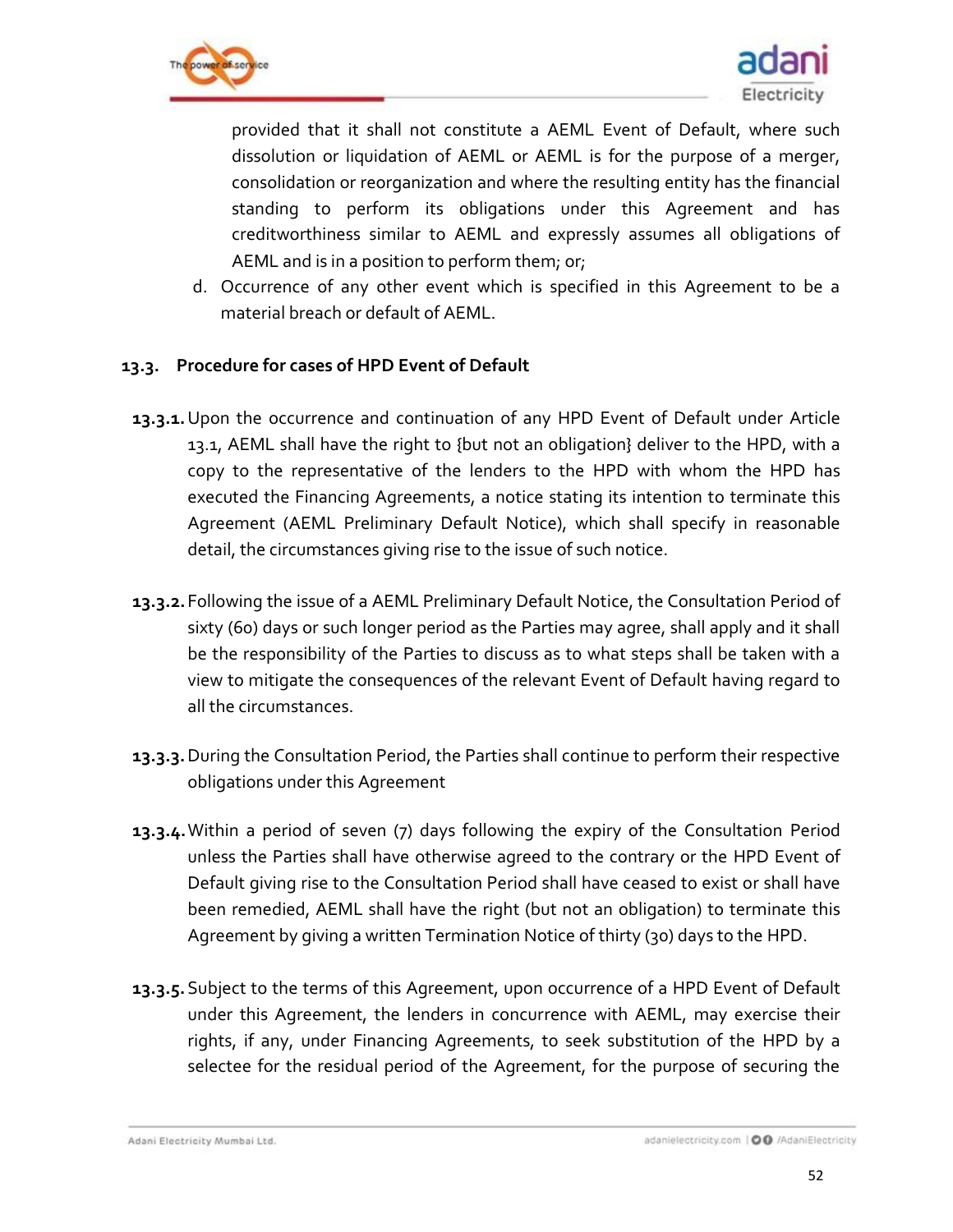



payments of the total debt amount from the HPD and performing the obligations of the HPD. However, in the event the lenders are unable to substitute the defaulting HPD within the stipulated period, AEML may terminate the PPA and acquire the Project assets for an amount equivalent to 90% of the debt due, failing which, the lenders may exercise their mortgage rights and liquidate the Project assets. Provided that any substitution under this Agreement can only be made with the condition that the selectee meets the eligibility requirements of Request for Selection (RfS) issued by AEML and accepts the terms and conditions of this Agreement.

- **13.3.6.**The lenders, in concurrence with AEML, may seek to exercise right of substitution under Article [13.3.5](#page-51-1) by an amendment or novation of the PPA in favour of the selectee. The HPD shall cooperate with the AEML to carry out such substitution and shall have the duty and obligation to continue to operate the Power Project in accordance with this PPA till such time as the substitution is finalized. In the event of Change in Shareholding/Substitution of Promoters triggered by the Financial Institutions leading to signing of fresh PPA with a New Entity, an amount of Rs. 10 Lakh per Project + 18% GST per Transaction as Facilitation Fee (non-refundable) shall be deposited by the HPD to AEML.
- **13.3.7.**In the event the lenders are unable to substitute the defaulting HPD within the stipulated period, AEML may terminate the PPA and may acquire the Project assets for an amount equivalent to 90% of the debt due, failing which, the lenders may exercise their mortgage rights and liquidate the Project assets.

### **13.4. Procedure for cases of AEML Event of Default**

- **13.4.1.**Upon the occurrence and continuation of any AEML Event of Default specified in Article [13.2](#page-50-0) the HPD shall have the right to deliver to AEML a HPD Preliminary Default Notice, which notice shall specify in reasonable detail the circumstances giving rise to its issue.
- <span id="page-52-0"></span>**13.4.2.**Following the issue of a HPD Preliminary Default Notice, the Consultation Period of sixty (60) days or such longer period as the Parties may agree, shall apply and it shall be the responsibility of the Parties to discuss as to what steps shall be taken with a view to mitigate the consequences of the relevant Event of Default having regard to all the circumstances.

Adani Electricity Mumbai Ltd.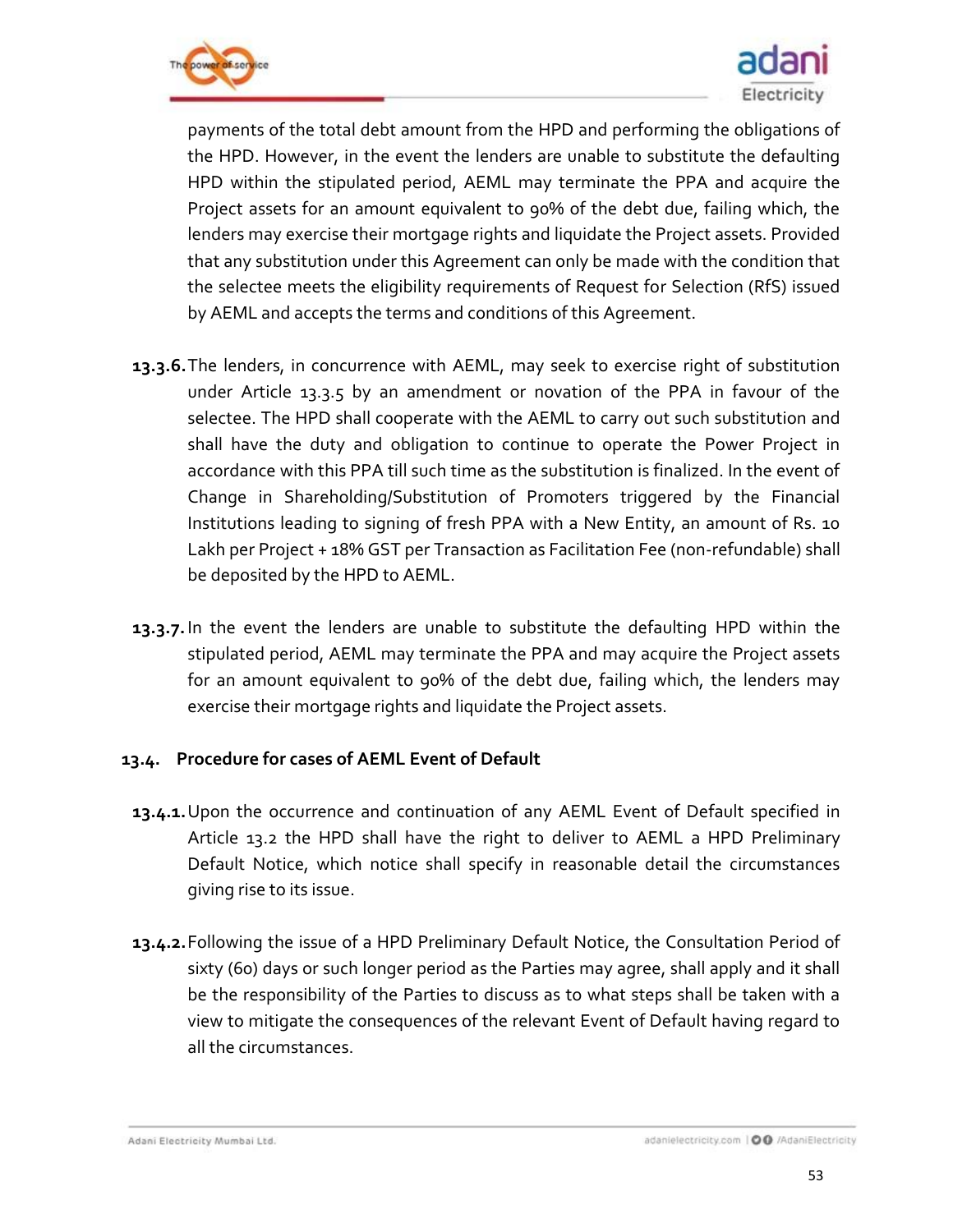



- **13.4.3.**During the Consultation Period, the Parties shall continue to perform their respective obligations under this Agreement.
- <span id="page-53-1"></span>**13.4.4.**After a period of two hundred and ten (210) days following the expiry of the Consultation Period and unless the Parties shall have otherwise agreed to the contrary or AEML Event of Default giving rise to the Consultation Period shall have ceased to exist or shall have been remedied, AEML and the HPD shall, subject to the prior consent of the HPD, novate its part of the PPA to any third party, including its Affiliates within the stipulated period. In the event the aforesaid novation is not acceptable to the HPD, or if no offer of novation is made by AEML within the stipulated period, then the HPD may terminate the PPA and at its discretion require AEML to either
	- a. takeover the Project assets by making a payment of the termination compensation equivalent to the amount of the debt due and the 150% (one hundred and fifty per cent) of the adjusted equity or,
	- b. pay to the HPD, damages, equivalent to 6 (six) months, or balance PPA period whichever is less, of charges for its Contracted Capacity, with the Project assets being retained by the HPD.

Provided further that at the end of three (3) months period from the period mentioned in this Articl[e 13.4.4,](#page-53-1) this Agreement may be terminated by the HPD. In the event of termination of PPA, any damages or charges payable to the STU/ CTU, for the connectivity of the plant, shall be borne by the AEML.

### <span id="page-53-0"></span>**13.5. Termination due to Force Majeure**

**13.5.1.**If the Force Majeure Event or its effects continue to be present beyond the period as specified in Article [4.5.3,](#page-23-2) either Party shall have the right to cause termination of the Agreement. In such an event, this Agreement shall terminate on the date of such Termination Notice.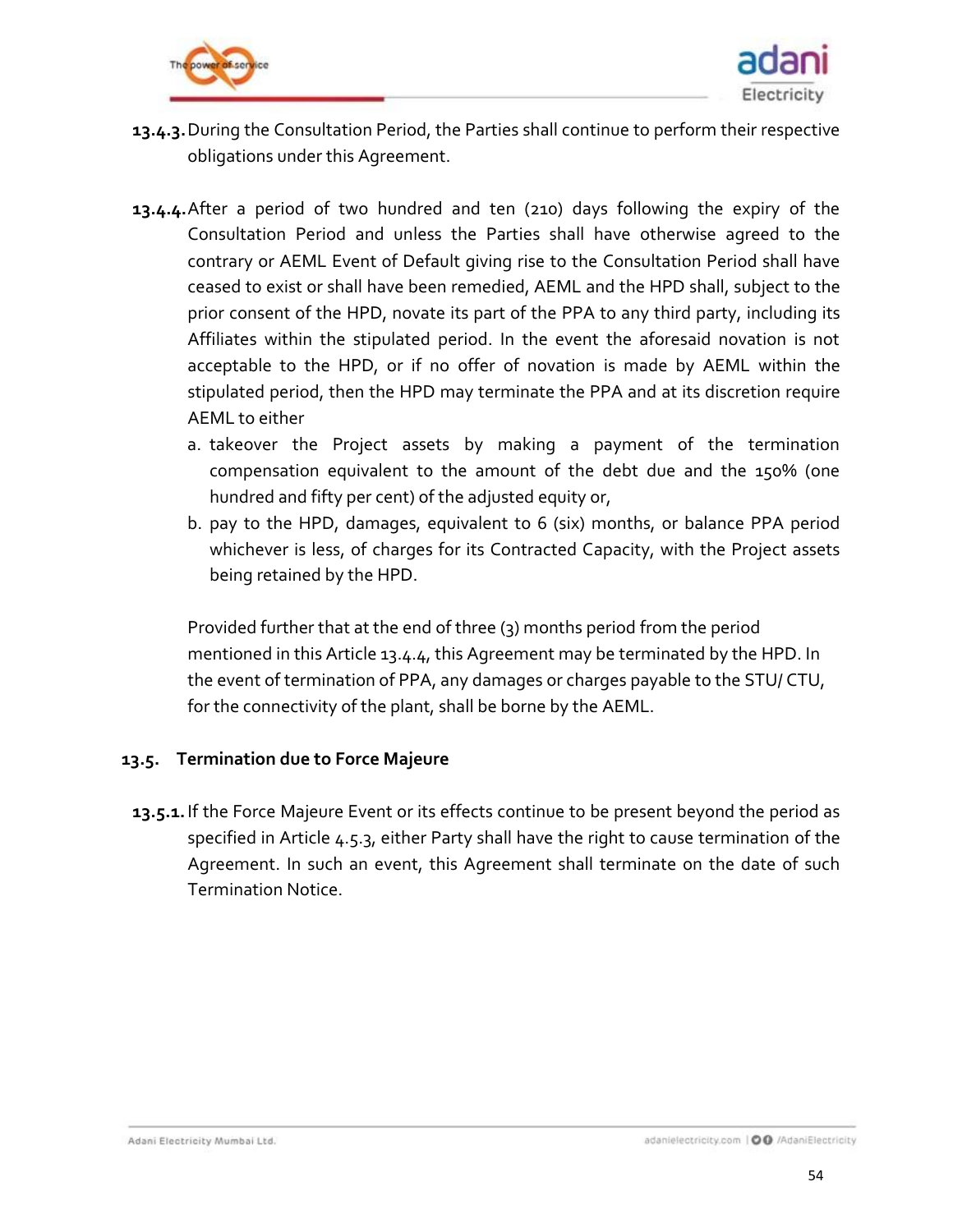



### <span id="page-54-0"></span>**ARTICLE 14: LIABILITY AND INDEMNIFICATION**

### **14.1. Indemnity**

<span id="page-54-1"></span>**14.1.1.**The HPD shall indemnify, defend and hold AEML harmless against:

- a. any and all third party claims against AEML for any loss of or damage to property of such third party, or death or injury to such third party, arising out of a breach by the HPD of any of its obligations under this Agreement; and
- b. any and all losses, damages, costs and expenses including legal costs, fines, penalties and interest actually suffered or incurred by AEML from third party claims arising by reason of a breach by the HPD of any of its obligations under this Agreement (provided that this Article 14 shall not apply to such breaches by the HPD, for which specific remedies have been provided for under this Agreement).
- <span id="page-54-2"></span>**14.1.2.**AEML shall indemnify, defend and hold the HPD harmless against:
	- a. any and all third party claims against the HPD, for any loss of or damage to property of such third party, or death or injury to such third party, arising out of a breach by AEML of any of their obligations under this Agreement; and
	- b. any and all losses, damages, costs and expenses including legal costs, fines, penalties and interest ('Indemnifiable Losses') actually suffered or incurred by the HPD from third party claims arising by reason of a breach by AEML of any of its obligations.

### **14.2. Procedure for claiming Indemnity**

### **14.2.1.Third party claims**

- a. Where the Indemnified Party is entitled to indemnification from the Indemnifying Party pursuant to Article [14.1.1](#page-54-1) (a) or [14.1.2](#page-54-2) (a), the Indemnified Party shall promptly notify the Indemnifying Party of such claim referred to in Article 14.1.1(a) or 14.1.2(a) in respect of which it is entitled to be indemnified. Such notice shall be given as soon as reasonably practicable after the Indemnified Party becomes aware of such claim. The Indemnifying Party shall be liable to settle the indemnification claim within thirty (30) days of receipt of the above notice. Provided however that, if:
	- i. the Parties choose to refer the dispute before the Arbitrator in accordance with Articl[e 16.3.2;](#page-60-0) and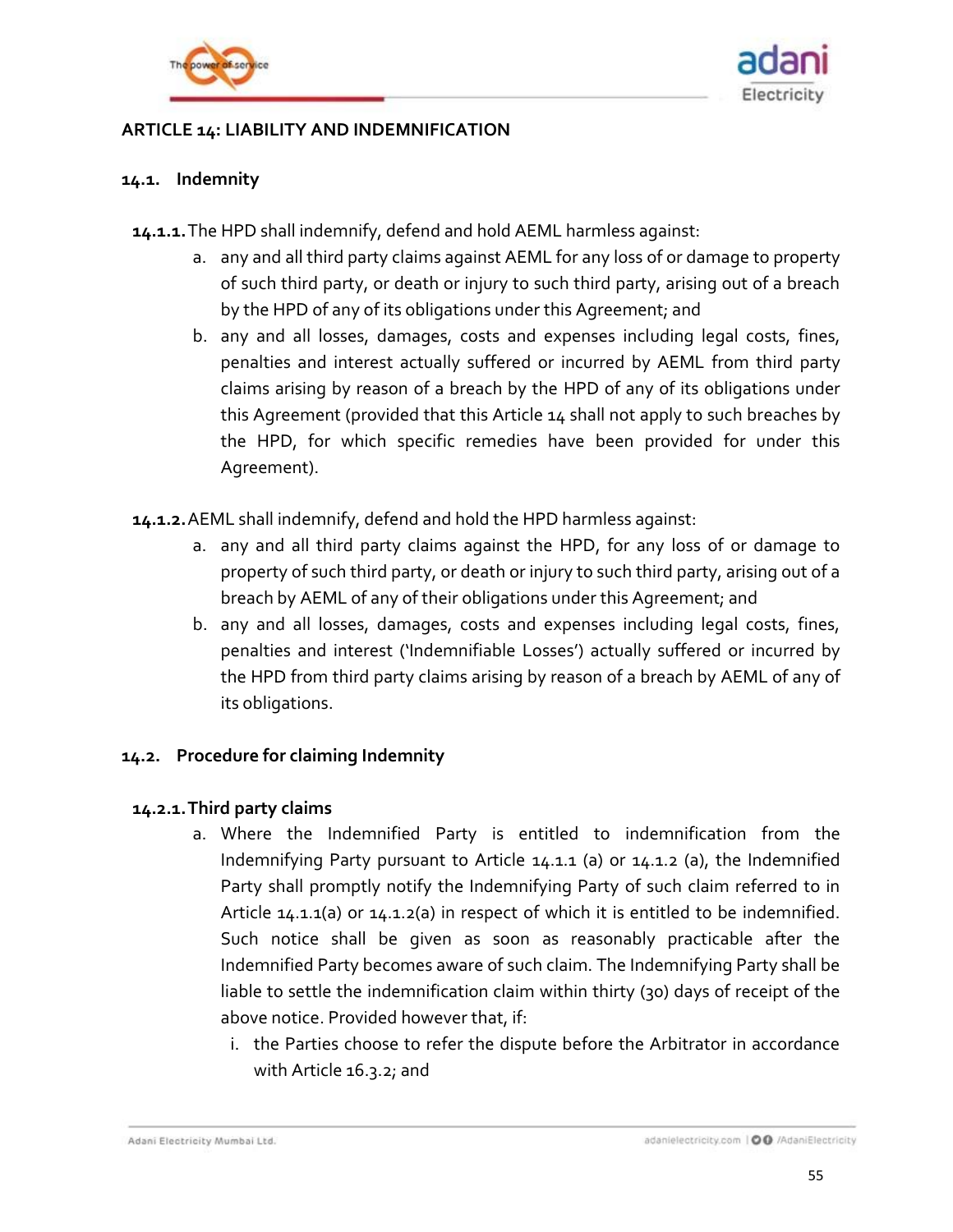



ii. the claim amount is not required to be paid/ deposited to such third party pending the resolution of the Dispute,

the Indemnifying Party shall become liable to pay the claim amount to the Indemnified Party or to the third party, as the case may be, promptly following the resolution of the Dispute, if such Dispute is not settled in favour of the Indemnified Party.

b. The Indemnified Party may contest the claim by seeking adjudication of the Arbitrator for which it is entitled to be Indemnified under Article [14.1.1](#page-54-1) (a) or [14.1.2](#page-54-2) (a) and the Indemnifying Party shall reimburse to the Indemnified Party all reasonable costs and expenses incurred by the Indemnified party. However, such Indemnified Party shall not settle or compromise such claim without first getting the consent of the Indemnifying Party, which consent shall not be unreasonably withheld or delayed. An Indemnifying Party may, at its own expense, assume control of the defence of any proceedings brought against the Indemnified Party if it acknowledges its obligation to indemnify such Indemnified Party, gives such Indemnified Party prompt notice of its intention to assume control of the defence, and employs an independent legal counsel at its own cost that is reasonably satisfactory to the Indemnified Party.

### **14.3. Indemnifiable Losses**

**14.3.1.**Where an Indemnified Party is entitled to Indemnifiable Losses from the Indemnifying Party pursuant to Article [14.1.1](#page-54-1) (b) or [14.1.2](#page-54-2) (b), the Indemnified Party shall promptly notify the Indemnifying Party of the Indemnifiable Losses actually incurred by the Indemnified Party. The Indemnifiable Losses shall be reimbursed by the Indemnifying Party within thirty (30) days of receipt of the notice seeking Indemnifiable Losses by the Indemnified Party. In case of non-payment of such losses after a valid notice under this Article 14, such event shall constitute a payment default under Article 13.

## **14.4. Limitation on Liability**

**14.4.1.**Except as expressly provided in this Agreement, neither the HPD nor AEML nor its/ their respective officers, directors, agents, employees or affiliates (or their officers, directors, agents or employees), shall be liable or responsible to the other Party or its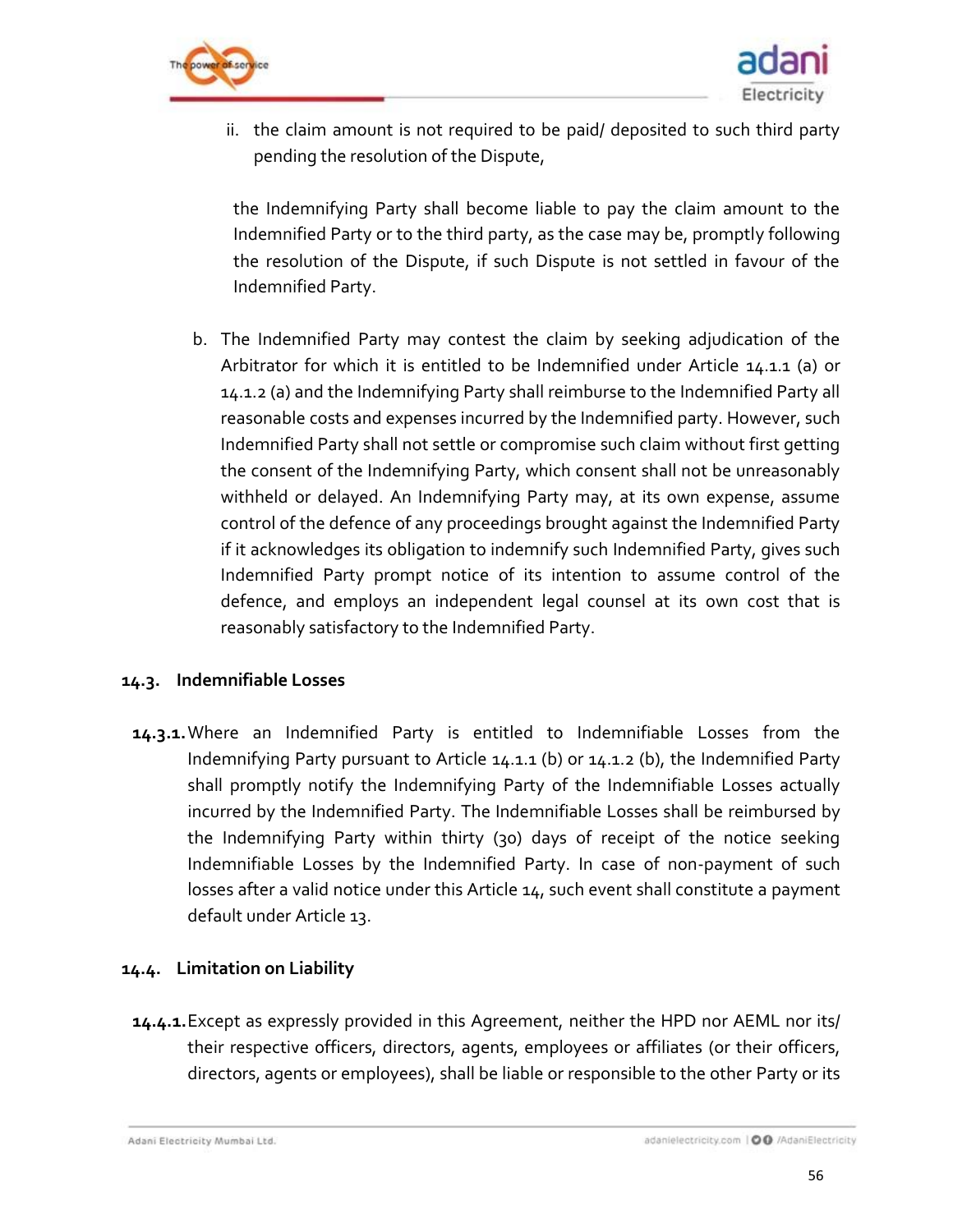



affiliates, officers, directors, agents, employees, successors or permitted assigns or their respective insurers for incidental, indirect or consequential damages, connected with or resulting from performance or non-performance of this Agreement, or anything done in connection herewith, including claims in the nature of lost revenues, income or profits (other than payments expressly required and properly due under this Agreement), any increased expense of, reduction in or loss of power generation or equipment used therefore, irrespective of whether such claims are based upon breach of warranty, tort (including negligence, strict liability, contract, breach of statutory duty, operation of law or otherwise.

**14.4.2.**AEML shall have no recourse against any officer, director or shareholder of the HPD or any Affiliate of the HPD or any of its officers, directors or shareholders for such claim excluded under this Article. The HPD shall have no recourse against any officer, director or shareholder of AEML, or any affiliate of AEML or any of its officers, directors or shareholders for such claims excluded under this Article.

#### **14.5. AEML Liability**

**14.5.1.**AEML shall discharge the Tariff payment obligation in terms of the provision of this Agreement;

### **14.6. Duty to Mitigate**

**14.6.1.**The Parties shall endeavour to take all reasonable steps so as mitigate any loss or damage which has occurred under this Article 14.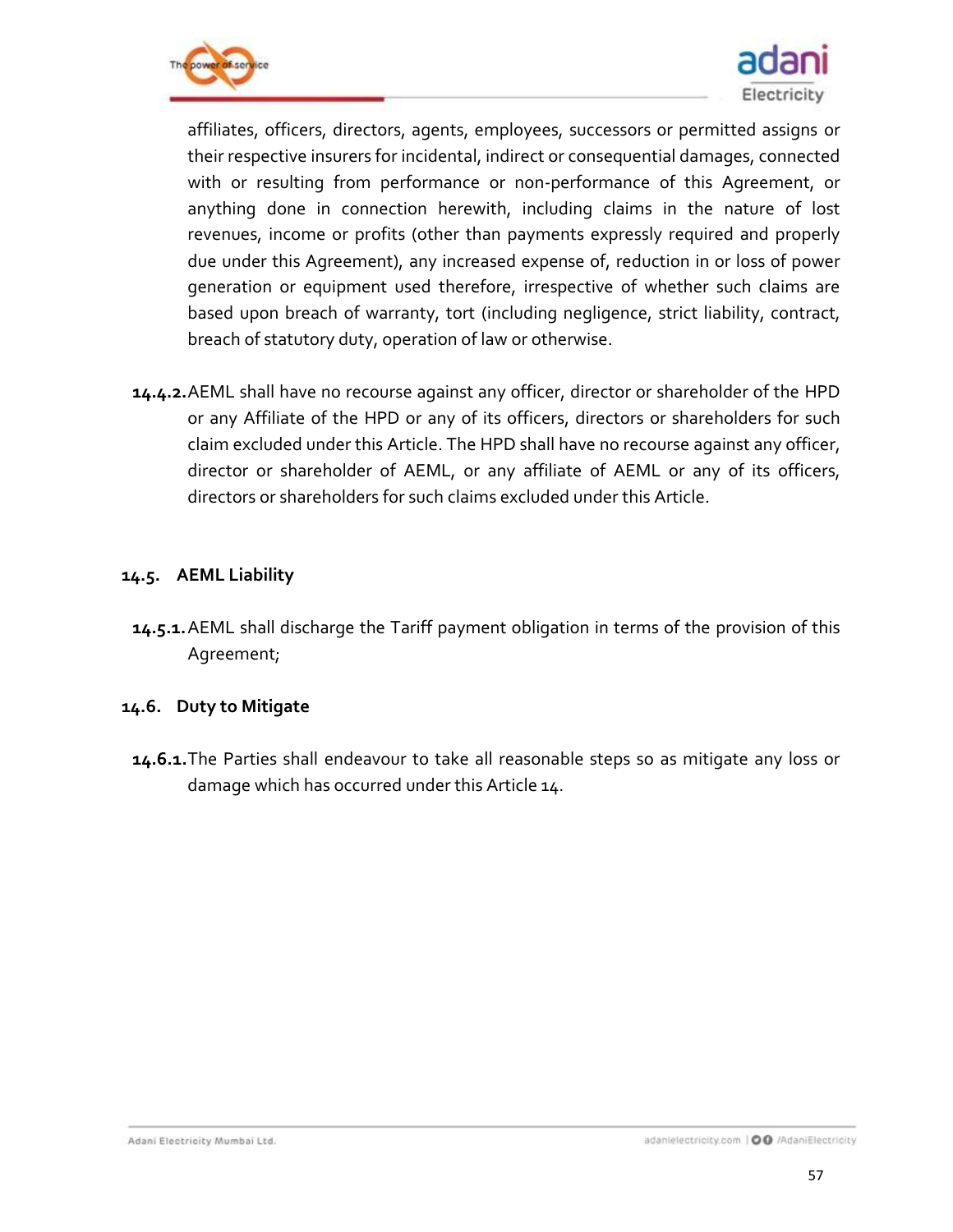



### <span id="page-57-0"></span>**ARTICLE 15: ASSIGNMENTS AND CHARGES**

#### <span id="page-57-1"></span>**15.1. Assignments**

- **15.1.1.**This Agreement shall be binding upon, and inure to the benefit of the Parties and their respective successors and permitted assigns. This Agreement shall not be assigned by any Party other than by mutual consent between the Parties to be evidenced in writing. Such assignment shall be agreed to by AEML subject to the compliance of provisions contained in this Agreement and more specifically to the provisions of Article [4.1.1](#page-19-2) of this Agreement. In no case, such assignment shall be permissible prior to the declaration of COD.
- **15.1.2.**Provided that, AEML shall permit assignment of any of HPDs rights and obligations under this Agreement in favour of the lenders to the HPD, if required under the Financing Agreements.
- **15.1.3.**Provided that, such consent shall not be withheld by the HPD if AEML seeks to transfer to any affiliate all of its rights and obligations under this Agreement.
- **15.1.4.**Provided further that any successor(s) or permitted assign(s) identified after mutual agreement between the Parties may be required to execute a new agreement on the same terms and conditions as are included in this Agreement.
- **15.1.5.**An amount of Rs. 5 Lakh per Transaction + 18% GST as Facilitation Fee (nonrefundable) shall be deposited by the HPD to AEML. Provided further that, such consent shall not be withheld by the HPD if AEML seeks to transfer to any affiliate all of its rights and obligations under this Agreement.
- **15.1.6.**In the event of Change in Shareholding/Substitution of Promoters triggered by the Financial Institutions leading to signing of fresh PPA with a New Entity, an amount of Rs. 10 Lakh per Transaction as Facilitation Fee (non-refundable) shall be deposited by the HPD to AEML.

### **15.2. Permitted charges**

**15.2.1.**HPD shall not create or permit to subsist any encumbrance over all or any of its rights and benefits under this Agreement, other than as set forth in Article [15.1](#page-57-1) and the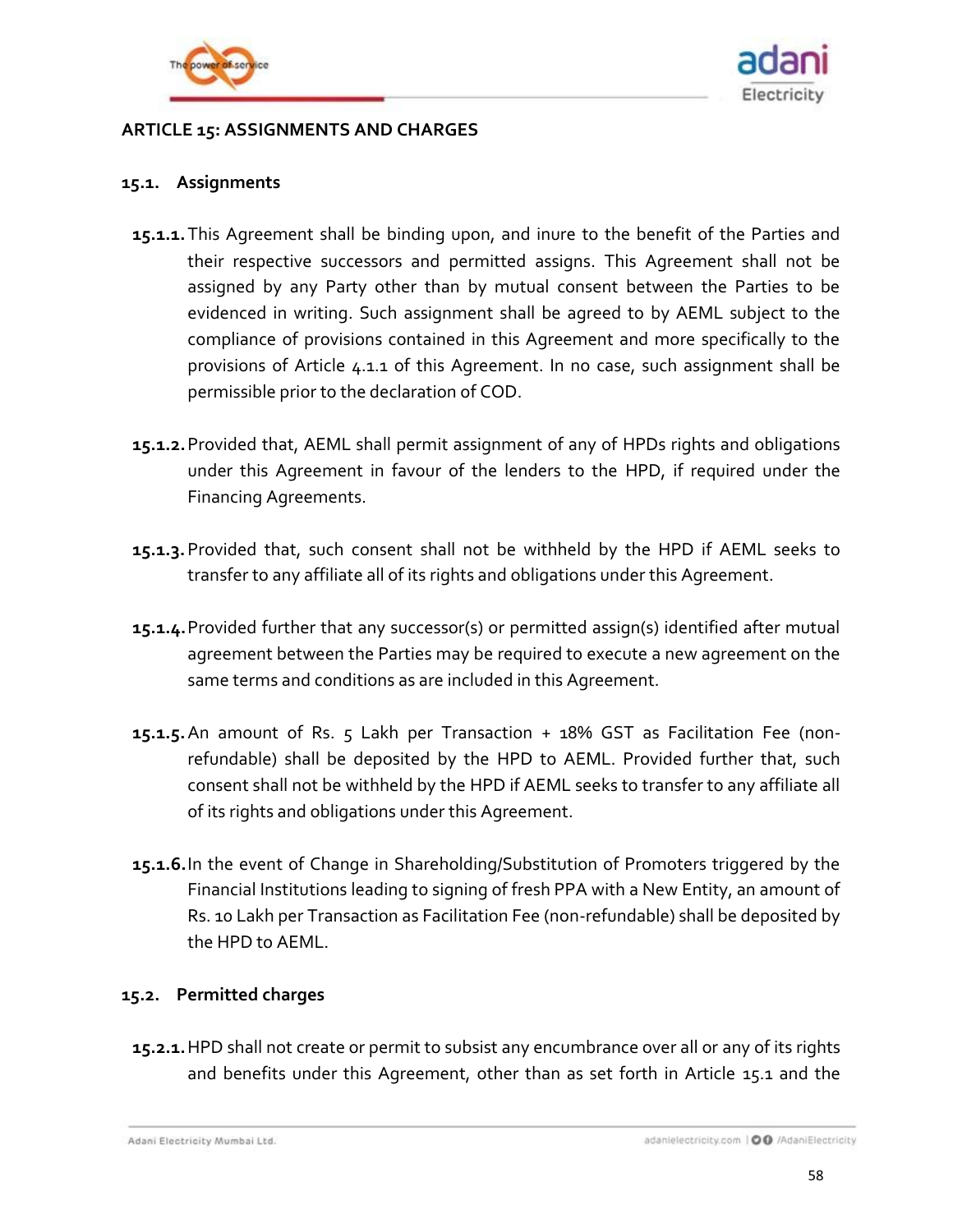



Guidelines. However, the HPD may create any encumbrance over all or part of the receivables, payment mechanism, or the RFS Documents in favour of the Project Lenders or Lender's Representative on their behalf, as security for their debt under the Financing Agreements.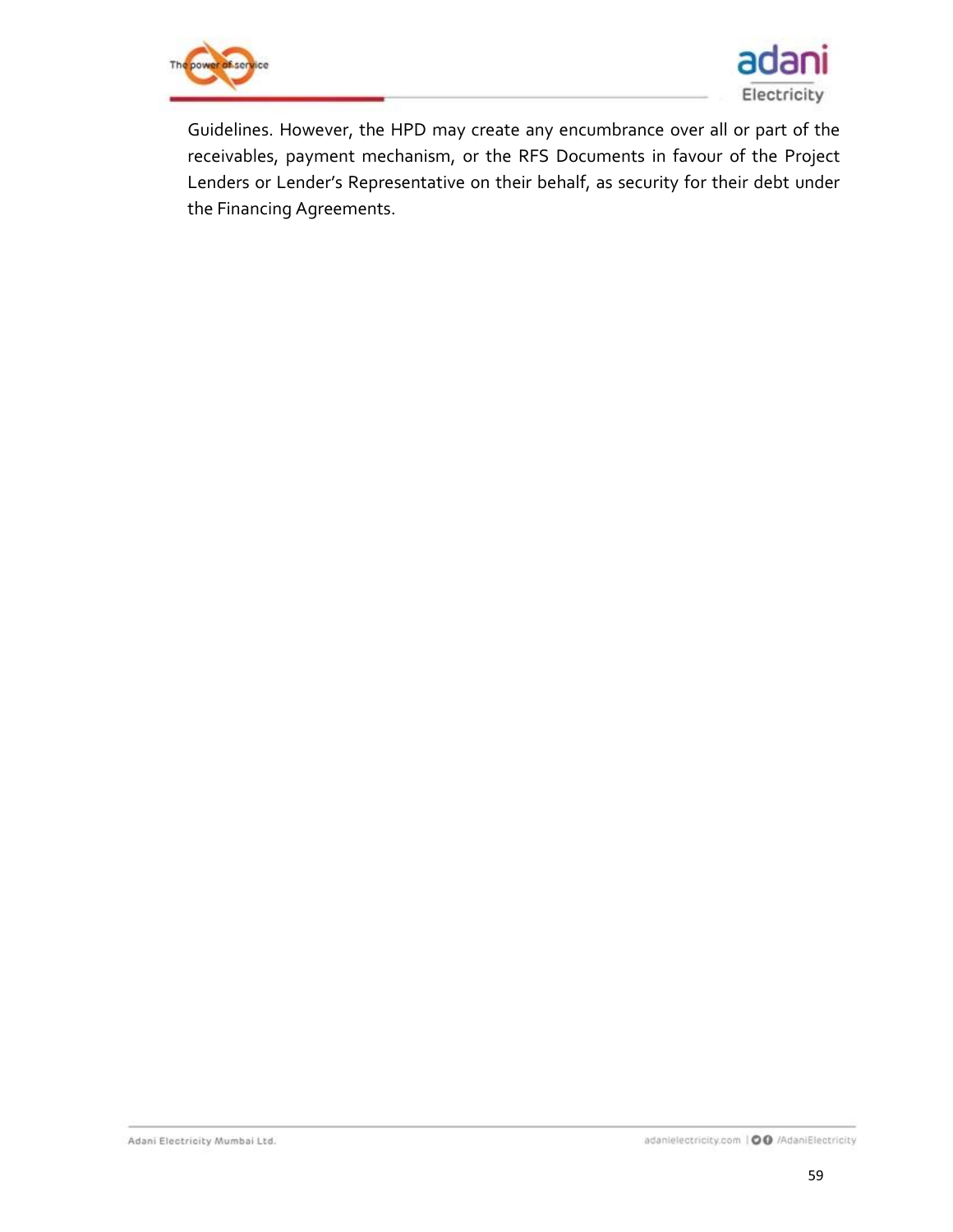



### <span id="page-59-0"></span>**15.2.2.**ARTICLE 16: GOVERNING LAW AND DISPUTE RESOLUTION

### **16.1. Governing Law**

**16.1.1.**This Agreement shall be governed by and construed in accordance with the Laws of India. Any legal proceedings in respect of any matters, claims or disputes under this Agreement shall be under the jurisdiction of appropriate courts in Mumbai.

### **16.2. Amicable Settlement and Dispute Resolution**

#### <span id="page-59-1"></span>**16.2.1.Amicable Settlement**

- i. Either Party is entitled to raise any claim, dispute or difference of whatever nature arising under, out of or in connection with this Agreement ("Dispute") by giving a written notice (Dispute Notice) to the other Party, which shall contain:
	- a. description of the Dispute;
	- b. the grounds for such Dispute; and
	- c. all written material in support of its claim.
- ii. The other Party shall, within thirty (30) days of issue of Dispute Notice issued under Article (i), furnish:
	- a. counter-claim and defences, if any, regarding the Dispute; and
	- b. all written material in support of its defences and counter-claim.
- iii. Within thirty (30) days of issue of Dispute Notice by any Party pursuant to Article [16.2.1](#page-59-1) (i) if the other Party does not furnish any counter claim or defence under Article [16.2.1](#page-59-1) (ii) or thirty (30) days from the date of furnishing counter claims or defence by the other Party, both the Parties to the Dispute shall endeavor and make all efforts to settle such Dispute amicably. If the Parties fail to resolve the Dispute amicably within thirty (30) days from the later of the dates mentioned in this Article [16.2.1](#page-59-1) (iii), the Dispute shall be referred for dispute resolution in accordance with Article [16.3.](#page-59-2)

#### <span id="page-59-2"></span>**16.3. Dispute Resolution**

### <span id="page-59-3"></span>**16.3.1.Dispute Resolution by the Appropriate Commission**

i. Where any Dispute (a) arises from a claim made by any Party for any change in or determination of the Tariff or any matter related to Tariff or claims made by any Party which partly or wholly relate to any change in the Tariff or determination of any of such claims could result in change in the Tariff, or (b) relates to any matter agreed to be referred to the Appropriate Commission, or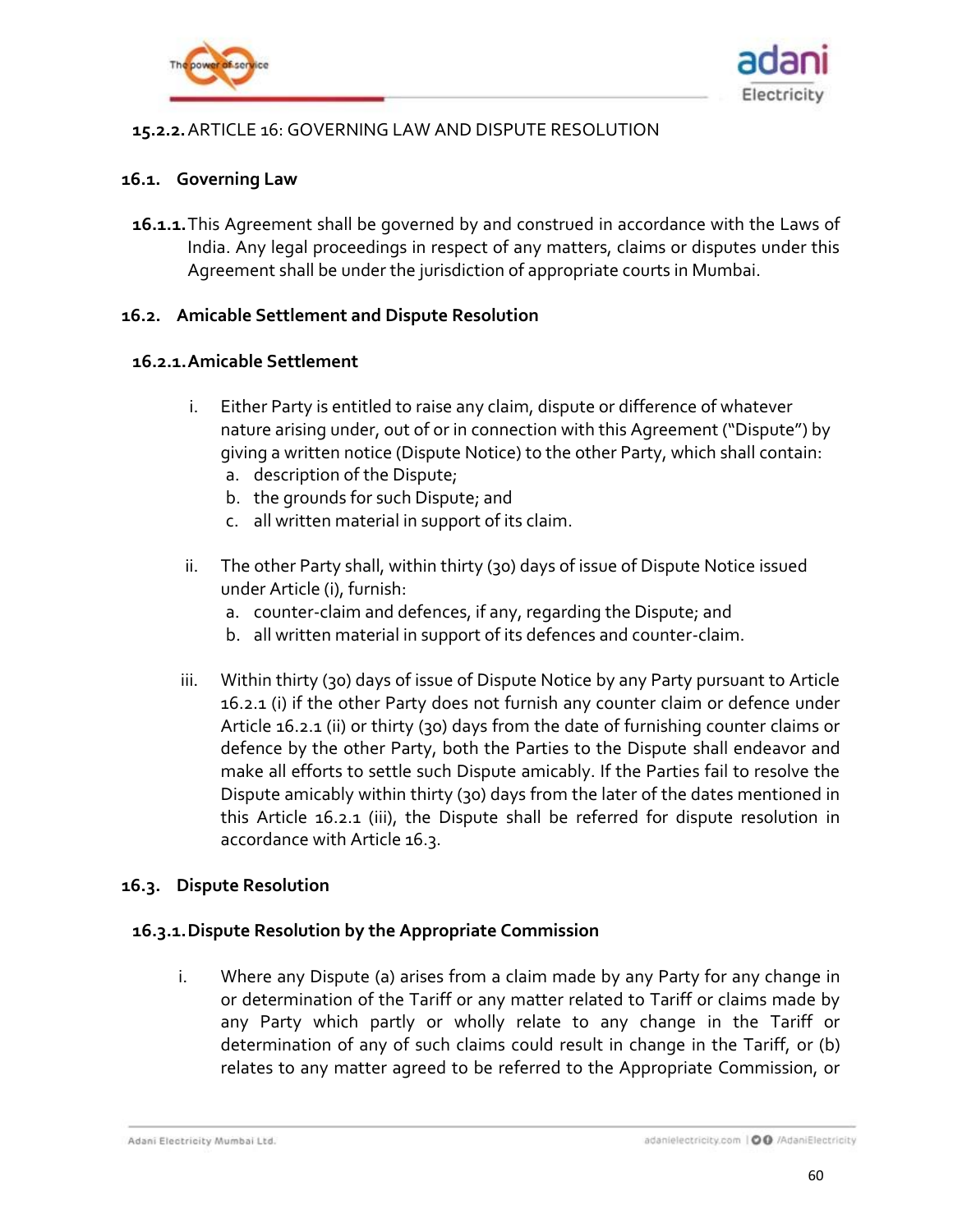



(c) any dispute arising out of or in connection with this agreement not covered in (a) and (b) above, such Dispute shall be submitted to adjudication by the MERC.

ii. AEML shall be entitled to co-opt the lenders (if any) as a supporting party in such proceedings before the MERC.

### **16.3.2. Dispute Resolution through Arbitration**

<span id="page-60-0"></span>i. If the Dispute arises out of or in connection with any claims not covered in Article [16.3.1](#page-59-3) (i), such Dispute shall be resolved by arbitration under the provisions of the Electricity Act 2003 (as amended from time to time) as under:

Proceedings as well as appointment of the arbitrator(s) shall be carried out by the Appropriate Commissions under the Electricity Act 2003 as amended from time to time. As stipulated by the said Electricity Act 2003, the said arbitration will take place as per the provisions of the Arbitration and Conciliation Act 1996 as amended from time to time.

- ii. The place of arbitration shall be Mumbai. The language of the arbitration shall be English.
- iii. The Arbitration Tribunal's award shall be substantiated in writing. The Arbitration Tribunal shall also decide on the costs of the arbitration proceedings and the allocation thereof.
- iv. The provisions of this Article shall survive the termination of this PPA for any reason whatsoever.
- v. The award shall be of majority decision. If there is no majority, the award will be given by the presiding Arbitrator.
- vi. AEML shall be entitled to co-opt Buying Utilities and / or the lenders (if any) as a supporting party in such arbitration proceedings.

### **16.4. Parties to Perform Obligations**

**16.4.1.**Notwithstanding the existence of any Dispute and difference referred to the Appropriate Commission or the Arbitration Tribunal as provided in Article [16.3](#page-59-2) and save as the MERC or the Arbitration Tribunal to which the dispute may be referred by the MERC, may otherwise direct by a final or interim order, the Parties hereto shall continue to perform their respective obligations (which are not in dispute) under this Agreement.

Adani Electricity Mumbai Ltd.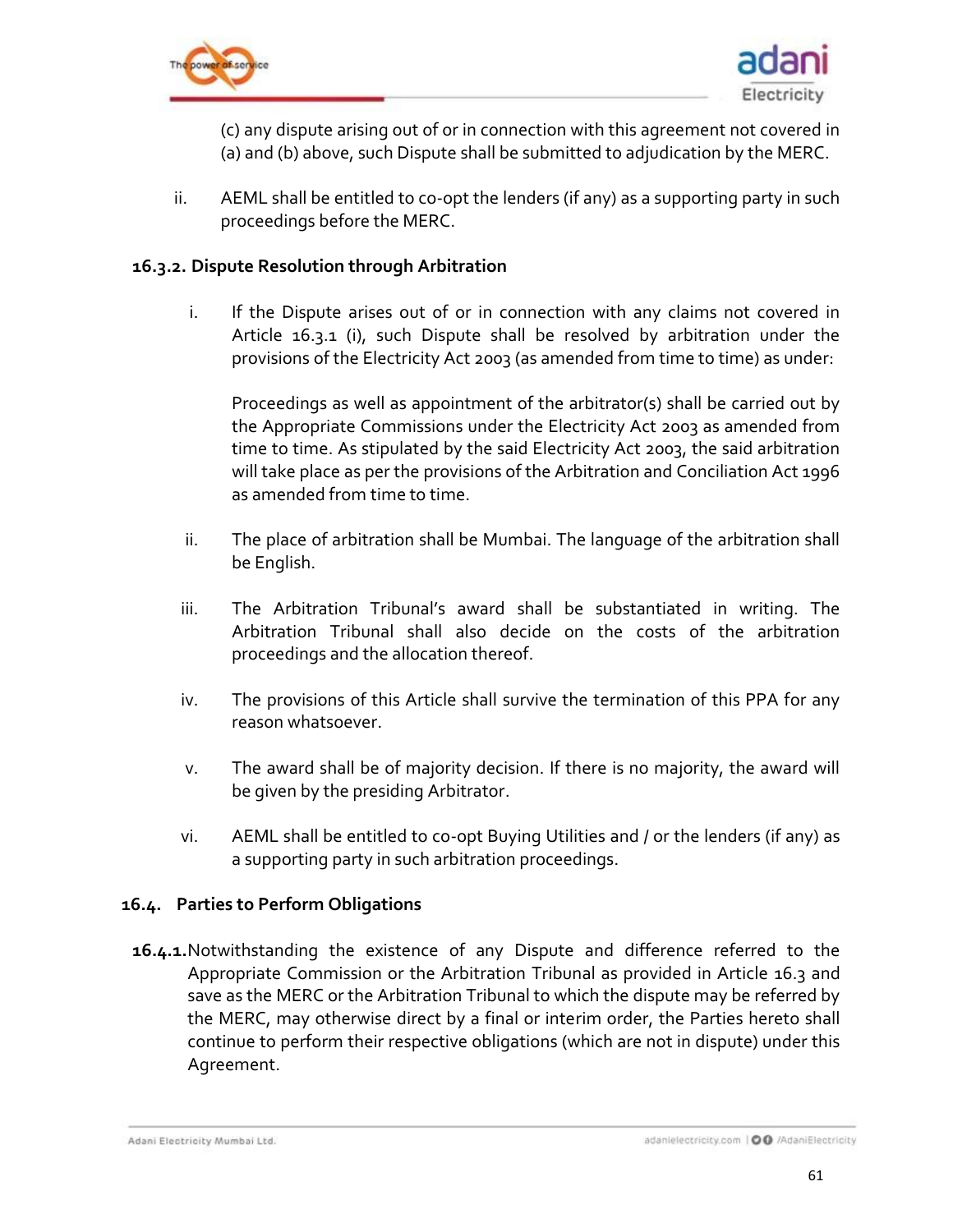



### <span id="page-61-0"></span>**ARTICLE 17: MISCELLANEOUS PROVISIONS**

#### **17.1. Amendment**

**17.1.1.**This Agreement may only be amended or supplemented by a written agreement between the Parties. Subject to the provisions of Clause 3.12 of the RfS Document and Article [3](#page-16-1) (e) of this Agreement and keep this Agreement as principle Agreement, both Parties may execute further Agreement on similar terms and conditions.

#### **17.2. Third Party Beneficiaries**

**17.2.1.**This Agreement is solely for the benefit of the Parties and their respective successors, permitted assigns, and shall not be construed as creating any duty, standard of care or any liability to, any person not a party to this Agreement.

#### **17.3. Waiver**

- **17.3.1.**No waiver by either Party of any default or breach by the other Party in the performance of any of the provisions of this Agreement shall be effective unless in writing duly executed by an authorized representative of such Party:
- **17.3.2.**Neither the failure by either Party to insist on any occasion upon the performance of the terms, conditions and provisions of this Agreement nor time or other indulgence granted by one Party to the other Parties shall act as a waiver of such breach or acceptance of any variation or the relinquishment of any such right or any other right under this Agreement, which shall remain in full force and effect.

### **17.4. Confidentiality**

- **17.4.1.**The Parties undertake to hold in confidence this Agreement and not to disclose the terms and conditions of the transaction contemplated hereby to third parties, except:
	- a. to their professional advisors;
	- b. to their officers, contractors, employees, agents or representatives, financiers, who need to have access to such information for the proper performance of their activities; or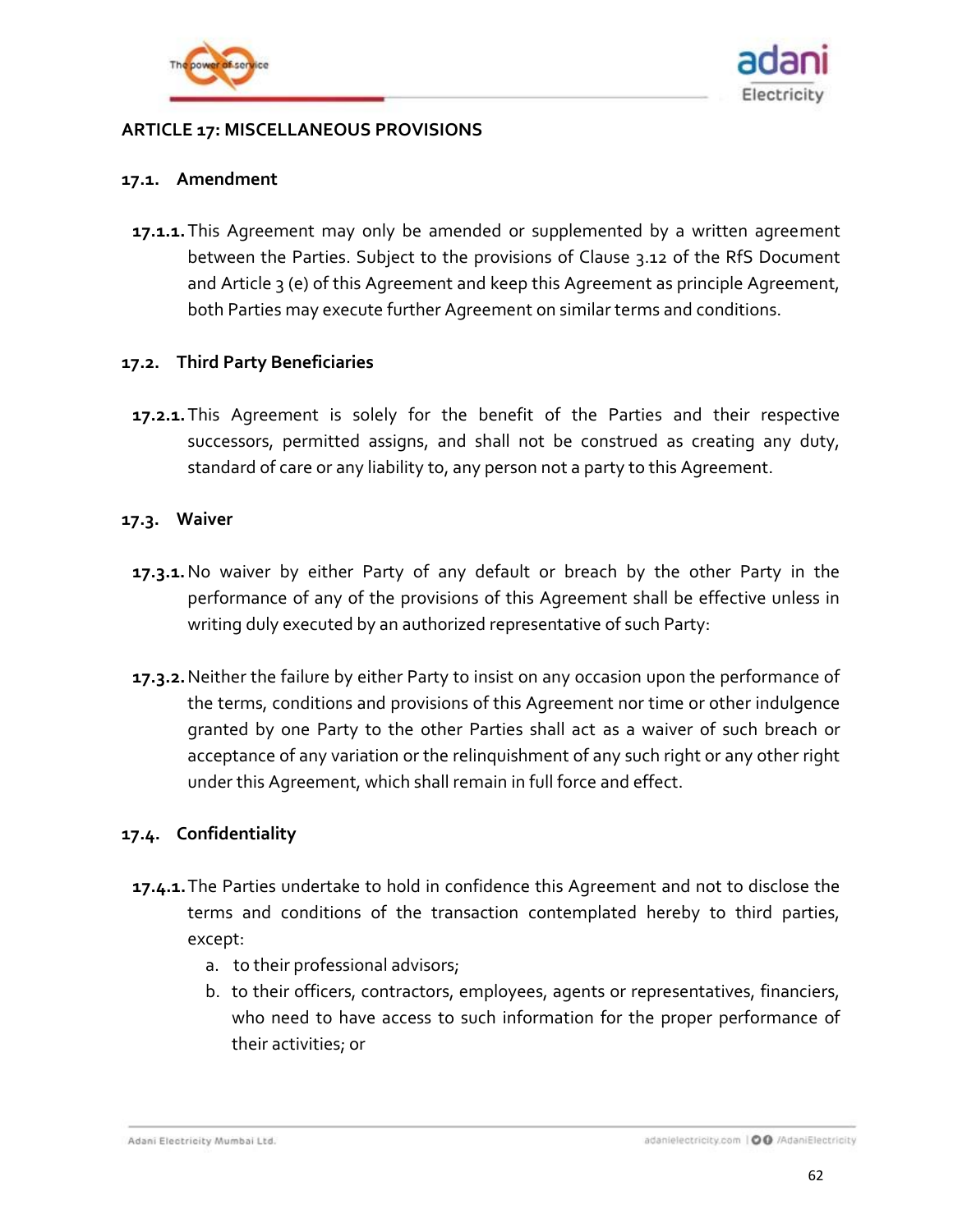



c. Disclosures required under Law without the prior written consent of the other Party.

#### **17.5. Severability**

**17.5.1.**The invalidity or unenforceability, for any reason, of any part of this Agreement shall not prejudice or affect the validity or enforceability of the remainder of this Agreement, unless the part held invalid or unenforceable is fundamental to this Agreement.

#### **17.6. Notices**

- **17.6.1.**All notices or other communications which are required to be given under this Agreement shall be in writing and in the English language.
- **17.6.2.**If to the HPD, all notices or other communications which are required must be delivered personally or by registered post or facsimile or any other method duly acknowledged to the addresses below:

Address:

Attention:

Email:

Fax No.:

Telephone No.:

**17.6.3.**If to AEML, all notices or communications must be delivered personally or by registered post or facsimile or any other mode duly acknowledged to the address(es) below:

Address:

Attention:

Email:

Adani Electricity Mumbai Ltd.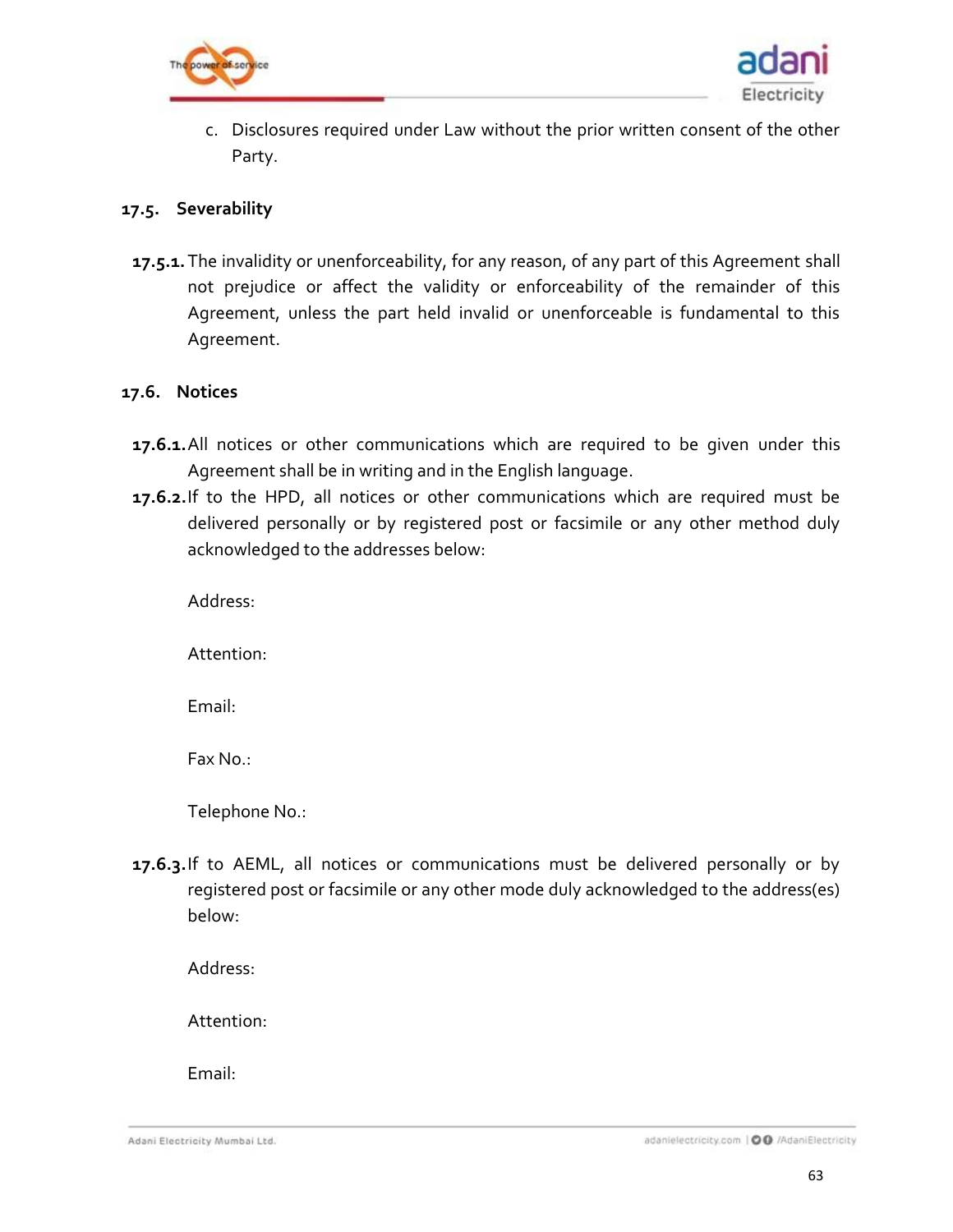



Fax No.:

Telephone No.:

- **17.6.4.**All notices or communications given by facsimile shall be confirmed by sending a copy of the same via post office in an envelope properly addressed to the appropriate Party for delivery by registered mail. All notices shall be deemed validly delivered upon receipt evidenced by an acknowledgement of the recipient, unless the Party delivering the notice can prove in case of delivery through the registered post that the recipient refused to acknowledge the receipt of the notice despite efforts of the postal authorities.
- **17.6.5.**Any Party may by notice of at least fifteen (15) days to the other Party change the address and/or addresses to which such notices and communications to it are to be delivered or mailed.

### **17.7. Language**

- **17.7.1.**All agreements, correspondence and communications between the Parties relating to this Agreement and all other documentation to be prepared and supplied under the Agreement shall be written in English, and the Agreement shall be construed and interpreted in accordance with English language.
- **17.7.2.**If any of the Agreements, correspondence, communications or documents are prepared in any language other than English, the English translation of such Agreements, correspondence, communications or documents shall prevail in matters of interpretation.

### **17.8. Restriction of Shareholders/ Owners' Liability**

**17.8.1.**Parties expressly agree and acknowledge that none of the shareholders of the Parties hereto shall be liable to the other Parties for any of the contractual obligations of the concerned Party under this Agreement.

### **17.9. Taxes and Duties**

Adani Electricity Mumbai Ltd.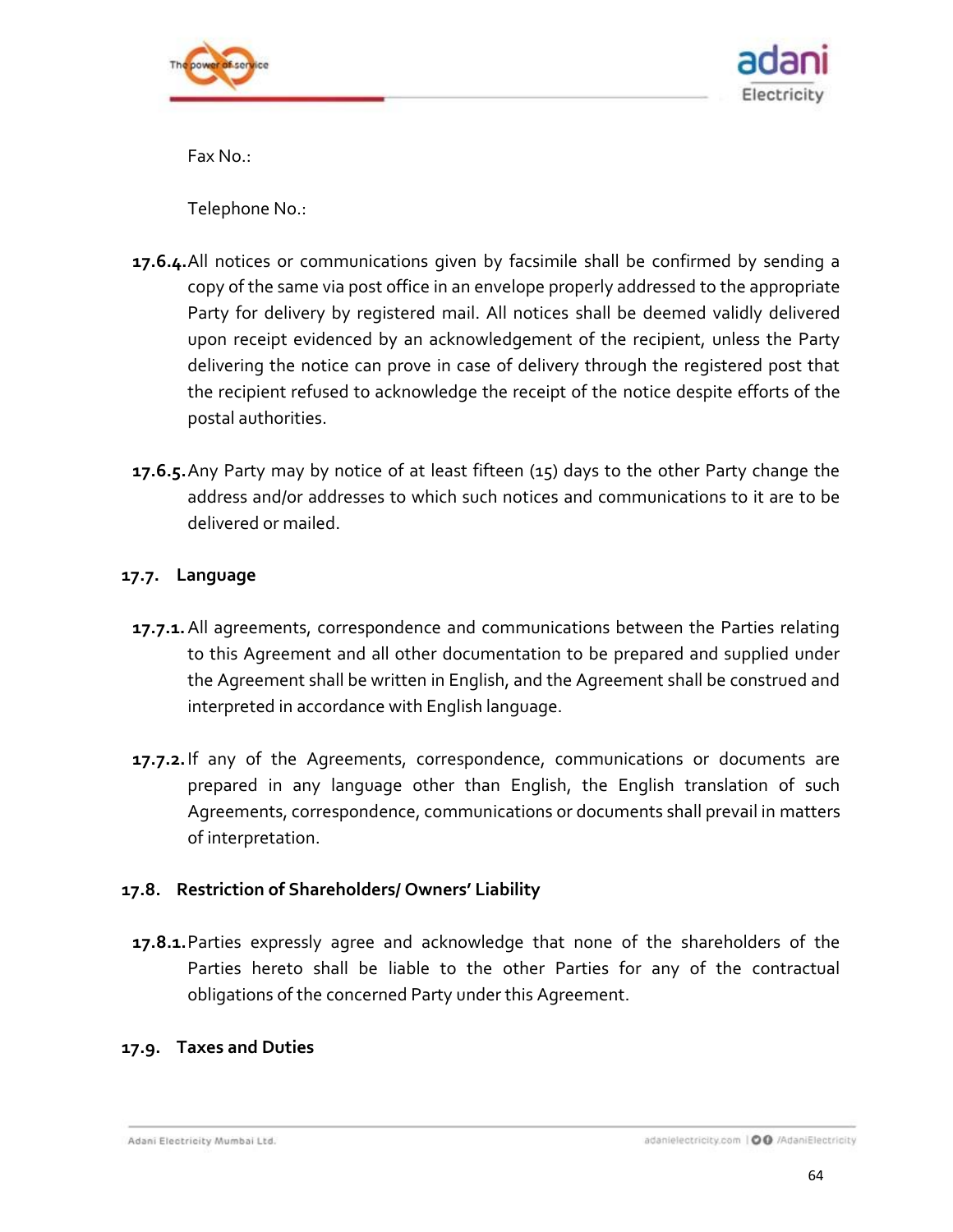



- <span id="page-64-0"></span>**17.9.1.**The HPD shall bear and promptly pay all statutory taxes, duties, levies and cess, assessed/ levied on the HPD, contractors or their employees that are required to be paid by the HPD as per the Law in relation to the execution of the Agreement and for supplying power as per the terms of this Agreement.
- **17.9.2.**AEML shall be indemnified and held harmless by the HPD against any claims that may be made against AEML in relation to the matters set out in Article [17.9.1.](#page-64-0)
- **17.9.3.**AEML shall not be liable for any payment of, taxes, duties, levies, cess whatsoever for discharging any obligation of the HPD by AEML on behalf of HPD.

### **17.10. Independent Entity**

- **17.10.1.** The HPD shall be an independent entity performing its obligations pursuant to the Agreement.
- **17.10.2.** Subject to the provisions of the Agreement, the HPD shall be solely responsible for the manner in which its obligations under this Agreement are to be performed. All employees and representatives of the HPD or contractors engaged by the HPD in connection with the performance of the Agreement shall be under the complete control of the HPD and shall not be deemed to be employees, representatives, contractors of AEML and nothing contained in the Agreement or in any Agreement or Contract awarded by the HPD shall be construed to create any contractual relationship between any such employees, representatives or contractors and AEML.

#### **17.11. Compliance with Law**

Despite anything contained in this Agreement but without prejudice to this Article, if any provision of this Agreement shall be in deviation or inconsistent with or repugnant to the provisions contained in the Electricity Act, 2003, or any rules and regulations made there under, such provision of this Agreement shall be deemed to be amended to the extent required to bring it into compliance with the aforesaid relevant provisions as amended from time to time.

### **17.12. Breach of Obligations**

The Parties acknowledge that a breach of any of the obligations contained herein would result in injuries. The Parties further acknowledge that the amount of the liquidated damages or the method of calculating the liquidated damages specified in